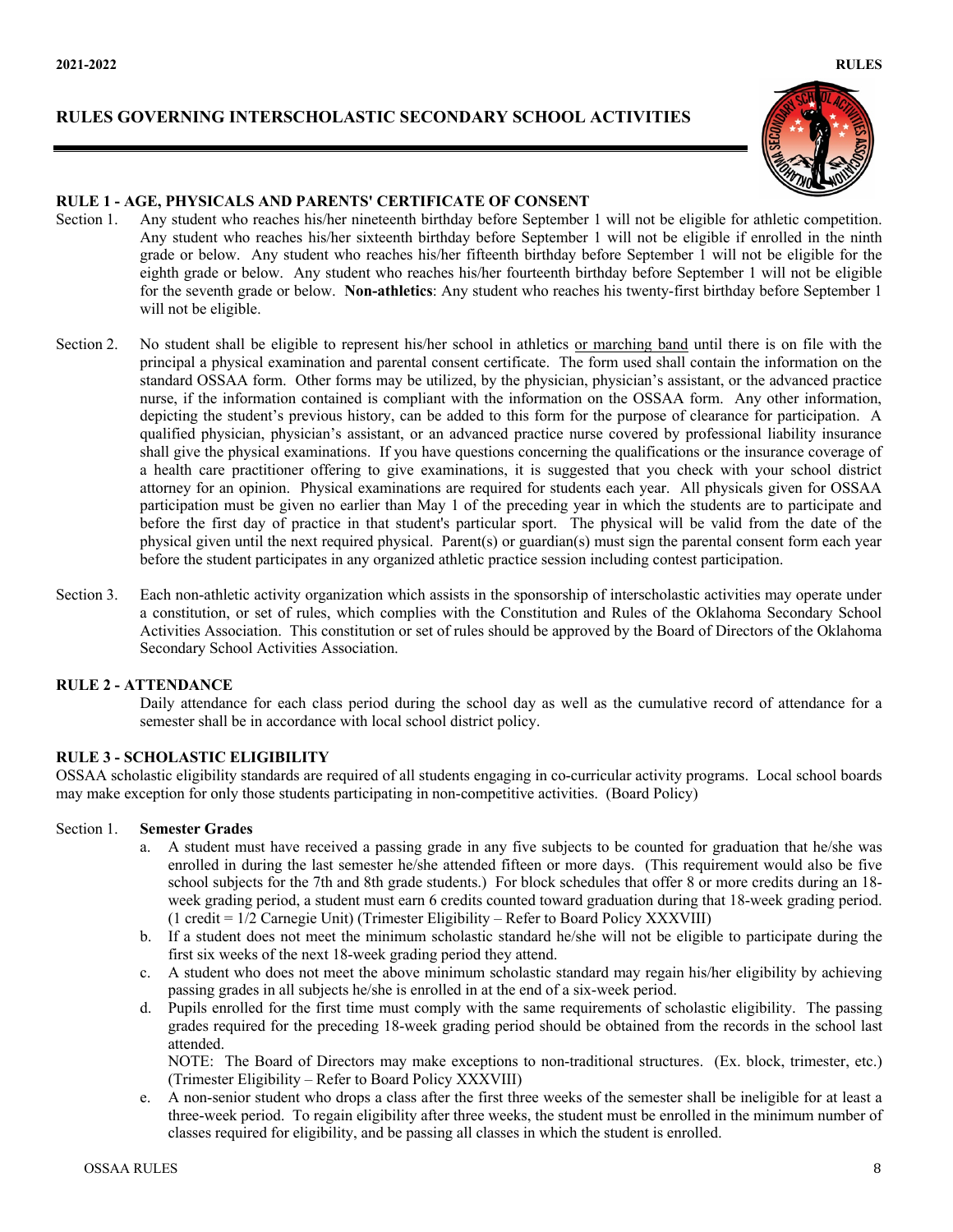A senior student may drop a class at any time and maintain eligibility, provided that the dropped class is not required for graduation, and the student is still enrolled in the minimum number of classes required for eligibility and has passing grades in those classes.

An exception also is allowed for a student dropping an AP or honors-level course after the first three weeks of the semester. The student may maintain continued eligibility provided that (i) the student had a passing grade in the AP or honors-level course at the time of withdrawal; and (ii) the student enrolls in a non-AP or honors-level course in the same subject.

### Section 2. **Student Eligibility During a Semester**

- a. Scholastic eligibility for students will be checked after three weeks (during the fourth week) of a semester and each succeeding week thereafter. Schools may choose to run eligibility checks on any day of the week. The period of probation and ineligibility will always begin the Monday following the day eligibility is checked. Methods should be devised to check weekly grades of Career-Tech students and all concurrently enrolled students. For block scheduling, scholastic eligibility will be checked after two weeks (during third week) of the first and third blocks and each succeeding week thereafter and at the end of the first week of the second and fourth blocks and each succeeding week thereafter. Schools may choose to run eligibility checks on any day of the week. The period of probation and ineligibility will always begin the Monday following the day eligibility is checked.
- b. A student must be passing in all subjects he/she is enrolled in during a semester. If a student is not passing all subjects enrolled in on the day of the grade check, he/she will be placed on probation for the next one-week period. If a student is still failing one or more classes during the next week on the grade check day, he/she will be ineligible to participate during the next one-week period. The ineligibility periods will begin on Monday and end on Sunday.
- c. A student who has lost eligibility under this provision must be passing all subjects in order to regain eligibility. A student regains eligibility under Rule 3 with the first class of the new one-week period (Monday through Sunday).
- d. "Passing grade" means work of such character that credit would be entered on the records were the semester to close at that time. (Trimester Eligibility – Refer to Board Policy XXXVIII)

### Section 3. **Special Provisions**

- a. A senior student maintains eligibility by passing the classes required for graduation. The number of classes which a student is enrolled can be no less than four. (For block and trimester exceptions refer to Board Policy XXXVIII. A junior or senior student who is concurrently enrolled in high school and college may use the college courses to meet the minimum number of subjects needed to maintain eligibility. These may be a combination of high school and college subjects equivalent to four high school units which are accepted by the Oklahoma State Department of Education.
- b. An ineligible student who changes schools during a semester will not be eligible at the new school for a minimum period of three weeks. A student may regain his/her eligibility by achieving the scholastic standard in Rule 3, Section 2-b at the end of a three-week period. (Any part of a week is considered a full week.)
- c. Incomplete grades will be considered to be the same as failing grades in determining scholastic eligibility. School administrators are authorized to make an exception to this provision if the incomplete grade was caused by an unavoidable hardship. (Examples of such hardships would be illness, injury, death in family and natural disaster.) A maximum of two weeks is allowed for make-up work.
- d. One summer school credit (1/2 unit or one subject) earned in an Oklahoma State Department of Education accredited program may be used to meet the requirements of Rule 3, Section 1-a, for the end of spring semester.

#### Section 4. **Students With Individualized Education Programs or Plans in Special Education Classes**

A student, who is enrolled in special education classes, and has an Individualized Education Program or Plan (IEP) who does not meet the above eligibility requirements may be permitted to participate under this rule, if the student has been certified by the member school principal as doing a quality of work consistent with the expectations and objective of the Plan.

#### **The following list addresses frequently asked questions regarding the Academic Rule.**

# **QUESTIONS AND ANSWERS**

- 1. Does physical education and competitive athletics count toward the semester grades if a student has already been given two credits as a freshman and sophomore? *Answer*: Yes. Local regulations could bring about inconsistencies if ruled on otherwise.
- 2. May physical education or competitive athletics be counted if the school only gives one-fourth credit per semester? *Answer*: Yes.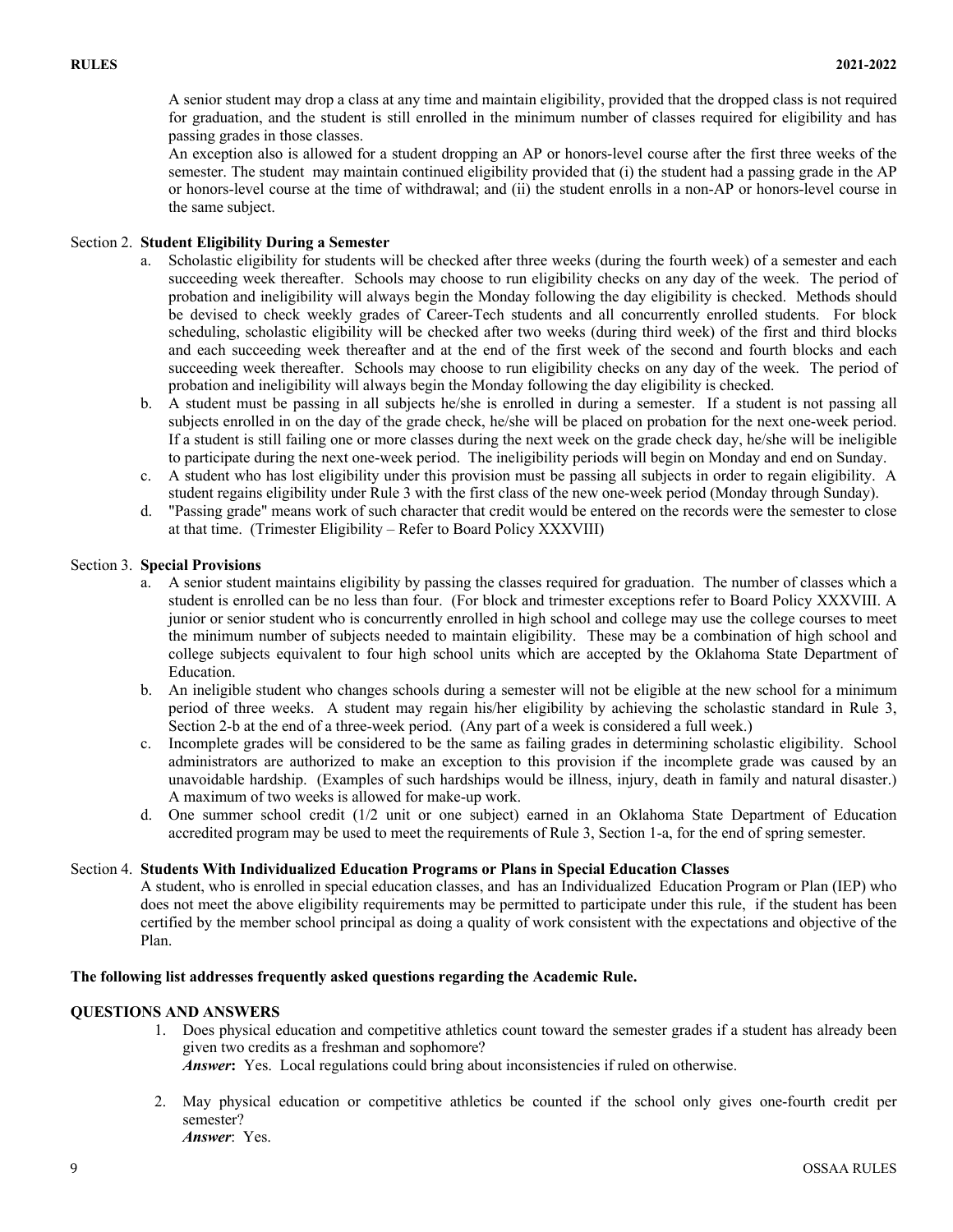- 3. When does a student become eligible after passing only four solid subjects in the spring semester? *Answer*: The end of the six week's period during the next semester (student becomes eligible with first hour of class on the seventh week) if the student is passing all subjects enrolled in on a week to week to basis. Note: Any part of a week will count as a full week when school ends that week.
- 4. May a student participate while on probation? *Answer***:** Yes.
- 5. Is a student on probation for two consecutive weeks when he/she fails a course one-week and a different course the following week? *Answer*: No. The student would be ineligible the second week as it is impossible to be on probation two

consecutive weeks.

- 6. Is there a limit to the number of probationary weeks a student may have during a semester? *Answer*: No, except for the fact that probation cannot occur on two consecutive weeks.
- 7. Does the scholastic eligibility rule apply to students in non-athletic activities? *Answer*: Yes. If the student is involved in an activity that involves competition between two or more schools. There are no exceptions when competition is involved.
- 8. Does the weekly grade check apply to the grades a student made during a one-week period of time? *Answer*: No. The key to understanding this portion of the rule is to ask the following question: Would this student be passing if you had to give him/her a semester grade today? (The weekly grade check is for the cumulative grade a student has earned for all of the time he/she has been in school during a semester.)
- 9. If a school checks grades on Friday and a student shows up as failing a class would he/she be eligible to participate on that Friday night? *Answer*: Yes. The rule defines the period of ineligibility as beginning the Monday following the day grades are checked and continuing through the next Sunday.
- 10. If a student is serving a week of ineligibility and makes up a test on Thursday would they be eligible to participate on Friday?

*Answer*: No. Once a student becomes ineligible he/she will remain ineligible for a period defined by the rule to be from a Monday through the next Sunday.

- 11. If a student is ineligible to start the next semester and our school begins its semester on a Thursday, does the first two days that first week count as a complete week? *Answer*: Yes. For the purpose of determining the end of an ineligibility period, if any part of a semester falls with a calendar week that will be considered a full week.
- 12. If a senior only needs two credits to graduate, can they maintain eligibility by only passing two classes? *Answer*: Yes, if the student is passing the two required for graduation and is enrolled in four or more classes. P.E. may be counted toward the four.
- 13. How is a student's eligibility affected when dropping a class? *Answer*: If a student drops a class after the first three weeks of the semester he/she will be ineligible for a threeweek period. In order to regain eligibility a student must be passing all subjects and complying with Rule 3, Section 2-b. (Exception: A senior can be enrolled in no less than four subjects.) An exception is allowed for a student who enrolled in an AP or honors-level course and wishes to drop that course. A student dropping an AP or honors-level course after the first three weeks of the semester may maintain continued eligibility provided that (i) the student had a passing grade in the AP or honors-level course at the time of withdrawal; and (ii) the student enrolls in a non-AP or honors-level course in the same subject.
- 14. Does the academic rule apply to junior high schools? *Answer*: Yes, the only difference is the interpretation of the classes that can be counted for eligibility. Since 7th and 8th grade courses are not counted for graduation, individual schools can count any of the classes they have in their curriculum offerings.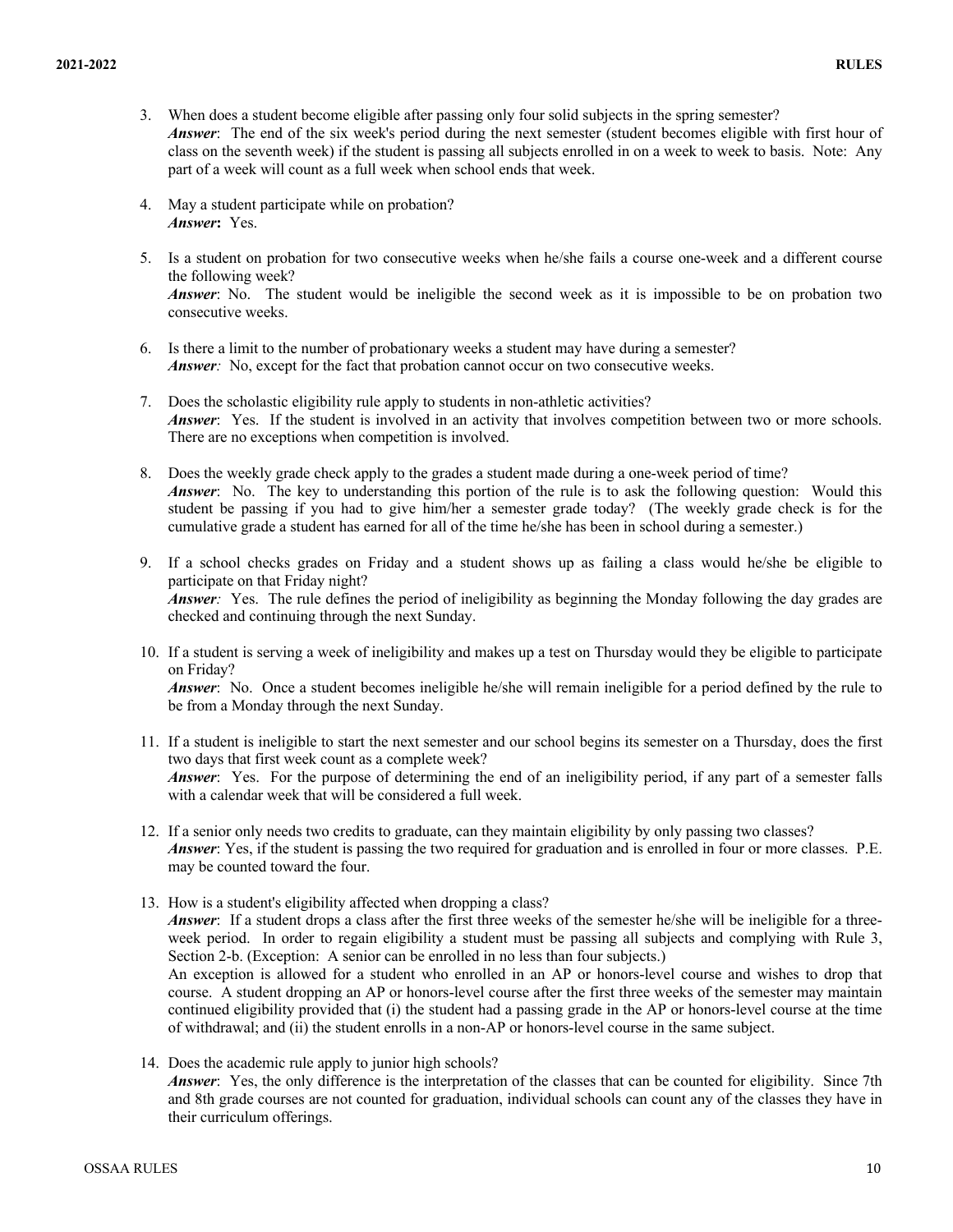15. If a school adopts a more restrictive rule, such as requiring a grade of "C" in every class, would the school still be required to do a weekly grade check? *Answer*: Yes, the rules of the OSSAA allow a school to have rules that are more restrictive than the OSSAA's and

while the above question reflects a more restrictive rule on grade requirements; it is less restrictive in terms of enforcement.

16. If a senior is taking three classes at our school and two classes at a nearby college must he/she be passing all five classes to maintain eligibility?

*Answer*: No. If the student only needs the three classes that he/she is taking at the high school to graduate, the only classes that would be used to determine eligibility would be the three taken at the high school. The concurrent enrollments in college courses meet the requirements of taking a minimum of four classes.

- 17. If, when the semester ends, a student passed five subjects counted for graduation and if that student was ineligible due to the week-to-week grade check, is that student eligible before the next semester begins? *Answer:* Yes, when a student passes five subjects counted for graduation, he/she becomes eligible on the Monday following the close of the previous semester.
- 18. If a student's ineligibility period, due to the week-to-week grade check, is scheduled to begin during the Christmas or spring breaks, what is the student's eligibility status during the breaks and the week following the breaks? *Answer*: The student would retain the same status for both weeks. Exception: If contests are scheduled during the breaks which would cause the student to miss contests two weeks in a row, the school may ask the OSSAA office for a waiver.
- 19. What is the eligibility status of a student when a meet, contest or tournament was originally scheduled, but the status changes during the next week when a meet, contest, or tournament is rescheduled because of inclement weather?

*Answer*: A student's current eligibility status would not change if an OSSAA event (Note: playoff contest only) were delayed into the next week due to inclement weather or other extreme circumstances.

- 20. May a weekly grade check begin three weeks prior to the opening of the activity for the purpose of eligibility during a semester? *Answer:* Yes. If an activity begins later than three weeks after the beginning of a semester the first grade check should be taken 3 weeks prior to participation.
- 21. If a senior passed five subjects at the end of the semester but failed one subject that was required for graduation, is that student eligible? *Answer:* No. Seniors must pass all subjects required for graduation. A senior would be ineligible for six weeks.
- 22. Are member schools with students enrolled in CareerTech or concurrently enrolled in college courses required to receive documentation of the student's grades prior to being allowed to participate for the purpose of maintaining week to week or semester eligibility?

*Answer*: Yes. Students must be passing weekly as well as passing all required courses at the end of a semester, inclusive of CareerTech or concurrent enrollment courses.

#### Section 5. **Stock Shows**

- a. Individuals who have been declared ineligible to participate in extra-curricular activities by their local school administration will be declared ineligible to participate in this show.
- b. Individuals who are eligible on the first day of the show will be considered eligible through the duration of the show. Similarly, individuals who are ineligible on the first day of the show will be considered ineligible through the duration of the show.
- c. If an exhibitor is ineligible to participate in the show for any reason, including rules of the Oklahoma Secondary School Activities Association, the animals owned by the exhibitor are also ineligible for the show.
- d. Ineligible individuals who participate in the show will forfeit all show and/or sale premiums and awards; and will be subject to disciplinary action as provided by the local school policies.
- e. It will be the responsibility of the local school administration to notify the student's family and the show management or OSSAA if a particular student is ineligible to participate.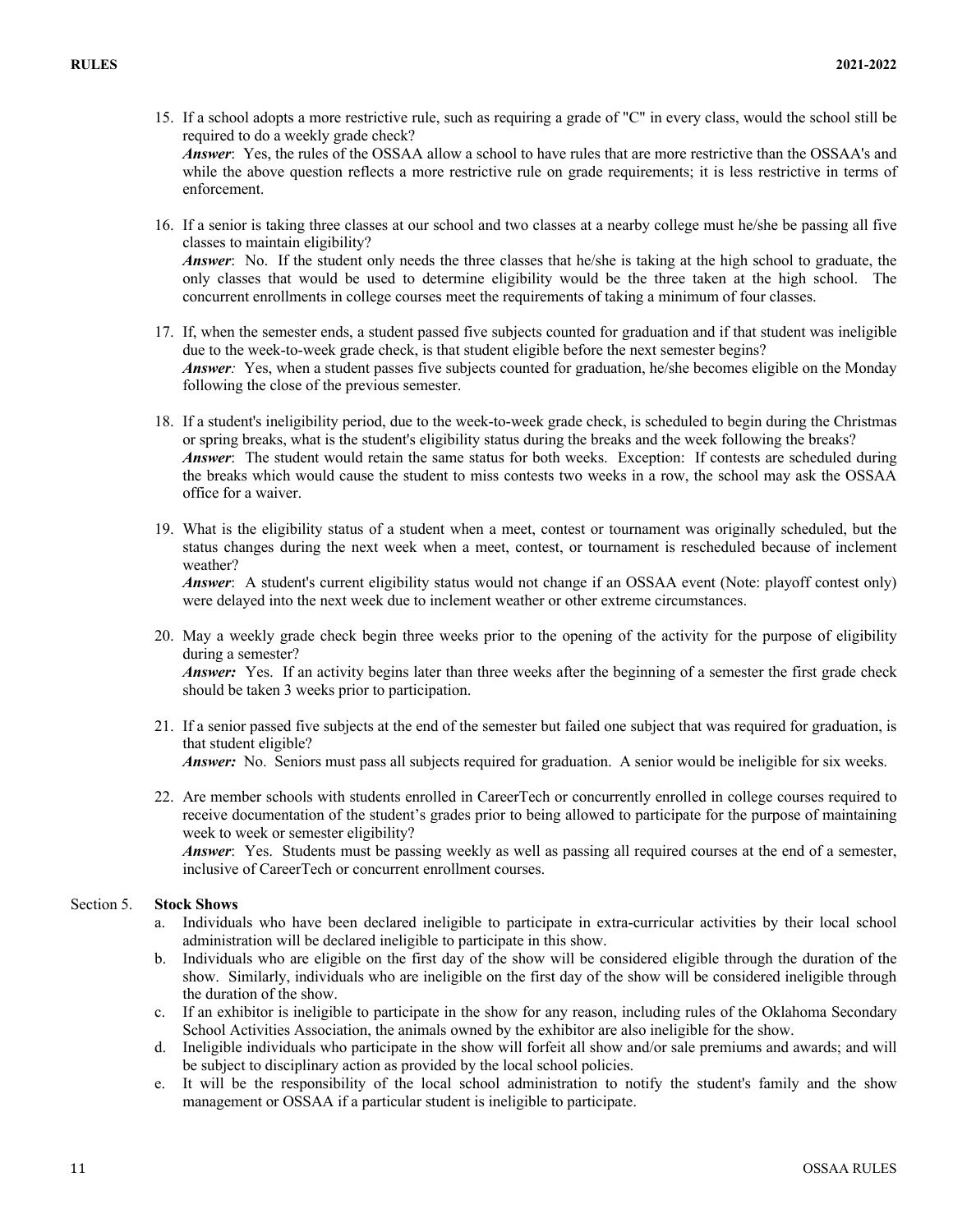#### **RULE 4 - CONDUCT OF STUDENTS**

Section 1.

- a. A student who is under discipline or who is suspended from school or an activity shall be ineligible until reinstated by the school principal.
- b. A student who is disqualified during a game or contest because of a flagrant or unsportsmanlike conduct shall be ineligible. A disqualified student shall remain ineligible for at least one contest before he/she is reinstated by the principal. If the ejection occurs at the end of a season and there are not a sufficient number of contests left in the activity for the season to satisfy the sit out period, then the student shall sit out an appropriate number of contests in the next activity in which the student participates. If the student is a senior and there not a sufficient number of contests left in the activity for the season to satisfy the sit out period, then the student shall sit out an appropriate number of contests in the next activity in which the student participates.

A student whose flagrant or unsportsmanlike conduct consists of fighting, cursing or using foul language toward a game official will be automatically suspended from participating in a minimum of the next two regularly scheduled games or contests on the same level of competition that his/her team plays. (Exception: See Soccer) Fighting is defined, but is not limited to, any player or non-player (bench personnel) striking an opponent with  $arm(s)$ , leg(s), foot (feet), or other object(s), attempting to strike an opponent with  $arm(s)$ , leg(s), foot (feet), or other object(s) regardless if there is contact with an opponent, biting, or instigating a fight by committing an act(s) that causes an opponent to retaliate by fighting related to an OSSAA sponsored activity in which the players and non-players are participating. A player or non-player who retaliates by fighting is in violation of the fighting rule. The fighting rule will apply to pre-contest and post-contest sponsored activities.

It is mandatory that all head coaches remind his/her team that fighting during the post-game hand shaking ceremonies or conducting themselves in an unsportsmanlike manner after the game will be severely penalized. The head coach and team will be subject to additional suspension penalties beyond the normal penalties imposed on fighting and unsportsmanlike acts that occur during the contest. Injuries have occurred because of fans climbing over walls and fences, being trampled, or partaking in dog-pile celebrations, etc., at the conclusion of a contest. The celebration by fans, players, or coaches acting in an unsportsmanlike manner (example: pouring water on the coach) after a contest will result in possible penalties imposed against the school. School administrators should be aware that if their student body and fans come onto the playing area after a contest, penalties may be imposed.

Any substitute or team member who leaves the team bench (football player leaving the team box, baseball or softball player leaving the dugout, basketball player or wrestler leaving the team bench, etc.) and enters the playing area during a fight or any other serious unsportsmanlike act shall be ejected. Those players or team members identified by game officials, school administrators, or videotape will be suspended a minimum of one game if they were not involved in the altercation and a minimum of two games (exception: soccer) if they were involved in the altercation. This rule applies to both regular season and play-off games. The suspension applies to individuals/teams on the same level of competition; i.e., varsity to a varsity game, junior varsity to a junior varsity game, etc. Any additional penalties by the National Federation Rule Book and the OSSAA Rules and Regulations Handbook would also apply. The rule would apply to all OSSAA sponsored activities. Any student involved directly or indirectly for fighting or any other serious unsportsmanlike act a second time during the season shall be suspended for the remainder of the season.

- c. Students ineligible under (a) or (b) are not eligible until reinstated by the principal after the minimum penalty is enforced.
- d. A disqualified student shall be ineligible until reinstated by the principal and a written report of details of the incident and action taken has been filed with the Executive Director for review with the Board of Directors.
- e. If a student who is ineligible under (a) or (b) transfers, the sending school principal **shall** notify the principal of the receiving school (School Law, Section 488.3). The receiving school must require an *OSSAA Eligibility Record Form* (OSSAA Rule 9) to ensure compliance with this section.
- f. Any student currently suspended from an activity or expelled from school who enrolls in another school will be ineligible for the duration of the original suspension or expulsion or until reinstated by the OSSAA Board of Directors.
- Section 2. No person shall enter a contest under an assumed name.
- Section 3. Any pupil who is a member of an organization in violation of the State Law of Oklahoma or the regulations of any local Board of Education is not eligible. Any school violating this rule will be subject to suspension for a period of one year.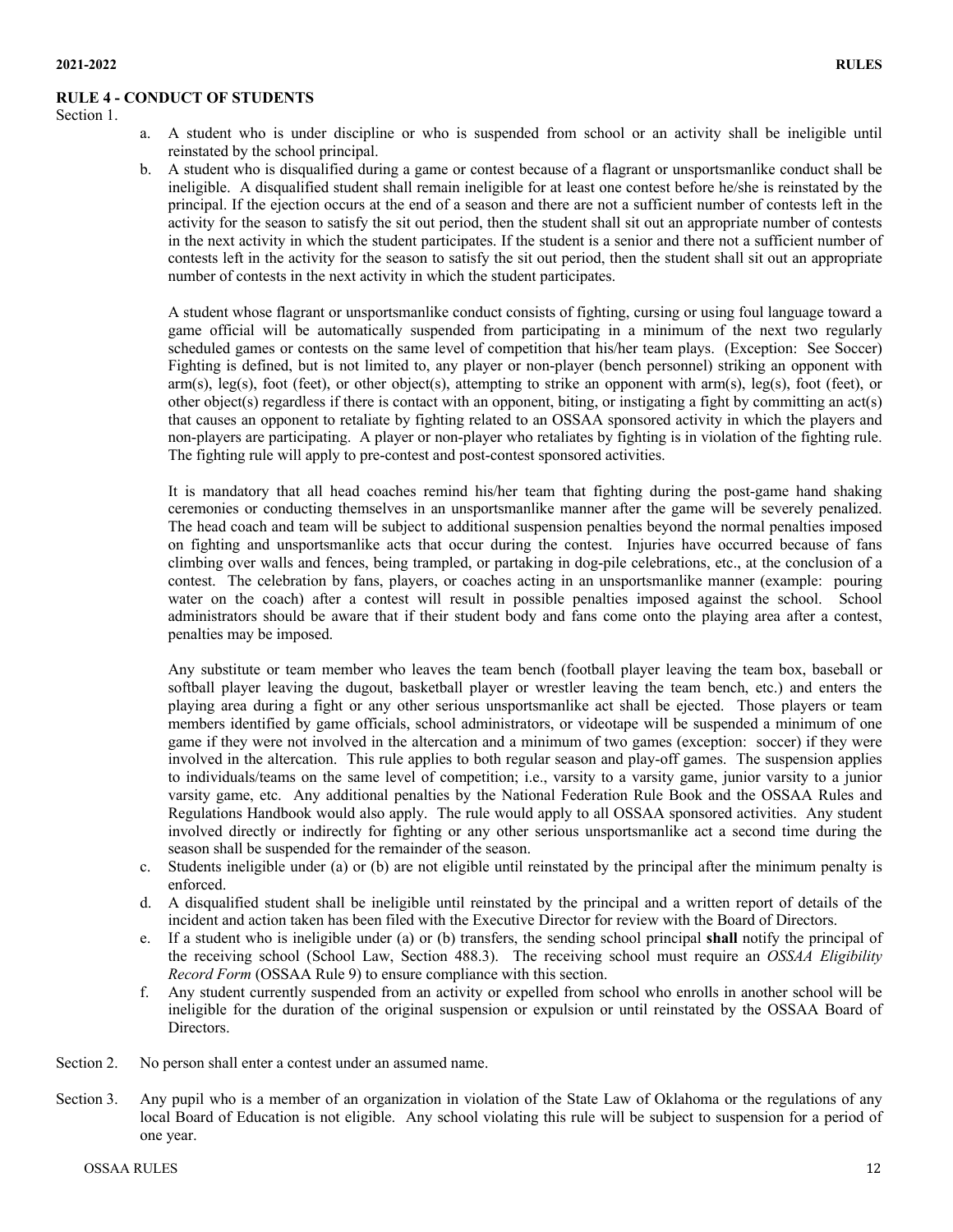# **RULE 5 - AMATEURISM AND AWARDS (DOES NOT APPLY TO NON-ATHLETICS)**

Section 1.

- a. This Association endorses the general principle of amateur athletics that prompts an individual to participate in physical activity solely for personal pleasure and satisfaction and for physical, mental, social and moral benefits derived from the activity.
- b. In order that students may retain their amateur standings and be eligible to participate in high school, college, national, and international amateur athletics, it shall be the duty of the principal to instruct the students as to how they may avoid jeopardizing their eligibility. A student should be advised not to use his or her knowledge or skill of athletics or reputation as an athlete for financial gain. A student should be advised not to participate in physical activities with professionals or where professionalism is practiced--that is, where individuals are being compensated directly or indirectly for their participation; or where teams or their sponsors are compensated or reimbursed on a win or lose basis; or where cash or merchandise prizes other than medals or trophies are offered, given, or paid to individuals or to teams. A prize is any article that is to be given as an inducement to participate or an article competed for.
- c. The exceptions and provisos given in the remaining sections of this rule are to apply only to eligibility for participation as a representative of a member school of this Association.

### Section 2.

- a. A student is not eligible to participate in interscholastic contests in any sport in which he/she has used his/her knowledge or skill for financial gain. An athlete forfeits amateur status in a sport by:
	- (1) Competing for money or other monetary compensation (allowable travel, meals and lodging expenses may be acceptable.)
	- (2) Receiving any award or prize of monetary value which has not been approved by his/her state association.
	- (3) Capitalizing on athletic fame by receiving money or gifts of monetary value (scholarships given by institutions of higher learning are specifically exempted).
	- (4) Signing a professional playing contract in that sport.
- b. Accepting a nominal, standard fee or salary for instruction, supervising or officiating in an organized youth sports program or recreation, playground, or camp activities shall not jeopardize amateur status. "Organized youth sports program" includes both school and non-school programs. Compensation for giving private lessons is permissible if approved by the state association.
- c. A student athlete who loses amateur status may apply to his/her state high school association for reinstatement in the interscholastic program after a waiting period to be determined by that state association.
- d. Only awards of no intrinsic value and approved by his/her state high school association may be accepted by a school student-athlete as a result of participation in school or non-school competition in a sport recognized by that state association.
- Section 3. Any student who shall appear on a bout or card for wrestling, if on the same card or bout a professional appeared, or who participated in any athletic contest where cash or merchandise is offered, given or paid to his/her team or individual members of his/her team, shall be ineligible for interscholastic contests in the sport in which he/she participated or appeared until such time as it has been proved to the satisfaction of the Board that he/she did not receive cash or merchandise prizes or gifts because of such participation. If a student has appeared in a wrestling match where a professional appeared or has received a merchandise prize or gift, and refrains from further violations of the rules of the Association and forfeits one year's eligibility, he/she may be reinstated by the Board of Directors.

A student will not be made ineligible should the manager of the team accept gate receipts provided division of receipts does not depend upon the results of the contest and provided such receipts are used to defray team expenses such as playing equipment, care of injuries, team transportation, hotel and meals while playing away from home, and that no member of the team is given or paid an allowance for individual expenses or is compensated at any time for his/her services as a player on this team during the season. This rule does prohibit a student entering a contest where cash or merchandise prizes that are offered, given or paid to his/her team or individual members of his/her team.

# Section 4.

- a. No monetary awards or prizes other than medals, plaques, rings or trophies of any nature shall be given to or accepted by students in recognition of participation, attainment or honor because of participation in interscholastic athletics except those given by the school, the Association, a conference, the sponsors of an approved meet or tournament, and to outstanding senior athletes upon approval by the principal. This does not prohibit donations to the sponsors of the meet or tournament or the school for the purpose of purchasing such awards.
- b. Medals and trophies may be offered as prizes in conferences or other athletic events involving competition among several schools or intramural competition within the school, and arrangements for such prizes must be made in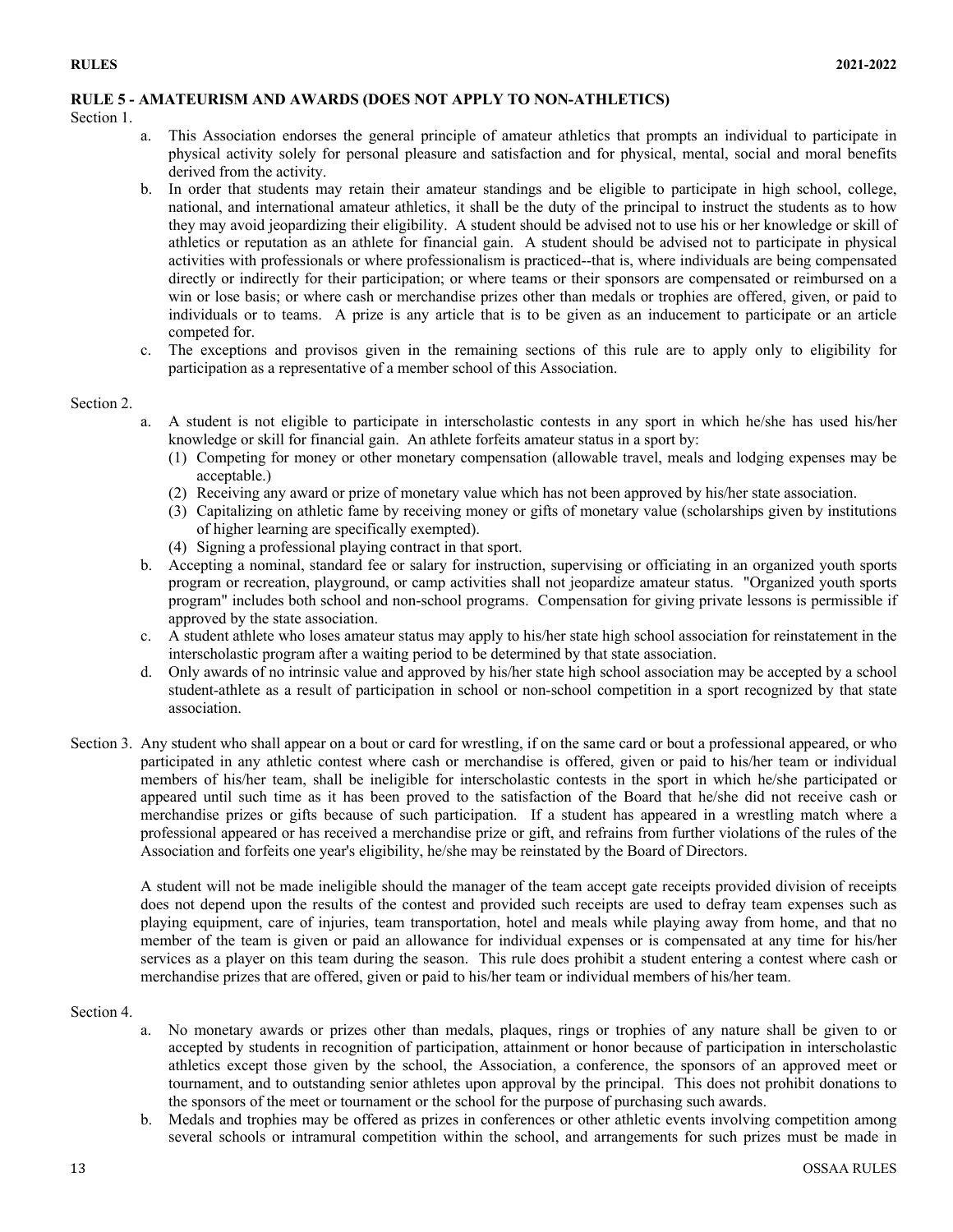advance by the organization sponsoring the event so that all may have the same opportunity of qualifying as the winner of the prize.

- c. Courtesies extended to teams in recognition of their participation, attainment or honor given because of their participating in interscholastic athletics, such as banquets, entertainments and trips, may be accepted by the team with the approval of the principal.
- d. Any member of the Association which violated this rule shall be liable for suspension from the Association for one year. Any individual player violating the provisions of this rule shall be ineligible for one year.
- e. "Award", as used in this rule, means any article symbolic of an honor or attainment which was not offered as an inducement for participation or as an article to be competed for which competition is held. "Prize," as used in this rule, means anything competed for or offered as an inducement for participation.
- f. Members of the team and other school groups are not to raise funds through benefits such as dances, shows, donations, sale of refreshments, etc., to be used in the purchase of awards or prizes other than those specified in this rule. Any individual, organization, or group utilizing students in activities to raise funds will be considered a school group.
- g. A general award open to the outstanding boy or girl athlete may be made each school year and it is suggested that scholarship, sportsmanship, leadership, character and team play be considered in making the award.
- h. Students may receive one award per year such as a ring or jacket through the school. Any additional awards from non-attached school individuals or groups must be approved by the principal.

# **RULE 6 - GRADUATED STUDENTS**

A student who has completed all requirements for high school graduation in an Oklahoma school district and who has graduated from high school or its equivalent shall be considered a graduate and not eligible for competition. Check with OSSAA for GED exception. (For foreign students refer to foreign exchange eligibility.)

#### **RULE 7 – PARTICIPATION**

Section 1. After a student begins attending the seventh grade, that student generally is limited to participating in athletics during that school year and the five school years that follow consecutively after that school year. The student is permitted to participate in athletics at the ninth grade level or below during the seventh grade school year and eighth grade school year, but is not permitted to participate in athletic activities open to students in grades nine through twelve unless approved to participate at that level by OSSAA's Board of Directors.

> A student at the ninth grade level may be permitted to participate with seventh and eighth grade students in junior high athletic competition, and also may be permitted to participate in varsity or junior varsity athletic competition open to students in grades nine through twelve. A student must have completed the eighth grade to participate in varsity or junior varsity athletic competition open to students in grades nine through twelve, unless approved to participate at that level by OSSAA's Board of Directors. After a student begins attending the ninth grade, that student generally is limited to participating in athletics during that school year and the three school years that follow consecutively after that school year.

> These limitations apply even if the student does not actually participate in athletics in the initial seventh grade school year or in any of the subsequent school years in which the student is permitted to participate. Certain exceptions are permitted under this Rule and Rule 20 which may allow a student to participate in an additional school year. Otherwise these limitations apply even if the student:

- i) fails to complete a grade after beginning at that grade level;
- ii) is held back from advancing a grade level;
- iii) is moved from a higher to a lower grade level; or
- iv) has moved or transferred from another school, regardless of the grade in which the student has been enrolled.
- Section 2. A student shall be deemed to have begun attending a grade level after attending all or part of fifteen separate days at that grade level at any school, or after participating in an interscholastic contest, including an interschool scrimmage, while at that grade level.

A student shall be considered to have participated when the student has appeared in uniform at an interscholastic contest, including an interschool scrimmage, regardless of whether the student physically participates during the contest.

Section 3. A student who is repeating all or a portion of the seventh or eighth grade is not permitted to participate in athletics during that repeat period, even if the student has moved or transferred to another school for that repeat period, and even if the student did not participate at that grade level previously.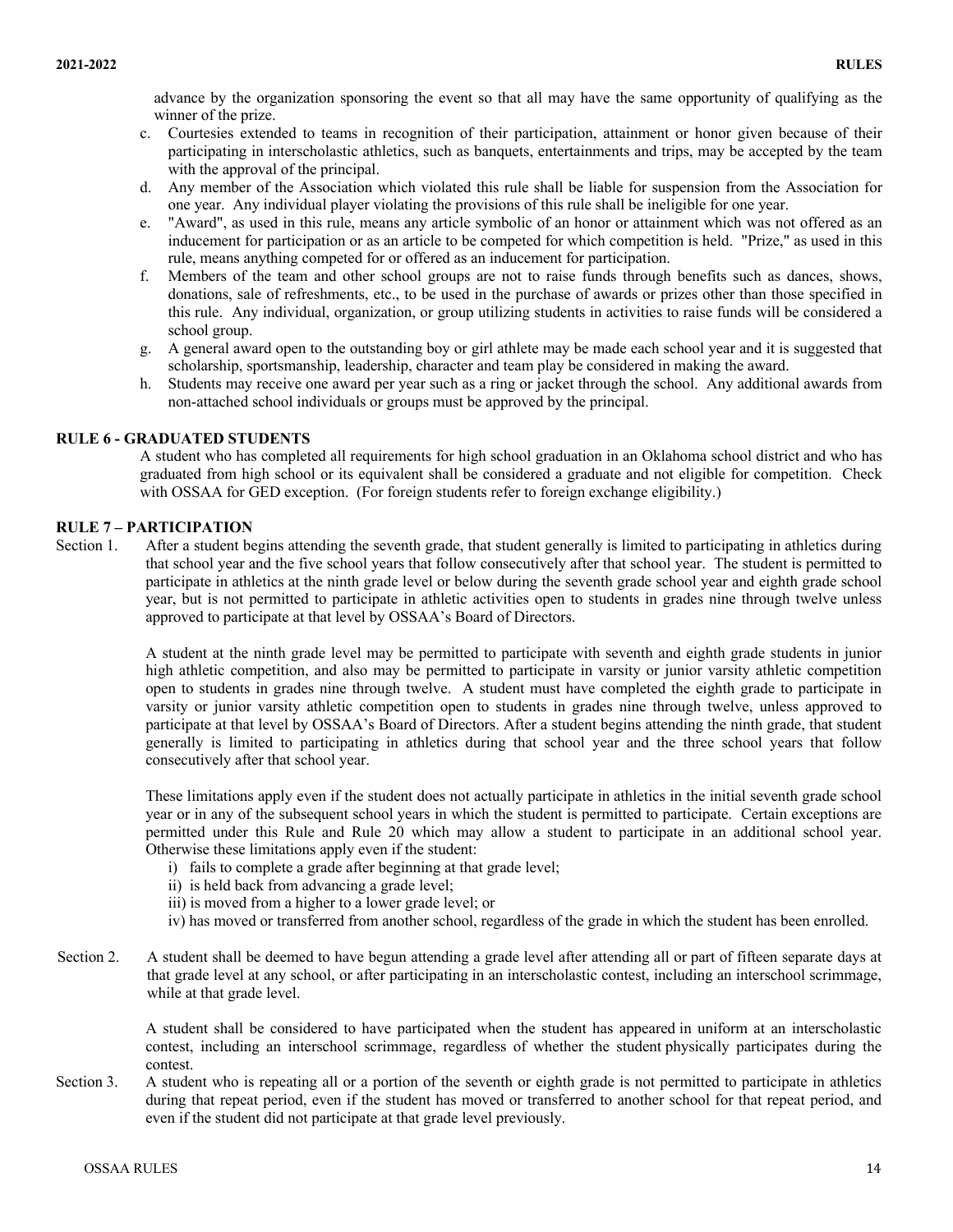If the student completes a repeat period while at the seventh or eighth grade levels and sits out of athletics during that repeat period, then that repeat period is not counted against the six consecutive school years in which athletic participation is allowed under section 1 above.

Section 4. Students in the seventh and eighth grades may represent a member school in non-athletic activities if permitted by the rules governing that specific activity, including during a repeat period at those grade levels.

> The ninth grade year will count as one year against the six consecutive school years in which participation generally is allowed under section 1 above, regardless of whether that student participates during that school year in junior high athletic competition or in competition open to students in grades nine through twelve, or both.

> A student repeating all or a portion of the ninth grade level or above is permitted to participate during that repeat period in varsity or junior varsity competition open to students in grades nine through twelve. That repeat period in the ninth grade or above is counted against the six consecutive school years in which athletic participation is allowed under section 1 above, and sitting out of athletics during that repeat period does not extend the limits on participation stated in that section.

- Section 5. After a student has begun the ninth grade the periods of participation permitted under section 1 above may not be extended, unless that student demonstrates that circumstances beyond the control of the student and the student's parents (or custodial parent or court-appointed guardian with legal custody of the student) arose which prevented the student from completing work necessary to advance to the next grade level and make normal progress toward graduation. Criteria shall be established by OSSAA's Board of Directors consistent with this Rule and Rule 20 for determining any request for an additional period of participation.
- Section 6. If a student is determined to have participated in athletic contests for a member school while ineligible, then the student shall be required to sit out of the same number of contests in the same sport in which the student participated while ineligible.

If the student participated while ineligible in more contests than are remaining in that sport for that school year, then the student would sit out of games in that sport during the following season until the student has sat out the same number of contests.

If the ineligible participation is not discovered until after the season is completed, then the student shall be required to sit out for the same number of contests in the same sport during the following year.

If the student is a senior or does not participate in the same sport in the following season, then the student would be required to sit out for an equivalent portion of the season in the next athletic activity in which that student participates. For example, if a senior is determined to have been ineligible for three of a total of twelve varsity football games in which the student's school participated that year, and the senior then was participating in varsity basketball for the school, then the senior must sit out of the next 25% of the varsity basketball games scheduled that season.

Regular season tournaments, and individual playoff contests or tournaments leading up to a state championship, shall be included when determining how long a student must sit out due to participation while ineligible.

- Section 7. After a student has participated as a representative of one member school in a playoff contest or tournament leading up to a state championship, that student shall not under any circumstances be eligible to compete for another member school in that same series of playoffs or tournaments leading up to a state championship for that same school year.
- Section 8. A student who has participated at the college or professional level in any of the same athletic activities regulated by OSSAA on behalf of its member schools shall not be permitted to participate for or against member schools in that same activity. A student may be permitted to participate in athletic contests leading to and including the Olympics and similar national or international competitions without losing eligibility, with the approval of OSSAA's Board of Directors.

# **RULE 8 – ESTABLISHING AND MAINTAINING ATHLETIC ELIGIBILITY**

Section 1. To be eligible to participate in athletics, the student must be residing with the student's parents (or custodial parent or court-appointed guardian with legal custody of the student). The student must also be lawfully enrolled at a secondary school grade level (grades seven through twelve) in a member public school district or at a member school,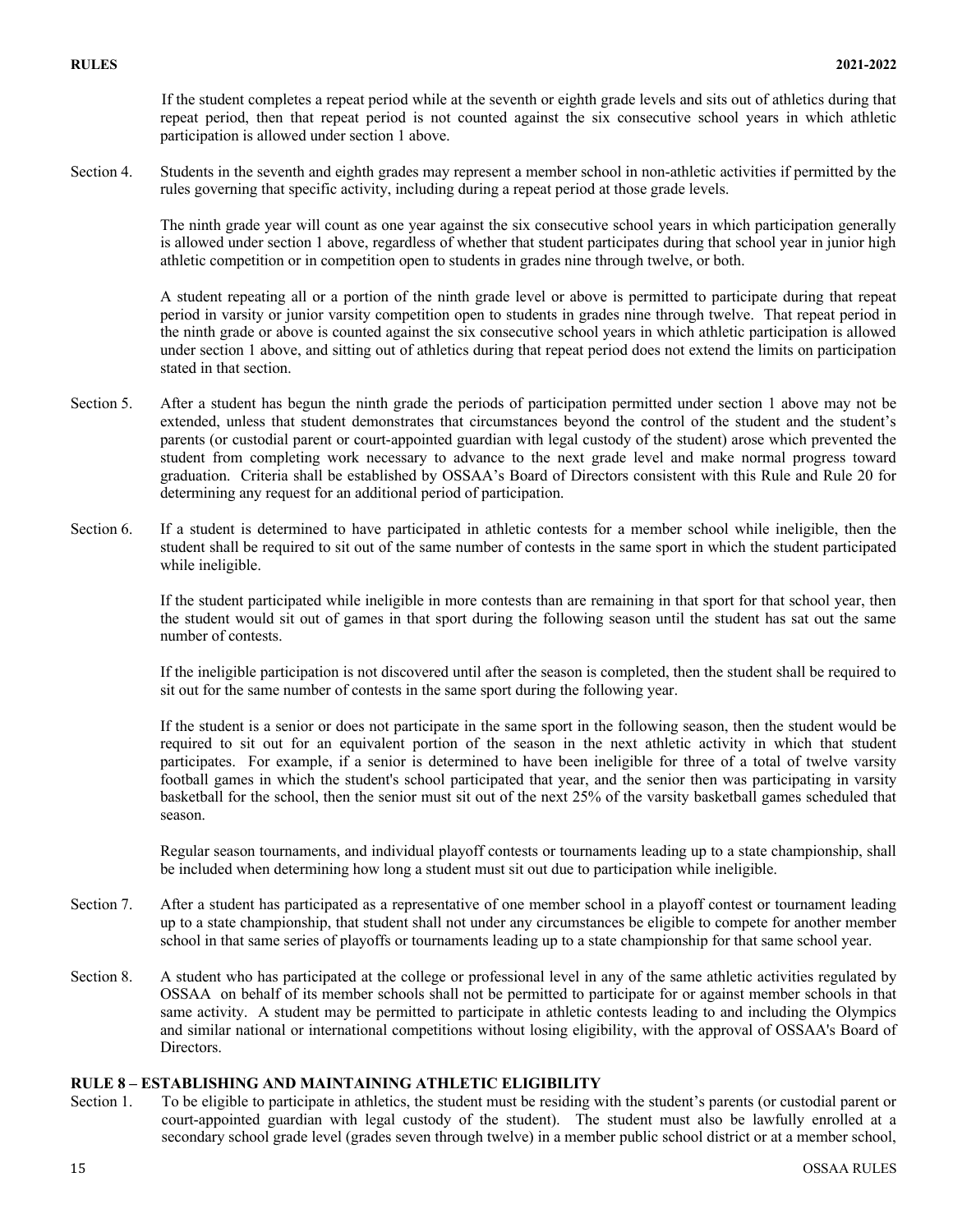in courses, activities, or alternative programs in which credits are being earned and appropriate academic progress is being made toward graduation, consistent with the requirements of that school and the State Department of Education. The student must also comply with all requirements established by the member public school district or the member school and by OSSAA Rules and Policies concerning enrollment, age, attendance, grades, academic progress, and conduct.

### Section 2. **Eligibility for Athletics in Grades Seven and Eight**

- a. A student in the seventh or eighth grade lawfully enrolled in a member public school district or at a member non-public school is eligible unless: (i) the student is repeating all or any part of the seventh or eighth grade, or (ii) the student has been influenced to remain at a school or change schools for athletic purposes in violation of OSSAA Rule 9.
- b. Before allowing participation beginning in the seventh grade and after any change of schools in the seventh or eighth grades, an Eligibility Record Form (or "New Student" Form) must be completed. A student in the seventh or eighth grade is not eligible to participate in varsity competition, and is limited to participating with students at the ninth grade level or below.
- c. A student repeating all or any part of the seventh or eighth grade in a member public school district or at a member school will not be eligible during the repeat period.
- d. Whenever a student is found to have participated in any contests in a particular activity during a repeat seventh or eighth grade period in a member public school district or at a member non-public school, the student will be immediately ineligible for that activity.

To regain eligibility for that activity, the student must sit out of one contest in that activity for each contest in that activity in which the student participated during the repeat period. The student will be eligible at the conclusion of this sit-out period, provided the student is in compliance with all other OSSAA Rules and Policies at that time.

If a student participated during a repeat period while attending a non-member school that allowed participation during the repeat period, and the student then moves to a member school, the student may be eligible immediately, but the repeat participation period will be counted toward the overall limit of six consecutive years allowed under OSSAA Rule 7 once a student first begins the seventh grade. A member school should contact the OSSAA staff with questions concerning any student who participated in athletics during a repeat seventh or eighth grade period at a non-member school.

# Section 3. **Establishing Athletic Eligibility by Initial Participation for Students in Grades Nine Through Twelve**

- a. For grades nine through twelve, a student establishes eligibility at a school when the student first participates in interscholastic athletics at the ninth grade level or above.
- b. Before initial participation for a member school at the ninth grade level or above is permitted, an Eligibility Record Form (or "New Student" Form) must be completed. The member school also must verify the student presently is residing with the student's parents (or custodial parent or court-appointed guardian with legal custody of the student), and is eligible to participate under all OSSAA Rules and Policies. The member school further must review the student's prior school records to determine whether the student has participated previously at any secondary school grade level (grades seven to twelve) and the secondary school grade levels previously attended. If, after investigation, the member school still has a question about the student's eligibility, the member school must contact OSSAA staff to resolve the question before allowing participation.
- c. A student who was regularly residing with the student's parents (or custodial parent or court-appointed guardian with legal custody of the student) but then attends a member school and resides during the school week or school term in residential facilities provided by the school, may establish athletic eligibility by first participation at that school under this section. The student in these circumstances is considered to be continuing to reside with the student's parents (or custodial parent or court-appointed guardian with legal custody of the student) for purposes of this section.
- d. A student will not be eligible for initial participation at the ninth grade level or above if the student has been influenced to enroll, transfer to, or remain at the student's present school for athletic purposes in violation of OSSAA Rule 9. A student suspected of having been influenced to remain at or change schools for athletic purposes in violation of Rule 9 will not be permitted to participate in athletics until an investigation has been completed, a written report has been provided to or completed by OSSAA, and the student has been approved to participate by OSSAA.
- e. A student will not be eligible for initial participation at the ninth grade level or above if the student has changed schools, and the student was or would have been ineligible for athletics, or was threatened with ineligibility, at the student's prior school. Any issue concerning the student's eligibility at the student's prior school must be resolved before the student is allowed to participate at the student's current school.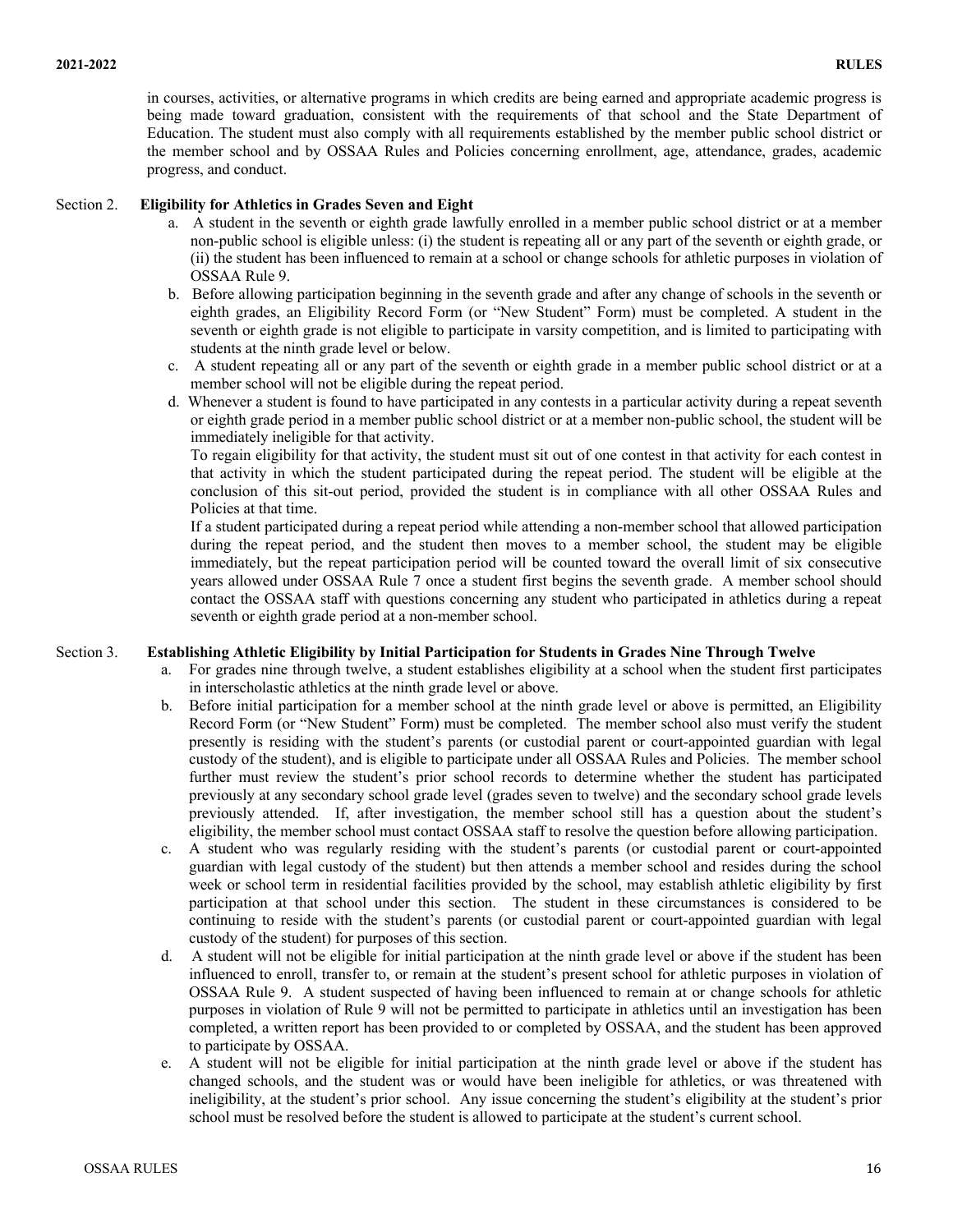- f. If the member school finds that a student repeated all or any portion of a prior secondary grade level, the member school must determine whether or not the student participated in any athletic activities during the repeat period. Repeating all or any part of a secondary school grade level and participating during a repeat period affects a student's athletic eligibility under OSSAA Rules.
- g. Once athletic eligibility has been established by initial participation at the ninth grade level or above, the student is eligible to participate with students at the ninth grade level or below, or with students in grades ten through twelve, provided that the student and the school each is in compliance with all other OSSAA Rules and Policies concerning eligibility.

# Section 4. **Determining Athletic Eligibility of Students Moving From Out of State After Participating in the Ninth Grade or Above**

- a. A student moving from out of state to Oklahoma after participating previously in athletics at the ninth grade level or above generally is eligible at a member public school in the public school district, or at a member nonpublic school in that school's designated geographic area, in which the student's parents (or custodial parent or court-appointed guardian with legal custody of the student) are bona fide residents. The designated geographic areas for member non-public schools are set forth in Board Policy XLIV.
- b. If the student moving from out of state instead attends a member school outside the public school district or designated geographic area in which the student's parents (or custodial parent or court-appointed guardian with legal custody of the student) are bona fide residents, the student generally is not eligible immediately to participate in athletics. To become eligible, the student must wait a period of one year from the date of first attendance, unless the student applies and receives approval for an exception due to hardship or other qualifying circumstance pursuant to Section 10 below.
- Section 5. **Continued Eligibility after Separation, Divorce or Death of Student's Parents, or Appointment of Guardian** A student's athletic eligibility continues at the school at which eligibility already has been established in grades nine through twelve in the event of a separation, divorce, or death of the parents (or custodial parent or court-appointed guardian with legal custody of the student), or the appointment of a guardian for the student. For athletic eligibility to be established at a different member school, an exception due to hardship or other qualifying circumstance must be requested and granted, pursuant to Section 10 below.

# Section 6. **Impact of Changing Schools or Changing Residence on Eligibility**

a. Minimum Fifteen-Day Waiting Period When Changing Schools after the Student Has First Participated or Started Attending School

If a student at any secondary school grade level changes schools after the student has first participated or started attending school in the current school year, the student will not be permitted to participate in any athletic competition until at least fifteen (15) calendar days have passed from the date the student first attended the new school. This non-participation period allows time for the receiving school:

- (i) to obtain all necessary records from the school previously attended;
- (ii) to complete an Eligibility Record Form and to submit all forms, reports, and supporting documents that may be required to the OSSAA;
- (iii) to confirm that the student has not repeated all or any part of a secondary school grade level, and that the student was or would have been eligible if the student had remained at the prior school;
- (iv) if the student is changing schools because of a change of residence, to confirm that a bona fide change of residence has been made;
- (v) to investigate any concern that the student changed schools for athletic purposes in violation of OSSAA Rule 9.

If the required process has not been completed, or if a waiver request to OSSAA is required but has not yet been approved, then the student should not be permitted to participate until the required process is completed or, if a waiver request is required, until the waiver request has been approved.

b. Participation Not Permitted in Championship Event If Student Changes Schools Within Fifteen Days of Event If a student changes schools during the school year and was enrolled at the new school within fifteen (15) calendar days of or after the commencement of a tournament, meet or playoff contests leading to a state championship in a particular sport, the student shall not be permitted to participate in the tournament, meet, or playoffs in that sport.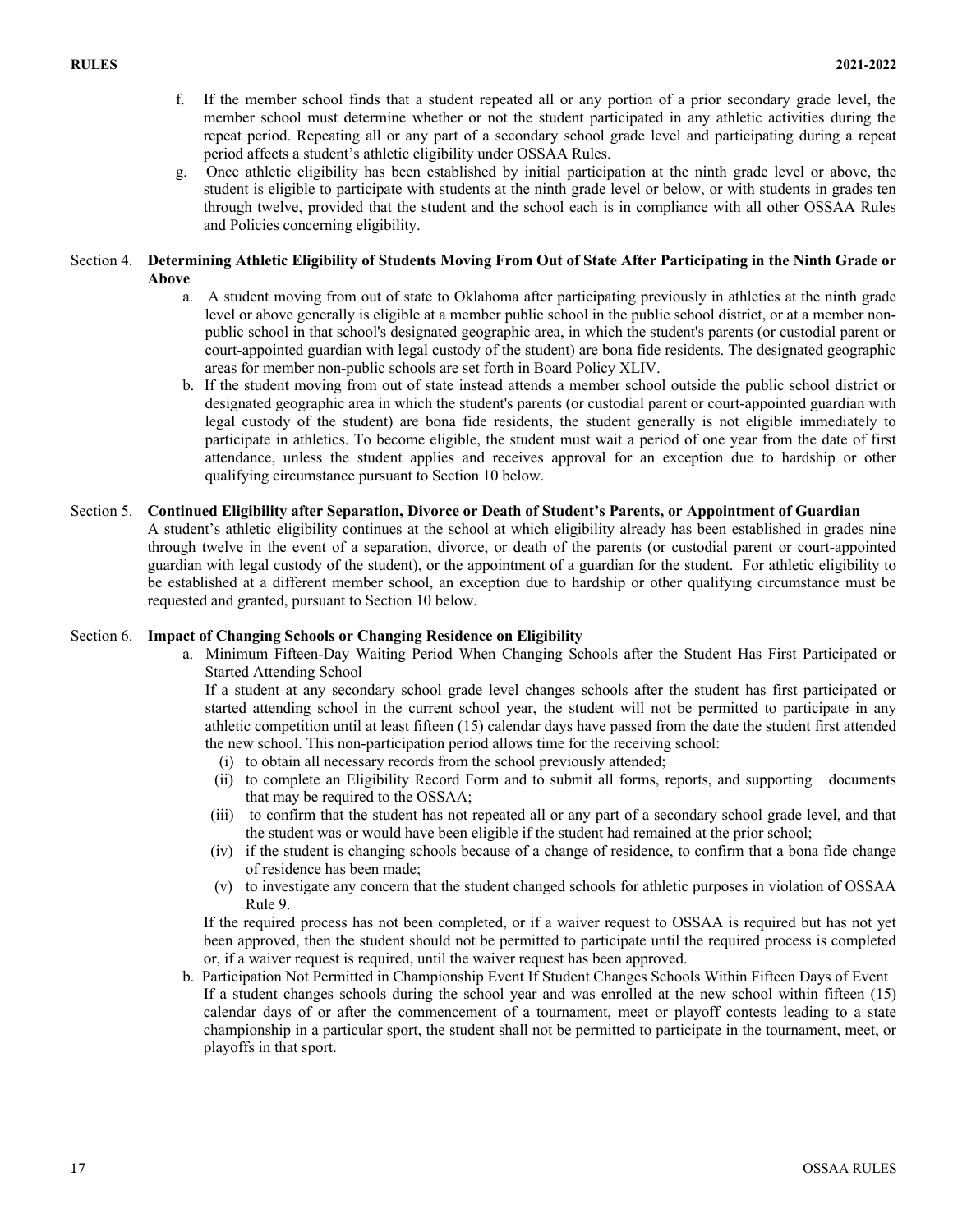### c. Effect of Ineligibility at Previous School

A student changing schools who was ineligible or otherwise barred from athletics for any reason at the time the student left the previous school, or who would have become ineligible if the student had remained at the previous school, is not permitted to participate in athletics at the student's current school, unless and until the student satisfies or complies with the requirements that were or would have been imposed for reinstating eligibility at the previous school.

### d. **Eligibility after Transfer of Schools During Grades Nine through Twelve**

A student who established athletic eligibility at a school during grades nine through twelve and then transfers to a member school is not eligible for a period of one year from the date of first attendance at the new school, unless the student applies for and is granted an exception due to hardship or other qualifying circumstance pursuant to Section 10 below.

This requirement applies even when the student is transferring from a non-member school to a member school. This requirement also applies when the student is transferring to a school that provides residential facilities for students, regardless of whether the student is residing in those facilities.

# e. **Impacts of Change of Residence in Grades Nine through Twelve**

- (1) Effect of Change of Residence After Eligibility Has Been Established According to Residence When a student has established athletic eligibility at a member school in the public school district in which the student's parents (or custodial parent or court-appointed guardian with legal custody of the student) are residing, and the student's parents (or custodial parent or court-appointed guardian with legal custody of the student) move to a residence in a different public school district, then the student may:
	- (i) enroll and establish eligibility at a member school in the public school district in which the student's parents (or custodial parent or court-appointed guardian with legal custody of the student) are presently residing; or
	- (ii) enroll and establish eligibility at a member non-public school if the student's parents (or custodial parent or court-appointed guardian with legal custody of the student) are residing in the designated geographic area for that school; or
	- (iii) remain and continue to be eligible at the member school previously attended, provided that the student continues to live with the student's parents (or custodial parent or court-appointed guardian with legal custody of the student) and has been lawfully accepted as a transfer student following the change of residence.

If the change of residence to a different school district occurs during the school year, the student may remain at the school at which eligibility is established until the end of the semester or equivalent period and continue to be eligible for that period. At the end of that period, the student then must elect one of the options above to re-establish eligibility.

(2) Effect of Change of Residence After Eligibility Has Been Established Outside the Student's District of Residence or at a Non-Public School

When a student has established athletic eligibility at a school outside of the public school district in which the student's parents (or custodial parent or court-appointed guardian with legal custody of the student) are residing, or at any non-public school, the student's eligibility continues at that same school if the student's parents (or custodial parent or court-appointed guardian with legal custody of the student), move to a different residence in the same public school district in which they previously were residing. If the student's parents (or custodial parent or court-appointed guardian with legal custody of the student) move to a residence outside of that public school district, then the student may:

- (i) enroll and establish eligibility at a member school in the public school district in which the student's parents (or custodial parent or court-appointed guardian with legal custody of the student) are presently residing; or
- (ii) enroll and establish eligibility at a member non-public school if the student's parents (or custodial parent or court-appointed guardian with legal custody of the student) are residing in the designated geographic area for that school, or
- (iii) remain and continue to be eligible at the member school previously attended, provided that the student continues to live with the student's parents (or custodial parent or court-appointed guardian with legal custody of the student) and has been lawfully accepted as a transfer student following the change of residence.

If the change of residence to a different school district occurs during the school year, the student may remain at the school at which eligibility is established until the end of the semester or equivalent period and continue to be eligible for that period. At the end of that period, the student then must elect one of the options above to re-establish eligibility.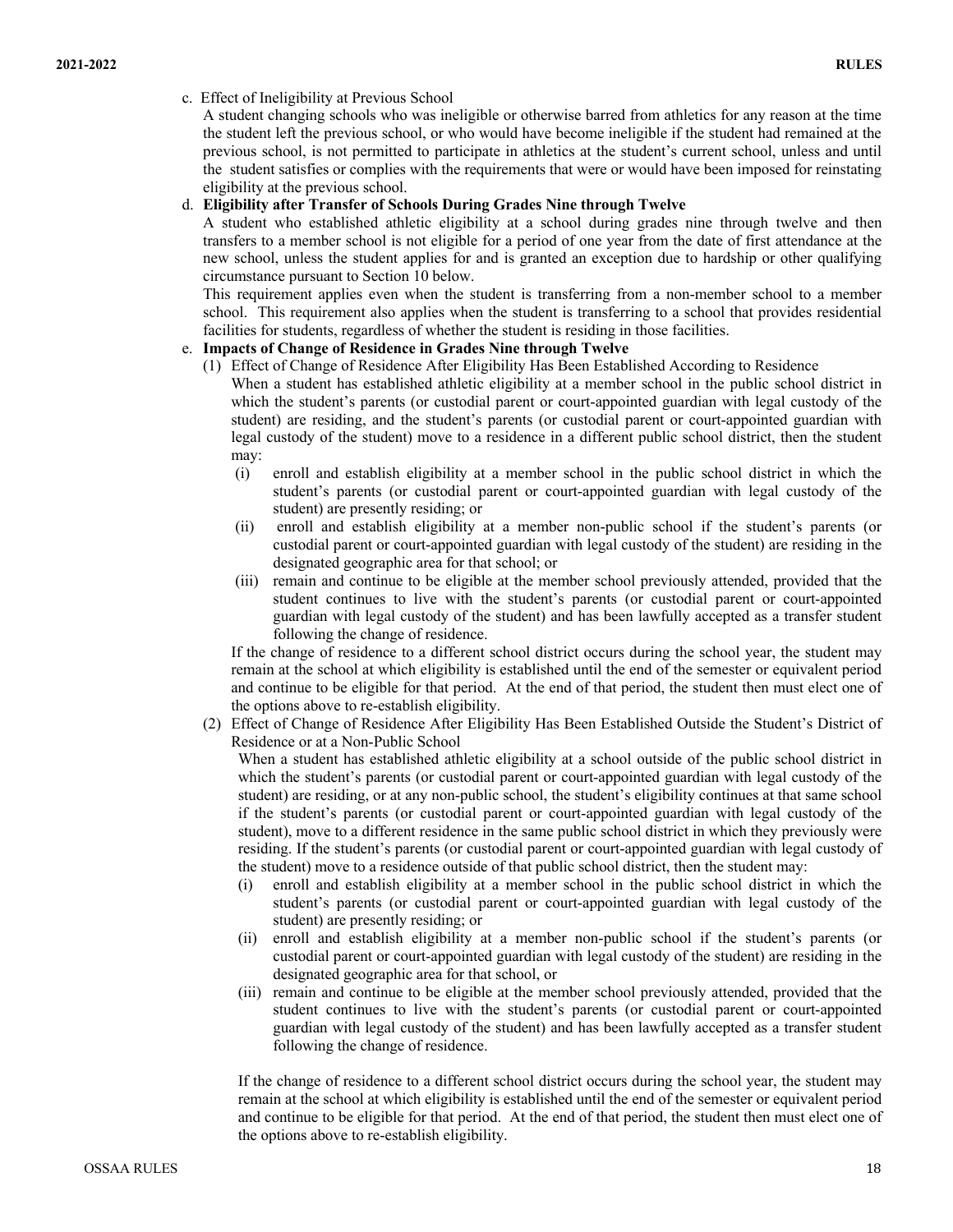- (3) For athletic eligibility to be established at a different member school than described in subparagraphs (1) and (2) above, an exception due to hardship or other qualifying circumstance must be requested and granted, pursuant to Section 10 below.
- (4) Eligibility will not be allowed if the student has been recruited or otherwise influenced in violation of OSSAA Rule 9 to change schools, or remain at the same school, after a change of residence to a different school district. A student suspected of having been influenced to remain at or change schools for athletic purposes in violation of Rule 9 will not be permitted to participate in athletics until an investigation has been completed, a written report has been provided to or completed by OSSAA, and the student has been approved to participate by OSSAA.
- (5) If the change of residence to a different school district occurs when the student is entering or currently attending twelfth grade, or is otherwise scheduled to graduate within two semesters or the equivalent periods, then the student may remain at the same school at which athletic eligibility is already established, and retain continued eligibility for as long as is permitted under all other Rules.
- (6) If the student continues at the same school after a change of residence to a different school district, as described under subsection (1) or (2) above, and subsequently transfers to another member school, then the student is not eligible for a period of one year from the date of first attendance at the new school, unless the student applies for and is granted an exception due to hardship or other qualifying circumstance pursuant to Section 10 below.
- (7) The member school receiving a student who is changing schools due to a change of residence must:
	- i) request and obtain all necessary records from the school previously attended;
	- ii) confirm that the student has lawfully enrolled at the appropriate grade level, and determine if the student has repeated all or any portion of any prior secondary school grade level;
	- iii) verify that the student's parents (or custodial parent or court appointed guardian with legal custody) have made a bona fide move;
	- iv) confirm that the student was or would have been eligible at the previous school if the student had not left that school, and that the student is otherwise eligible to participate under all other Rules and Policies;
	- v) complete the Eligibility Record Form, and submit all forms, reports and supporting documents concerning the student as may be required by the OSSAA;
	- vi) investigate any concern that the change of schools was made for athletic purposes in violation of OSSAA Rule 9, and report on that investigation to OSSAA.

The above steps must be completed before the student is allowed to participate, and before any request for waiver is submitted, if a request for waiver is required.

If the receiving school becomes aware of any information that indicates the student's parents (or custodial parent or court appointed guardian with legal custody) have not made a bona fide move, then the student should not be allowed to participate in athletic competition. The receiving school also must provide this information to the OSSAA.

- (8) For the purposes of this Rule, a bona fide move and change of residence shall mean that:
	- i) the prior residence has been sold or leased at market value, or has been closed and emptied of personal property;
	- ii) the prior residence is not being used by any family member;
	- iii) all resident family members have moved out of the prior residence, and personal property associated with permanent, long-term occupancy is located in the new residence.

If the prior residence has not been sold, OSSAA shall inspect the prior residence, and the receiving school shall inspect the new residence, to confirm that a bona fide move has been completed. The receiving school shall submit documentation to OSSAA verifying that the new residence was inspected and that the family appears to have completed a bona fide move from the prior residence. The receiving school also shall obtain and submit a Residence Affirmation Form, in which the student's parents (or custodial parent or court-appointed guardian with legal custody of the student) acknowledge and affirm that they understand and are in compliance with this Rule. The receiving school must receive notice that OSSAA has completed its inspection of the prior residence, and approved the receiving school's inspection of the new residence and the Residence Affirmation Form, before the receiving school permits the student to participate.

# Section 7. **Effect of Dual or Multiple Residences on Eligibility**

A student whose parents (or custodial parent or court-appointed guardian with legal custody of the student) maintain two or more residences in circumvention of the requirements of this Rule shall only be eligible to participate at a subvarsity level and the student shall not be permitted to participate in varsity level athletics. Should a subsequent move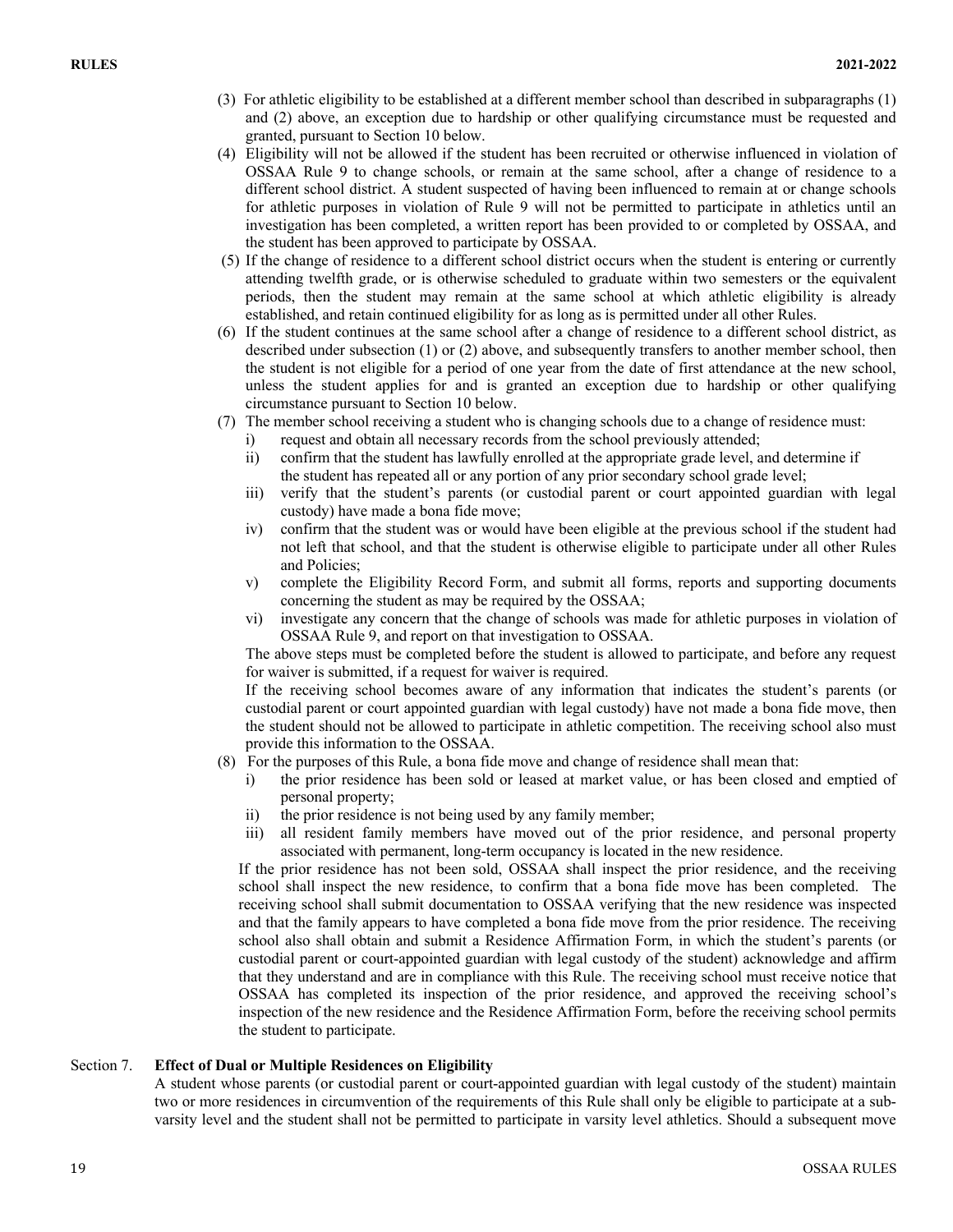occur back to the former residence after eligibility has been established at a school in the district of residence, the student will be limited to sub-varsity participation for a period of one year.

#### Section 8. **Completion and Availability of Required Forms and Records**

 An OSSAA Eligibility Record Form (or "New Student" Form) must be completed at the time the student first enrolled or reached a grade level at which the student is eligible to participate. The OSSAA Eligibility Record Form, and all other records and forms required under OSSAA Rules and Policies, must be maintained on file and available for review in the school's office to establish a student's eligibility at that school.

A member school that is asked for appropriate records and information concerning a former student must respond promptly and, if the school is aware that the student was or may be ineligible for athletics, must notify the receiving school.

#### Section 9. **Responsibility of Principal or Administrative Head of School**

The principal or administrative head of the member school is responsible for maintaining all required forms and records concerning athletic eligibility on file at the school and available for review, and for submitting copies as may be required by OSSAA. The principal or administrative head of school also is responsible for confirming, or ensuring that effective procedures are in place for confirming, that students participating in athletics are complying with all requirements established by the member school, the State Department of Education, and OSSAA relating to athletic eligibility. If required forms and records to confirm athletic eligibility for a student are not available for review upon request by OSSAA, or if copies are not submitted as may be required to OSSAA, then the student may be deemed ineligible to participate.

### Section 10. **Determining Exceptions to Rule**

a. Authority to grant exceptions

OSSAA may grant an exception to a student facing ineligibility when it is found that the application of this Rule works an undue hardship on the student, or that the application of the Rule would otherwise fail to accomplish the purposes for which it is intended.

b. Criteria and procedures for evaluating exceptions

The Board of Directors shall establish written criteria and procedures for evaluating applications for exceptions, and those written criteria and procedures shall be made available to member schools. Before submitting any application for exception, the member school shall provide the written criteria and procedures to the student and parents (or custodial parent or court appointed guardian with legal custody of the student) who are considering a request for an exception.

- c. Application for exception
	- (1) OSSAA shall make forms for applying for an exception to this Rule available to all member schools.
	- (2) The member school submitting the forms required for the application is responsible for making certain that the forms are complete and that the application is being submitted in a good faith belief that an exception may be appropriate.
	- (3) Member schools shall cooperate in providing any additional information that may be requested, or any investigation that may be conducted, in connection with any application for an exception.
	- (4) The submission of any false or inaccurate information, or the failure to submit information requested by the OSSAA, may be grounds for denying or deferring action on an application.
- d. Consideration by the Executive Director

All applications submitted pursuant to this Rule shall be reviewed and evaluated by the Executive Director and staff. The Executive Director or staff designee is authorized to conduct any further investigation or to request any supplementation of the application or supporting materials deemed necessary to the evaluation of the application. The application shall be evaluated using the criteria established by the Board of Directors, and the determination of the Executive Director shall be transmitted, in writing, to the principal or administrative head of the school, or other designated school administrator submitting the application. Any person aggrieved by the determination may pursue an appeal pursuant to the procedures set forth in Rule 20.

- e. If a student transfers schools during the school year and regains eligibility during that same year, the student will not be permitted to participate in any regular season game or contest against the school previously attended.
- f. No student will be permitted to participate in more than one season of any activity in the same school year with the exception of baseball.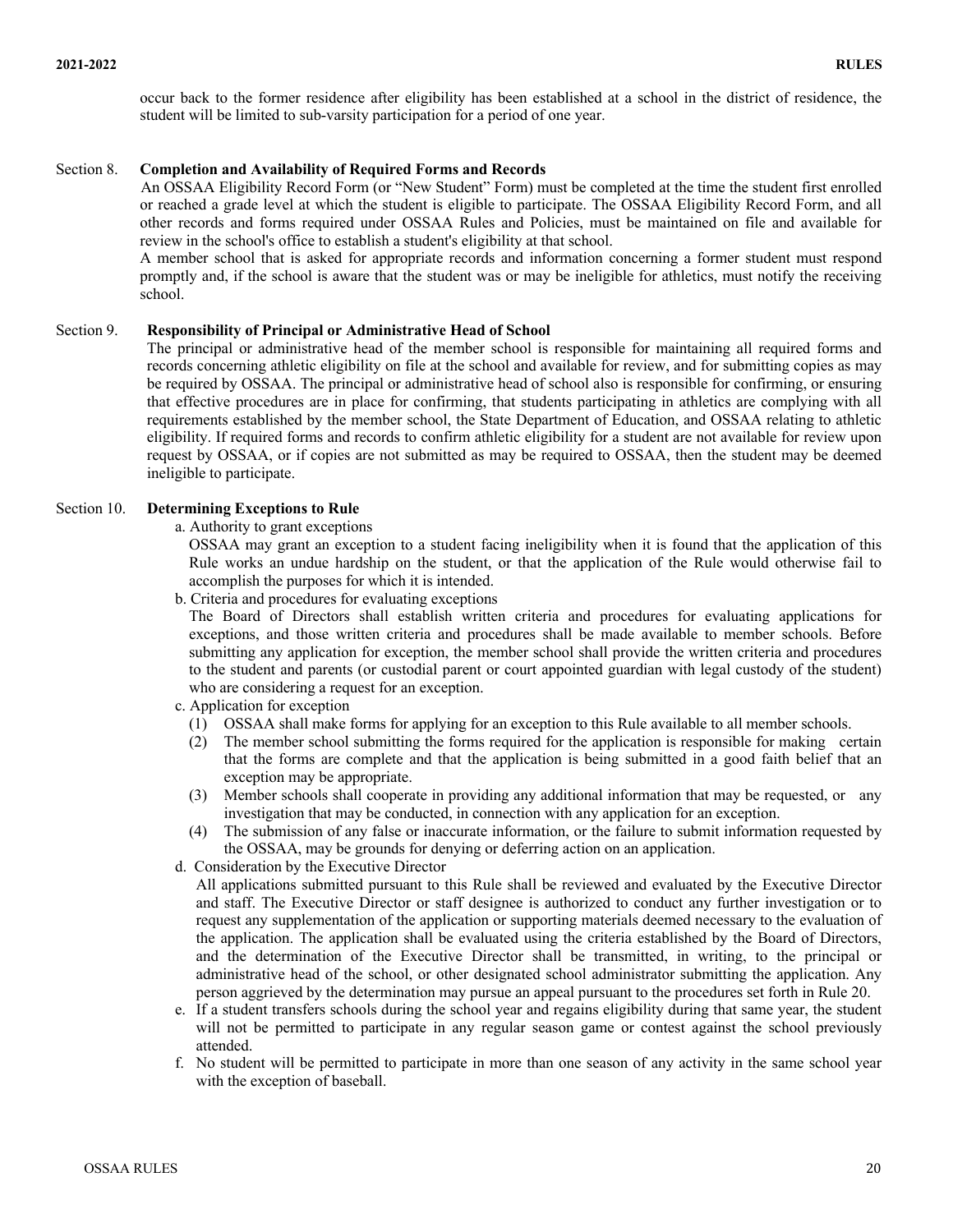# Section 11. **Issues or Questions About Eligibility Under This Rule**

If member school administrators have any questions or concerns about whether a particular student is eligible for athletics under this Rule, they should contact the OSSAA as soon as possible, and the student should not be permitted to participate until the questions or concerns are resolved.

# **RULE 8 – FAQ's**

The following is a list of questions that are frequently asked with regard to the Residence Rule for grades 7-12. The answers given assume that the student is eligible under all other OSSAA rules.

- 1. A student lives and has established eligibility in District A and then the student and the student's parents make a bona fide move to District B. What is the student's eligibility status? *Answer*: Eligible. Athletic eligibility is generally determined by the residence of the student's parents. (Rule 8-6-e-1)
- 2. If a student in grades 9-12 has established eligibility in District A and then transfers to District B, is he/she eligible in District B?

*Answer*: No. A student who has established eligibility in grades 9-12 at one school and then transfers to another school generally must sit out one year or be approved on a hardship waiver. (Rule 8-6-d)

3. A student in grades 9-12 who lives in District A, gains eligibility in District B, and then returns to District A where the parents reside. What is the eligibility status of the student? *Answer*: Not eligible. When a student has established eligibility away from his/her home district, the student must sit out one year or be approved on a hardship waiver to regain eligibility back at the home district. (Rule 8- 6-d)

- 4. What is the eligibility status of a student who lives in District A, establishes eligibility in District B, and later moves to District C? *Answer*: Eligible. When a student establishes eligibility away from his/her home district and the parent or legal guardian move to a new residence outside the previous district, the student may choose to establish eligibility in the new district, or remain at the previous district. (Rule 8-6-e-2)
- 5. Where is a student eligible after having graduated from a Dependent district (K-8)? *Answer*: For grades nine through twelve, a student establishes eligibility at a school when the student first participates in interscholastic athletics at the ninth grade level or above. (Rule 8-3-a)
- 6. A student, who is under discipline in District A, moves to District B. Would the student be eligible in District B? *Answer*: No. A student changing schools who was or who would have been ineligible or otherwise barred from athletics for any reason at the time the student left the previous school shall not be permitted to participate in athletics until the student satisfies or complies with the requirements that were or would have been imposed at the previous district. (Rule 8-6-c)
- 7. What is the eligibility status of a student whose parents made a bona fide move from District A to District B in the middle of a semester? *Answer*: The student is eligible in the district to which the bona fide move was made, or the student can maintain eligibility in the district he/she currently attends until the end of the semester. (Rule 8-6-e-2)
- 8. What is the eligibility status of a student who has participated in grades 9-12 at a non-member school and then transfers to a member school? *Answer*: Not eligible. When a student has established eligibility at a non-member school and then transfers to a member school, the student must sit out a year or be approved on a hardship waiver to gain eligibility. (Rule 8-6-d)
- 9. What is the eligibility status of a student in grades 9-12 who has established eligibility with one parent in District A and later moves to live with the other parent in District B? *Answer*: Not eligible. The student must sit out one year or be approved on a hardship waiver. (Rule 8-5)
- 10. Where is a student eligible after establishing eligibility in grades 9-12 when the parents separate and he/she moves with one of the parents from District A to District B?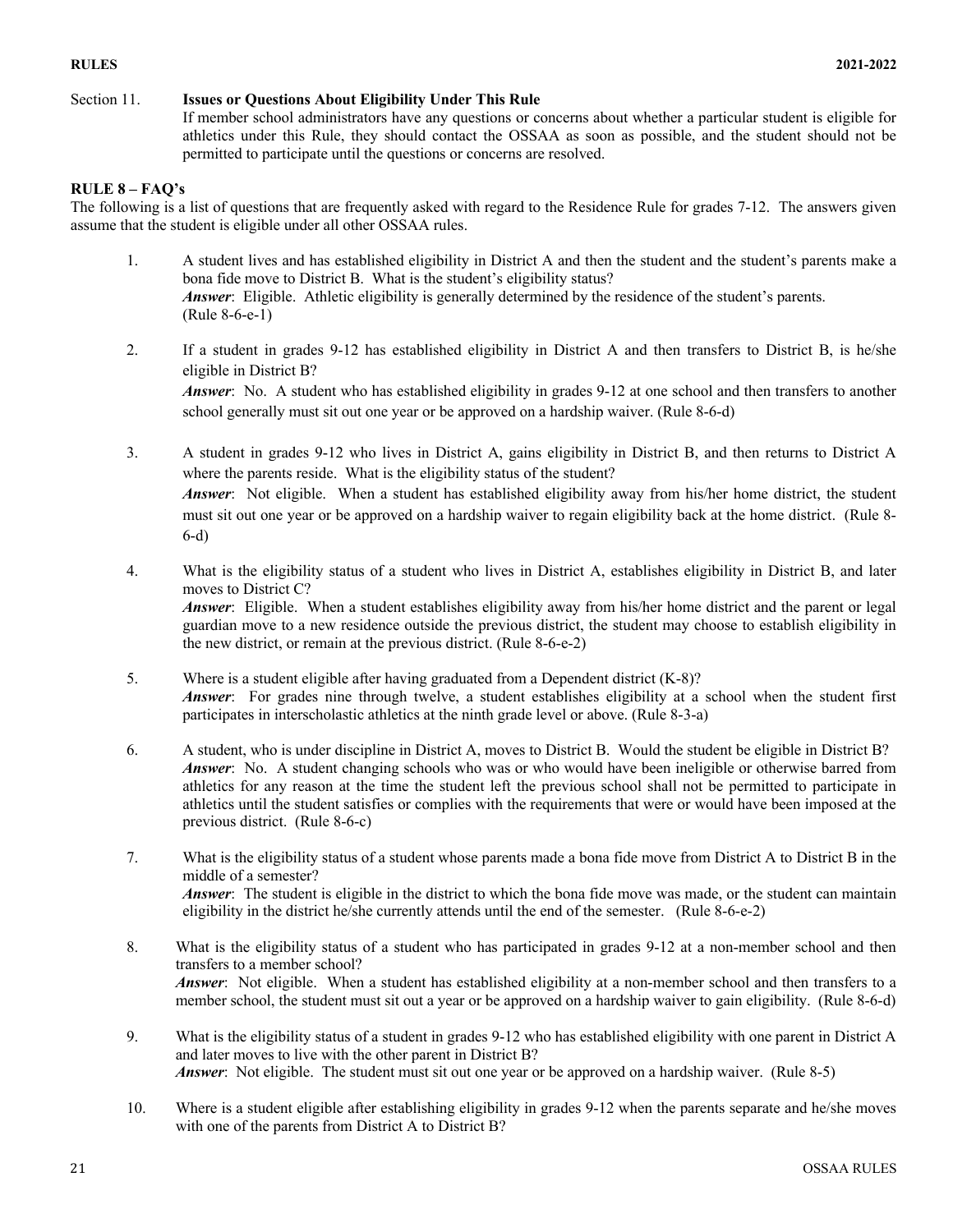*Answer*: The student is only eligible in the district he/she currently attends at the time of the separation. (Rule 8- 5)

- 11. A family lives in District A and later moves to District B without giving up ownership of their home in District A. What is the eligibility status of the student? *Answer*: Not eligible. Eligibility cannot be gained where dual residency is maintained unless and until the proper paperwork is on file and approved by the OSSAA. (Rule 8-6-e.8)
- 12. A student who has been ruled ineligible at a school outside the state of Oklahoma and then makes a bona fide move to a member school in Oklahoma. Is the student eligible to participate at the new school? *Answer*: No. When an ineligible student moves from another state, they must satisfy the requirements of the eligibility from the state they are leaving before gaining eligibility. (Rule 8-6-c)
- 13. If a student is eligible for sub-varsity participation only, is that student allowed to participate as JV player in a varsity tournament? *Answer*: No. Sub-varsity limits that individual to playing in sub-varsity level events and/or tournaments.
- 14. A student's family resides in District A and later moves to District B, but allows a family member to use the original residence in district A. What is the eligibility status of the student? *Answer*: Not eligible. To establish a bona fide move for the purpose of gaining and maintaining athletic eligibility, the original residence must not be in use by a family member. (Rule 8-6-e.8)
- 15. A student's family resides in District A and later moves to District B, and is in compliance with Rule 8-6-e.8 except that the receiving school fails to obtain a Residence Affirmation Form. What is the eligibility status of the student? *Answer*: Not eligible. Eligibility after a bona fide move cannot be gained unless and until the Residence Affirmation Form is on file and approved by the OSSAA. (Rule 8-6-e.8)
- 16. Is a student eligible at the sub-varsity level if the student and the student's family are not in compliance with the dual residence requirements? *Answer:* Yes. When a student's family is not in compliance with the dual residence requirements, the student may participate at a sub-varsity level until the family comes in compliance. Subsequently, if the family moves back to the former residence, the student must participate at a sub-varsity level for a period of one year. (Rule 8-6-7)
- 17. A family resides in district A and later moves to District B, but does not sell or lease the original residence, and leaves personal property at the original residence. What is the eligibility status of the student? *Answer*: Not eligible at the varsity level. The family's personal property must be moved out of the original residence. (Rule 8-6-e.8)
- 18. If a student transfers to a new school during his or her 8<sup>th</sup> grade year, is that student eligible for varsity level participation at the beginning of their 9<sup>th</sup> grade year? *Answer*: Yes. For grades nine through twelve, a student establishes eligibility at a school when the student first participates in interscholastic athletics at the ninth grade level or above. (Rule 8-3)
- 19. When a student transfers schools during the course of the school year and is granted a hardship waiver to participate, is participation in regular season contests permitted against the former school? *Answer:* No, a student approved on a hardship waiver request is not eligible to participate in regular season contests against the former school during the school year in which the request was granted. The student is permitted to participate in any post-season play.
- 20. Is a student permitted to participate in more than one season of any activity during a school year? *Answer*: No, a student is only permitted to participate in one season of an activity within the same school year. EXCEPTION: Fall baseball.

# **RULE 9 - PROHIBITION ON RECRUITING OR INFLUENCING FOR ATHLETIC PURPOSES**

Section 1. Statement of purpose.

OSSAA recognizes that permitting member schools to recruit students as athletes would place undue emphasis on secondary school athletic activities, and might cause competitive imbalances among member schools, misdirection of scarce educational resources, and threats to the continued amateur standing of students. Accordingly, no member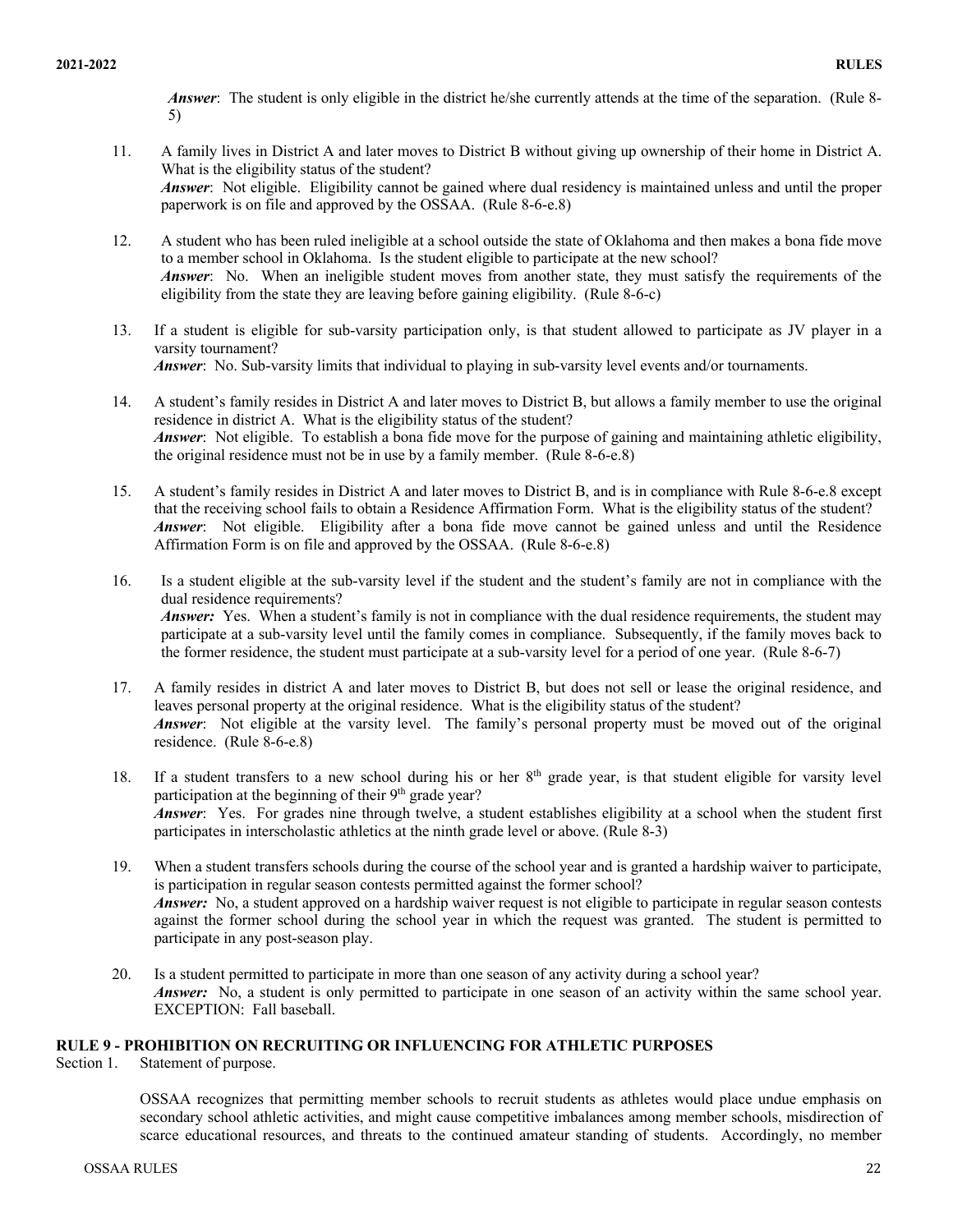school is permitted to recruit a student to select or transfer to that school, or to encourage or allow others to do so on its behalf, based on that student's skill, reputation, or experience in athletics.

# Section 2. **Recruiting defined.**

Recruiting includes initiating or maintaining contact with a student-athlete, or the student-athlete's family members, friends, or associates, in circumstances that could influence that student-athlete to select or transfer to a member school for the purpose of representing that member school in athletic competition. Offering economic incentives or rewards of any type to a student-athlete, which are not available to all prospective students on an equal basis, regardless of participation in athletics, or offering such economic incentives or rewards to the student-athlete's family members, friends, or associates, for the purpose of encouraging that student-athlete to select, transfer to, or remain at a member school, also constitutes recruiting in violation of this Rule. Recruiting may also include offering or providing special or additional coaching or instruction that is not offered or made available to other student-athletes at the school on an equal basis, or providing special attention or consideration to a student-athlete who is considering transferring, for the purpose of influencing that student-athlete to remain at the school.

### Section 3. **Information that may be supplied by a school to prospective student-athletes.**

A member school may supply any prospective student, or a family member, friend, or associate of a prospective student, who contacts the school about entering or transferring to the school with information summarizing the school's academic and extracurricular programs. The information distributed or made available to any prospective student-athlete must be prepared for and be made available to all prospective students, regardless of whether a student is a prospective participant in athletics. Information about specific athletic programs may be included, but if such information is included, then all athletic programs must be described and comparable information must be included about each program. A member school may further supply information to a prospective student-athlete concerning the events schedule, practice location, days, and times, and type of equipment, clothing or other materials, if any, required to be used or supplied by the participating student, provided that the information is of the same type which would be supplied to all participating students.

### Section 4. **Limited interaction permitted between employees and representatives of school and student-athletes at other schools.**

Interaction between employees or representatives of a member school and student-athletes from other schools is permitted in connection with events such as summer instructional camps, non-school summer leagues, or awards ceremonies, except that school employees or representatives are prohibited at all times from making any statements or engaging in any acts, even if not intended to be taken seriously, that could be interpreted as encouraging a prospective student-athlete to enroll at or transfer to a member school.

#### Section 5. **Employees or representatives of school defined.**

Employees or representatives of a school include administrators, teachers, coaches, assistants, sponsors, aides, managers, and trainers employed by the school, as well as other student-athletes presently enrolled or planning to enroll at the school, family members of those student-athletes, alumni, volunteers, and members of organizations supporting the school's athletic activities.

#### Section 6. **Handling contact by or with prospective student-athletes.**

If contact is initiated with a member school's employee or representative by a prospective student-athlete, or by a family member, friend, or associate of a student-athlete, about that student-athlete enrolling in or transferring to that member school, the school employee or representative contacted shall direct that person to the school superintendent or to the principal or administrative head of the school for any additional information. The school employee or representative shall not discuss further the subject of enrolling at or transferring to the school, or otherwise use any language or engage in any act that could be construed as encouraging the student-athlete to enroll at or transfer to the school. Any contact with a student-athlete from another school about that student-athlete enrolling or transferring to a member school for athletic purposes shall be reported as soon as possible to the OSSAA by that member school.

#### Section 7. **Acknowledgment and notice of Rule.**

- a. Each coach or volunteer providing instruction, assistance, or supervision in an athletic activity for a member school must sign a written certification that the coach or volunteer is familiar with this Rule.
- b. The head coach in each athletic activity for each member school additionally must sign a written certification that students participating in that activity have been informed about this Rule, that the school may be sanctioned for violations of this Rule, and that student-athletes may be subject to sanction, including the loss of eligibility, if they have enrolled at or transferred to a school that has engaged in recruiting, or allowed its employees or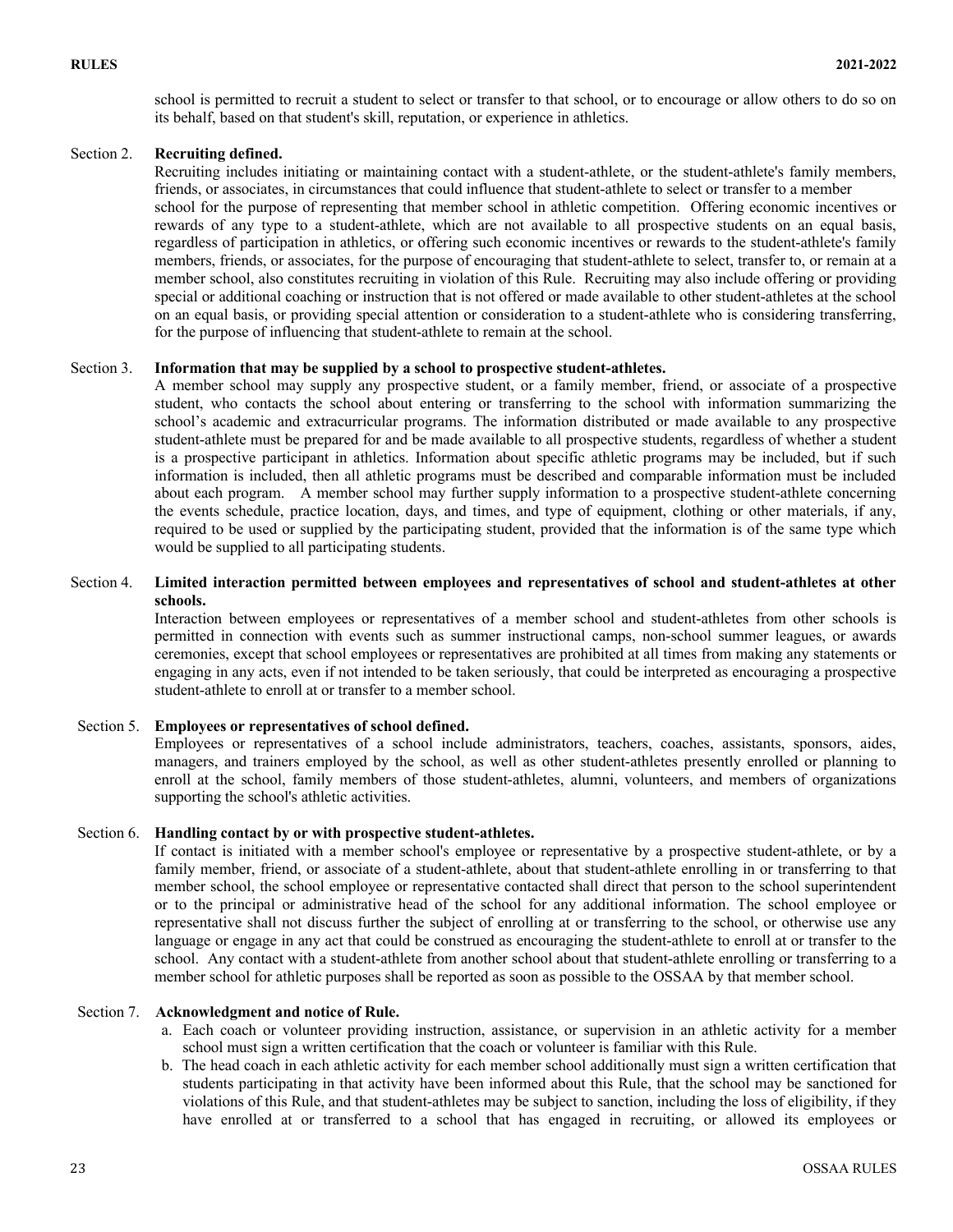representatives to recruit in violation of this Rule, or if they participate in recruiting other student-athletes to enroll in or transfer to the school.

- c. All officers, administrators, supervisors, and sponsors of any club or organization supporting any athletic activity at a member school must sign a written certification that they are familiar with this Rule, and that the members of the club or organization have been informed about this Rule.
- d. These required certifications must be signed each school year before participation begins in that activity for that year, and the signed certifications must be maintained by the school and available for review by OSSAA.
- e. Each member school must make adequate additional efforts each school year to inform all employees and other representatives of the school about this Rule. The superintendent, principal or administrative head of school must maintain a written summary of these efforts, and this written summary must be maintained by the school and available for review by OSSAA.
- f. OSSAA will make forms available for signed certifications or summaries as required under this Section.

### Section 8. **Prohibition against preferential treatment for athletes in admissions, tuition payment, and financial aid.**

- a. OSSAA recognizes that preferential treatment on admission or tuition may influence a student-athlete to enroll or remain at a school that is selective in admissions or which requires payment of tuition. Any such preferential treatment may also be deemed to constitute recruiting in violation of this Rule.
- b. No member school that is selective in admissions, or which requires payment of tuition, or which offers any form of financial aid toward payment of tuition and/or fees, may offer or allow for preferential treatment to a student or a student's family on the basis of athletic ability. Financial aid based on merit or achievement is not prohibited provided that the award of such aid is consistent with previously established criteria unrelated to athletic ability. Financial aid includes, but is not limited to:
	- (1) direct monetary aid, grants, or loans, from either the school or other source associated with the school;
	- (2) tuition or fee remission;
	- (3) deferred tuition or fee payment terms;
	- (4) income or credit for work performed, either by the student-athlete or a member of the student-athlete's family, for the school or for a person or entity associated with the school.
- c. Any member school that is selective in admissions, and/or which requires payment of tuition, and/or which offers any form of financial aid toward payment of tuition and/or fees, must maintain written documentation describing its policies concerning these subjects. If the school provides or allows for financial aid on any basis other than demonstrated financial need, then provisions must be included in the school's policies to insure that financial aid is not provided or allowed to a student on the basis of athletic ability.
- d. By August 1 of each year, the member school must file a copy of its current policies with the OSSAA, or certify that such policies are unchanged from what is currently on file with the OSSAA. The school also must identify, in writing, those individuals and/or organizations involved in determining or evaluating applications for admission or financial aid, and describe the role or responsibility of that individual or organization. The school must notify the OSSAA about any changes in the policies, or in the listing of individuals or organizations, or in the role or responsibility of any individual or organization, during the school year.
- e. Any of the following may constitute a violation of this Rule which would subject a school to potential sanction:
	- (1) Offering or providing admission, financial aid, or tuition payment terms for a student-athlete in circumstances inconsistent with the school's written policies on file with OSSAA;
	- (2) Offering or providing need-based financial aid to a student-athlete excess of demonstrated financial need;
	- (3) Offering or allowing more favorable tuition payment terms for a student-athlete than are allowed to similarly situated students;
	- (4) Accepting tuition payments for a student-athlete from a source outside the student's immediate family or a recognized financial aid source;
	- (5) Providing a disproportionate amount of financial aid to student-athletes as compared to other stude
- f. Upon request the school must make its records concerning the admission of, payment of tuition for, and/or financial aid provided to particular students available for inspection and review. OSSAA will maintain such records as confidential consistent with applicable law, and information obtained from those records will be used only for the purpose of determining whether any rule violations have occurred.
- g. The principal or head of school is responsible for submitting copies of policies and certifications as required under this section.

#### Section 9. **Violation of Rule**

a. A school will be in violation of this Rule and subject to sanction if the school encourages or permits school employees or representatives to recruit student-athletes to enroll at or transfer to that school. Permitting a student-athlete who has been recruited to enroll at or transfer to the school to represent that school in an event shall also be considered a violation of this Rule which would subject the school to potential sanction. A failure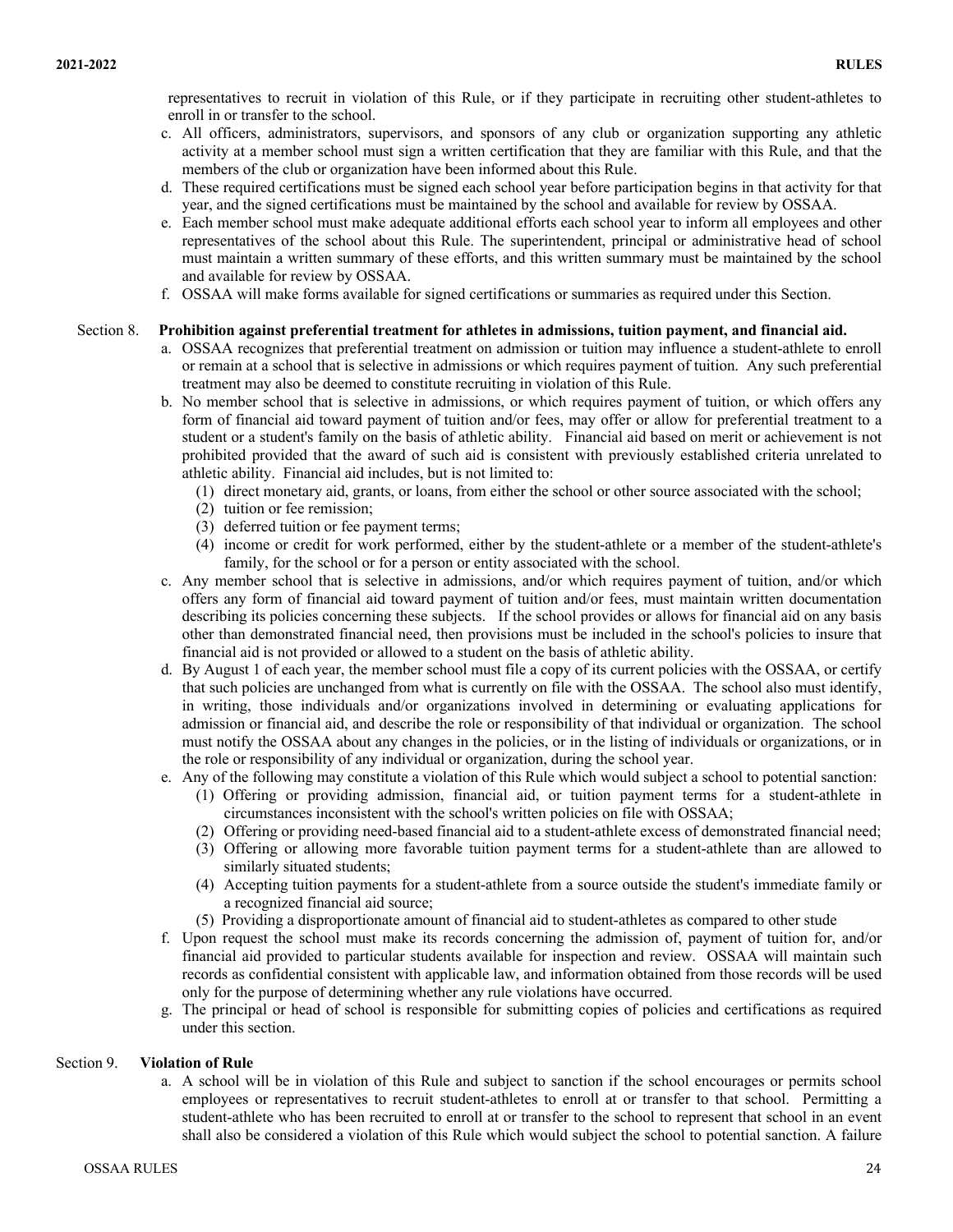to obtain, maintain, submit, or make available the written policies, certifications and summaries required under this Rule also violates this Rule and will subject the school to potential sanction.

- b. If a school receives information indicating that a student-athlete is being recruited, or was or may have been recruited, to enroll at or transfer to that school, then the school shall provide a written report to the Executive Director as soon as possible, identifying the student-athlete and those persons who are, were, or may have been involved in recruiting that student-athlete.
- c. The fact that a school reported a known or suspected violation of the recruiting rule involving a student-athlete at that school may be considered by the Association, if a violation is determined to have occurred, in evaluating what sanction may be imposed on the school.
- d. A student-athlete may be subject to sanction, including the loss of eligibility, if the student enrolls at or transfers to a school that has sought to recruit, or allowed its employees or representatives to recruit, that student in violation of this Rule, or if the student or the student's family participates in recruiting other student-athletes to enroll in or transfer to the school in which that student is presently enrolled or planning to enroll.

# **RULE 10 - PROOF OF ELIGIBILITY**

- Section 1 An Eligibility Record Form (or "New Student" form), as provided by OSSAA, shall be completed for each new student at a member school who is expecting to participate in athletic competition. The forms, together with other information and documentation provided or gathered in completing the form, shall be used by the member school to evaluate and determine whether the student is eligible for athletic competition. A student should not be permitted to participate unless and until the school is certain that the student is eligible to participate. If the school is not certain the student is eligible, the school may consult with the Executive Director or OSSAA staff and ask for assistance in determining the student's eligibility.
- Section 2. Each member school shall keep as a part of its permanent records, subject to inspection, by the Executive Director or the Executive Director's designee, a copy of the eligibility records of individual athletic participants.
- Section 3. Each member school principal shall, when requested, furnish to the Board of Directors or the Executive Director such information as may be desired bearing upon the eligibility of individual student participants from his/her school. A failure to comply within a reasonable time may forfeit a school's membership in the Association of result in other sanctions.
- Section 4. Principals will be expected to determine the eligibility of all students who represent their schools in non-athletic activities according to these rules but will not be required to certify the identity and eligibility status of such students to the Association office unless requested.
- Section 5. A representative of a school who has knowledge of rule violation or questions the eligibility of a student of another school, both schools being members of the Association, and who does not give such information or raise the question of eligibility with a representative of the offending school, the Executive Director, or the Board of Directors, before further participation of the student, shall cause his school to be subject to penalty if proved the information was knowingly withheld to gain an advantage.

# **RULE 11 – COOPERATIVE SELECTION FOR OFFICIALS BETWEEN SCHOOLS**

Section 1. At least ten (10) days before each contest the home school must submit a sufficient and feasible list of officials to the visiting school. Lengthy lists should be submitted by schools near metropolitan areas or any areas where there are a sufficient number of officials. Some areas will not have as many officials from which to choose, but efforts should be made to supply an adequate list. After the visiting school accepts the list, the needed number must be approved by not striking more than one half of said list. When a question arises, the OSSAA Board of Directors or the Executive Director shall determine whether or not the list is feasible and when such findings are negative, the list will be supplemented after the Association office is notified. After any accepted list is depleted, the home school may employ officials without the consent of the visiting school.

An incentive should exist for the visiting school not to strike the names of too many officials. After the home school makes an honest effort in trying to replace an official due to a cancellation, the visiting school automatically approves an official when the list has been depleted. However, the home school shall notify the visiting school of any change in the contracted officials; otherwise, the contract will not be binding. Beginning a game with an official constitutes agreement. The official's decision shall be final. One of the calculated risks that a coach must accept is that the coach, players, or the game officials may make mistakes during the course of the contest.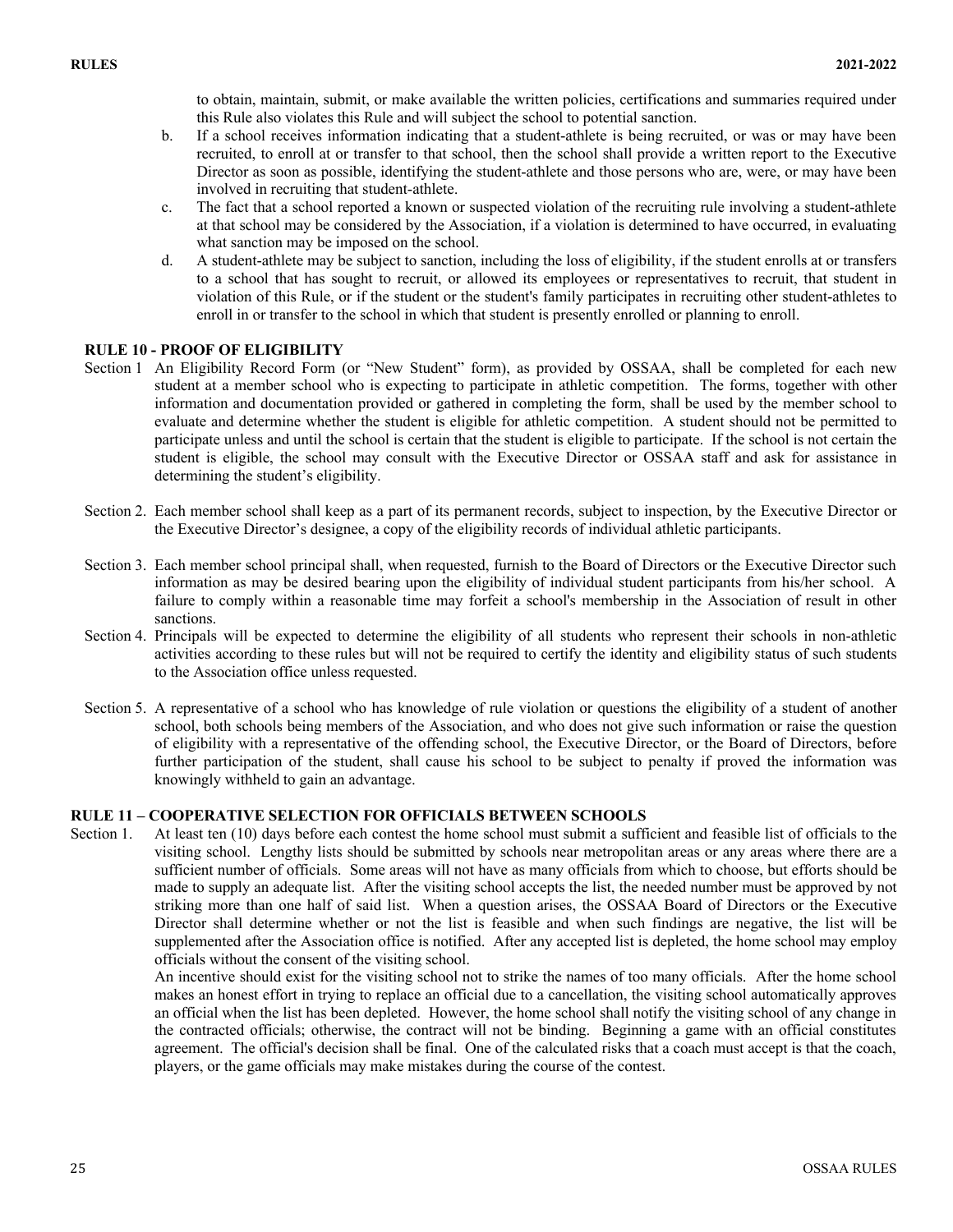Note: When a commissioner is used to assign officials, the same method should be used by giving the schools an opportunity to add or strike the names of officials on such list.

#### **RULE 12 – PARTICIPATION AGAINST NON-MEMBER SCHOOLS**

Section 1. A member of this Association shall be allowed to compete with secondary-level schools outside the Association, and with organized teams consisting of secondary-level students, as provided for in Article VI of the Constitution. Before scheduling any contest or event with a school or team outside the Association, the member school must verify that competing with that school is consistent with Article VI of the Constitution. Members of the Association cannot compete at any time or under any conditions with schools or teams which have been suspended or expelled from their respective associations or which do not apply participation, amateur standing, and eligibility rules and limits equivalent to the rules and limits applied by OSSAA, or which require the contest to be conducted in a manner inconsistent with the rules of the Association.

> Any member of the Association which knowingly competes with any school or team which has been suspended or expelled from their respective association or which does not apply participation, amateur standing, and eligibility rules must apply to the Board of Directors for reinstatement.

- Section 2. No member school of this Association shall be permitted to participate in a game, contest, or meet against a school of college standing. Non-athletics: Members in good standing in local FFA chapters, or similar organizations, who have graduated or withdrawn from a school, may continue to represent that school in chapters or club activities as the rules of the respective state organization permit.
- Section 3. No member school shall compete in any interstate tournament or meet, in which three or more schools participate, unless such event has been sanctioned by all interested state associations through the National Federation.

# **RULE 13 – ENFORCEMENT OF CONSTITUTION AND RULES**

Section 1.

- a. The principal of the high school, as used in the constitution and rules, shall refer to the chief administrative office of the high school.
- b. The principal and/or superintendent of the school shall be responsible for the enforcement of the constitution and rules of this Association and shall be the official representative of the school.
- c. The administration of the school shall be responsible for the eligibility of its students.
- d. The minimum penalty for having an ineligible student during the regular season and in an OSSAA activity is as follows:
	- (1) Team Activities baseball, basketball, football, soccer, softball, volleyball and cheerleading (see Board Policies for non-athletic activities). The school must:
		- (a) Forfeit all contests involved.
		- (b) Adjust its place in conference standings and/or relinquish its place in tournament standings.
		- (c) Return team and individual awards.
	- (2) Individual Activities cross country, golf, swimming, tennis, track and field, and wrestling (see Board Policies for non-athletics). The school must:
		- (a) Forfeit all events in which student(s) were involved.
		- (b) Reduce the team points (score) and adjusts its place in conference standing and/or its place in tournament standings.
		- (c) Return awards of individual(s) and, if appropriate after adjusting standings, team awards.
	- (3) Tournaments or Contests (including OSSAA tournaments):
		- (a) Team or student, most recently defeated upon discovery of violation, replaces offending team or student for remainder of tournament series.
		- (b) The above stated penalties may be modified by the Board of Directors and/or the Executive Director in their absence, dependent upon the circumstances involved.
		- (c) If a student, who has been declared ineligible, is permitted to participate in interscholastic competition because of a court order and/or injunction against the school or OSSAA and if such restraining order and/or injunction subsequently is voluntarily vacated, stayed, reversed, or finally determined by the courts not to justify injunctive relief, one or more of the penalties outlined in Section 1 (d) above may be taken in the interest of restitution and fairness to other member schools.
- Section 2. The principal shall be responsible for the instruction of the student body in the rules and ethics of activities as sponsored by the Association. The principal or his/her representative shall be manager of the team representing his/her school, shall be manager of home games or contests, and shall be responsible for the courteous treatment of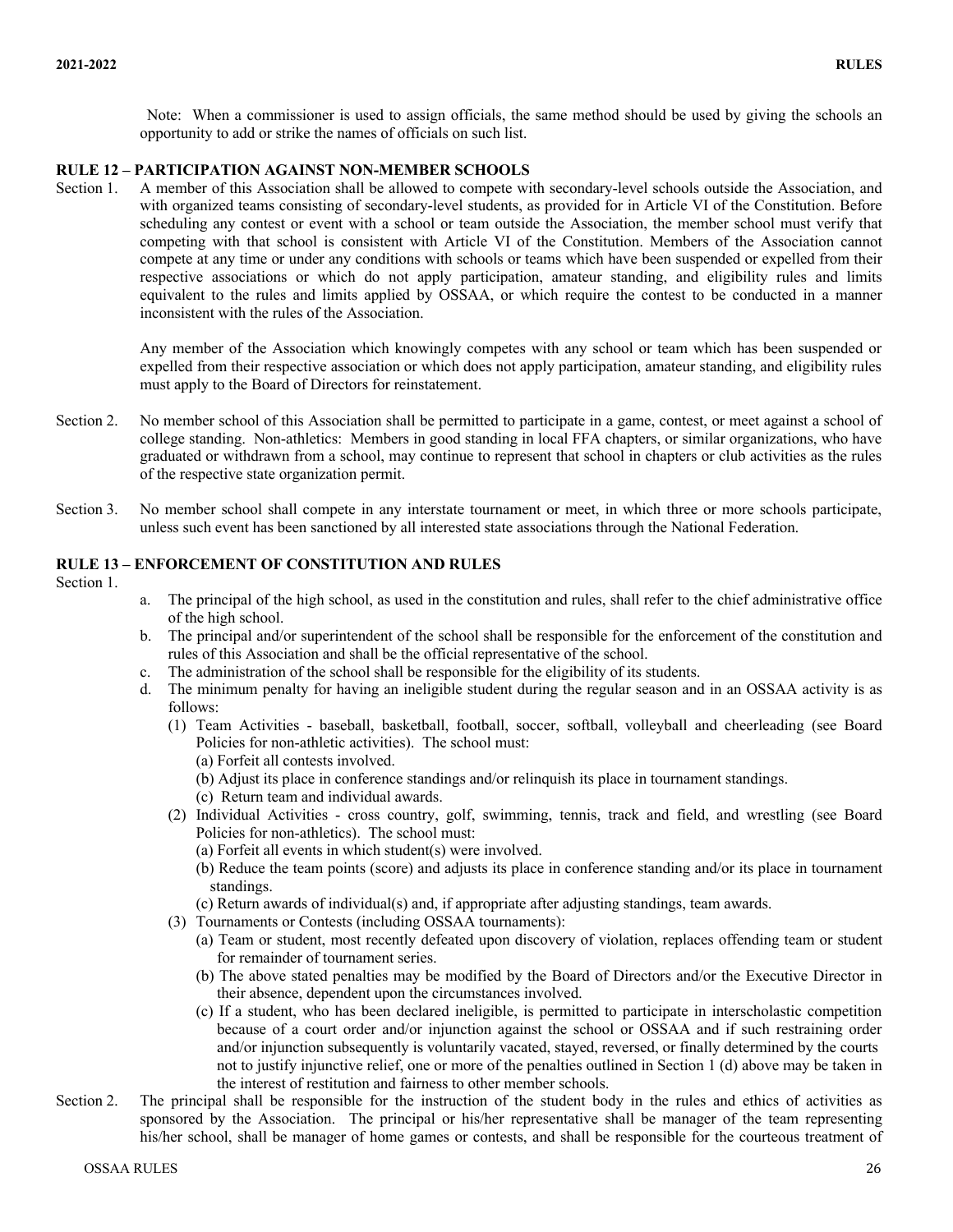visiting teams and their supporters. The principal shall have general supervision over the conduct of members of teams, students and supporters when away from home.

If an act of violence is committed against the person of a game official by a fan, student, player, or faculty member of a school, or if any serious unsportsmanlike conduct is related directly or indirectly to a contest, the Board of Directors will expect, before further competition, that the principal of the school will make a report to the Executive Director giving complete details of the incident, the names of parties involved, and what corrective action has been taken. The school or team is to be considered on probation until further action by the Board of Directors.

Section 3. A person seeking coaching certification must meet Oklahoma State Board of Education Accreditation Standard Rules and local school district policy. Upon completion of all State Board requirements, a certificate will be issued by a certified licensed athletic trainer or through a Care and Prevention course from an accredited college or university. All coaches in grades 7-12 will be required to complete the on-line Concussion Management course, the Heat Illness Prevention course, and the Sudden Cardiac Arrest course. First year coaches must complete the Fundamentals of Coaching course. All cheer coaches must complete the AACCA Certification course. All courses can be found on NFHSLearn.com. Each school district shall be responsible for proper certification and training. Individuals duly approved shall be in charge of the training and participation of contestants. (See Board Policy III)

When an official removes a coach or sponsor from the vicinity of the contest and there is no other designated assistant or faculty member present to assume full responsibility of the team or organization, the game or contest must be forfeited. Any school in violation shall forfeit the game, meet, or contest to the offended school, and the school, team and/or coach in violation shall be placed on warning.

Any coach who is ejected from an interscholastic game, meet, or contest shall be suspended from coaching at least for the next regularly scheduled game, meet or contest (same team and level) in which the team participates. In addition any coach who has been ejected from an OSSAA contest will be required to complete the NFHS Teaching and Modeling Behavior course within seven (7) days of the ejection. The course is available online at www.NFHSLearn.com. This includes all OSSAA sponsored and playoff activities. A coach who has been suspended from coaching may attend the contest, but he or she must be seated in the spectator area and may not give instructions to the players or the individual who has been assigned to coach the team anytime during the contest, including half time. The coach may not coach directly or indirectly in any capacity. The coach may not enter the dressing room at half time, nor will he or she be allowed to be on the court, field, etc., before or during the contest. Any coach who is ejected from a contest a second time during the same school year for the same or related activity shall be suspended from coaching until reinstated by the OSSAA Board of Directors.

- Section 4. When an athletic coach removes his/her team from the playing area, the game shall be forfeited and the school or team automatically placed on probation.
- Section 5. When more than one high school is maintained by a school district, the principals of such schools may adopt special regulations determining the student's home high school of the district for athletic participation and his/her right to transfer athletic eligibility to other schools of the district. A multi-high school district is defined as a school district that operates two or more schools that house 12th, 11th, and 10th grades or any combination thereof. A copy of these regulations shall be filed with the Executive Director.
- Section 6. The rules of student eligibility shall not be interpreted to prevent any member school or any conference from establishing more stringent regulations, but no school or conference may set up standards for interscholastic competition for any of its official teams, varsity or otherwise, which are less stringent than the minimums of the OSSAA.

# **RULE 14 – CLASSIFICATION FOR TOURNAMENTS, MEETS, AND CONTESTS**

- Section 1.
- a. Member schools generally are placed in a classification for co-curricular activities according to ADM for grades 9 through 12 as reported on the Annual Statistical Report from the State Department of Education.
- b. In athletic activities, a member school that would be placed in Class 4A or below according to ADM shall be placed one classification above the classification in which the member school would be placed according to ADM if the member school meets any three of the following four criteria:
	- i) the school has the ability to decline admission or enrollment to a student, even if the student and the student's parents (or custodial parent or court-appointed guardian with legal custody of the student) reside within that school's public school district or designated geographic area;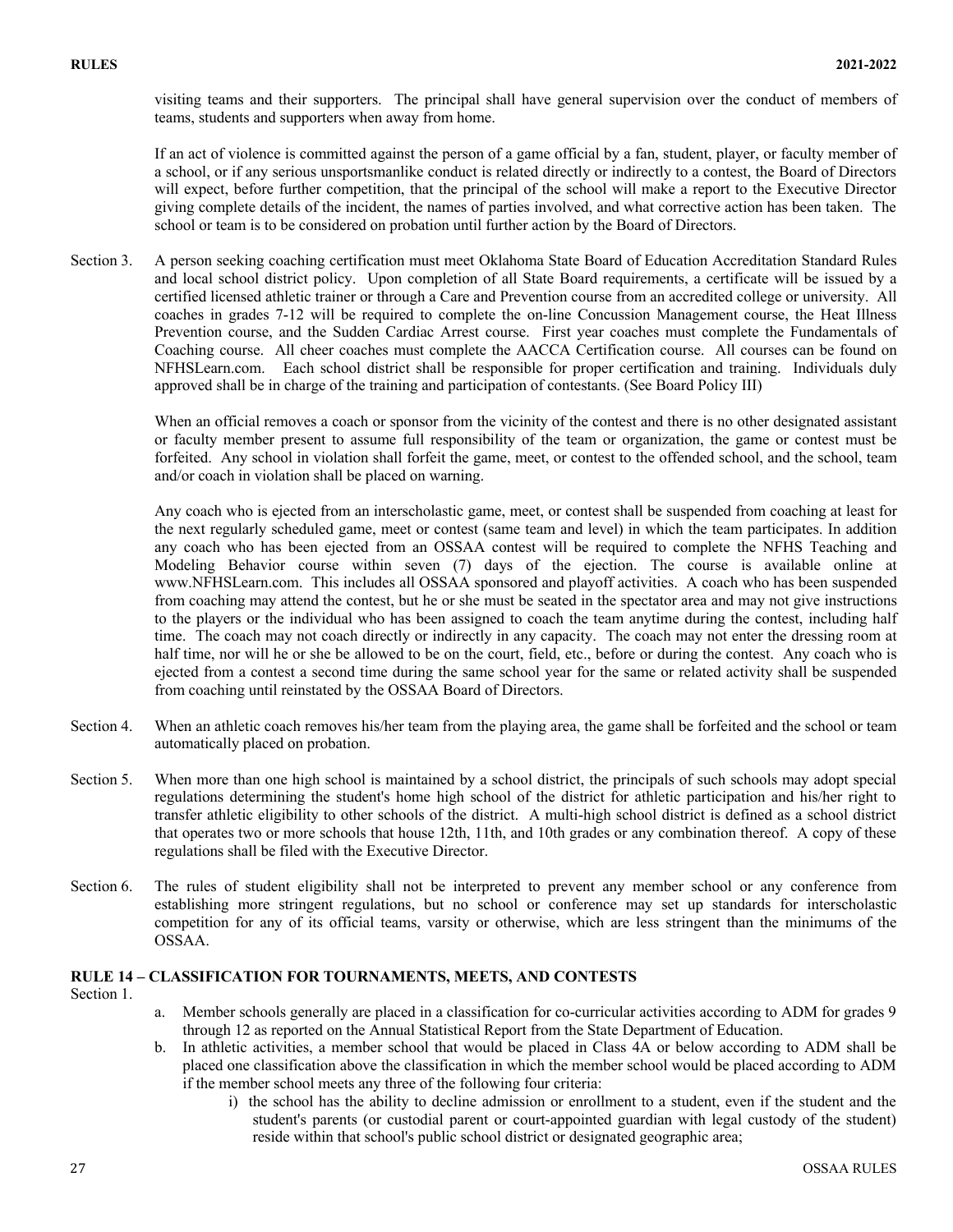- ii) the school is located within a fifteen (15) mile radius of a school placed in the 5A or 6A classification according to ADM;
- iii) fewer than twenty-five (25) percent of the children enrolled at the school in grades nine through twelve qualify for free or reduced lunches;
- iv) the school's ADM in grades nine through 12 has increased by fifty (50) percent or more over the previous three school years.
- No school shall be moved up to the highest classification (currently Class 6A) for athletic activities, with the exception of tennis and volleyball, under this subsection.
- A school that would be placed in Class 4A or below according to ADM, but which has been moved up one classification pursuant to the above criteria will be moved back down in classification in a particular activity if the school's team has not finished among the top eight teams in that activity in at least two of the previous three school years.

For basketball, soccer, cross-country and track, if the school has both a boys team and a girls team, then both the boys and girls teams in that particular activity will be left in the higher classification for that activity as long as one of those teams has finished among the top eight teams in that activity in at least two of the previous three school years. If neither the boys team nor the girls team has finished among the top eight teams in that activity in at least two of the previous three school years, then both the boys and girls teams will be moved back down in classification in that activity.

- d. A school that has been moved up in classification because it meets three out of the four criteria in subsection b above will be moved back down in classification in an activity if the school, at the beginning of the next school year in which reclassification for that activity is scheduled to occur, no longer meets three of the four criteria.
- e. Whenever reclassification in a particular activity occurs, no school team will be moved up more than one classification above the classification in which the school would be placed according to ADM.

If a school has been moved up in classification pursuant to subsection b above, but in a subsequent school year in which reclassification occurs for a particular activity, the school would be placed, according to reported ADM, in that same higher classification, then the school will remain in that same classification for that activity and will not be moved up another classification in that school year. In those circumstances, the school will not be moved up in classification in an activity (exception: volleyball and tennis) again under this rule unless and until the school's team has finished among the top eight teams in at least two out of three consecutive school years. In volleyball and tennis the school will not be moved up in classification again under this rule unless and until the school's team has finished among the top 4 in at least two out of three consecutive school years.

If a school has been moved up in classification pursuant to subsection b above, but in a subsequent year in which reclassification occurs for a particular activity, the school would be placed, according to reported ADM, in a lower classification in that activity than the classification in which the school would have been placed previously according to ADM, then the school will be moved down one classification in that activity.

# Section 2.

- a. OSSAA's Board of Directors shall determine how often reclassification of schools shall occur in particular activities. Reclassifications will occur only before the start of a school year, and shall be effective as of the start of that same school year.
- b. For basketball and spring baseball, school teams will be divided into seven classifications designated Classes 6A, 5A, 4A, 3A, 2A, A, and B. For football, school teams will be divided into eight classifications designated Classes 6A, 5A, 4A, 3A, 2A, A, B, and C. No classifications may be added or deleted for 4 years in these activities. OSSAA's Board of Directors shall determine the number of classifications for other activities.
- c. Initial classifications shall be made based on reported ADM for the preceding school year for grades 9 through 12, as shown on the initial Annual Statistical Report completed by the Examiner's Division of the State Department of Education.

# In basketball:

- i) Class 6A will consist of the 32 schools with the largest ADM.
- ii) The next 32 largest schools according to ADM will be in Class 5A.
- iii) The next 64 largest schools according to ADM will be in Class 4A.
- iv) The next 64 largest schools according to ADM will be in Class 3A.
- v) The next 64 largest schools according to ADM will be in Class 2A
- vi) The next 96 largest schools according to ADM will be in Class A
- vii) All remaining schools will be Class B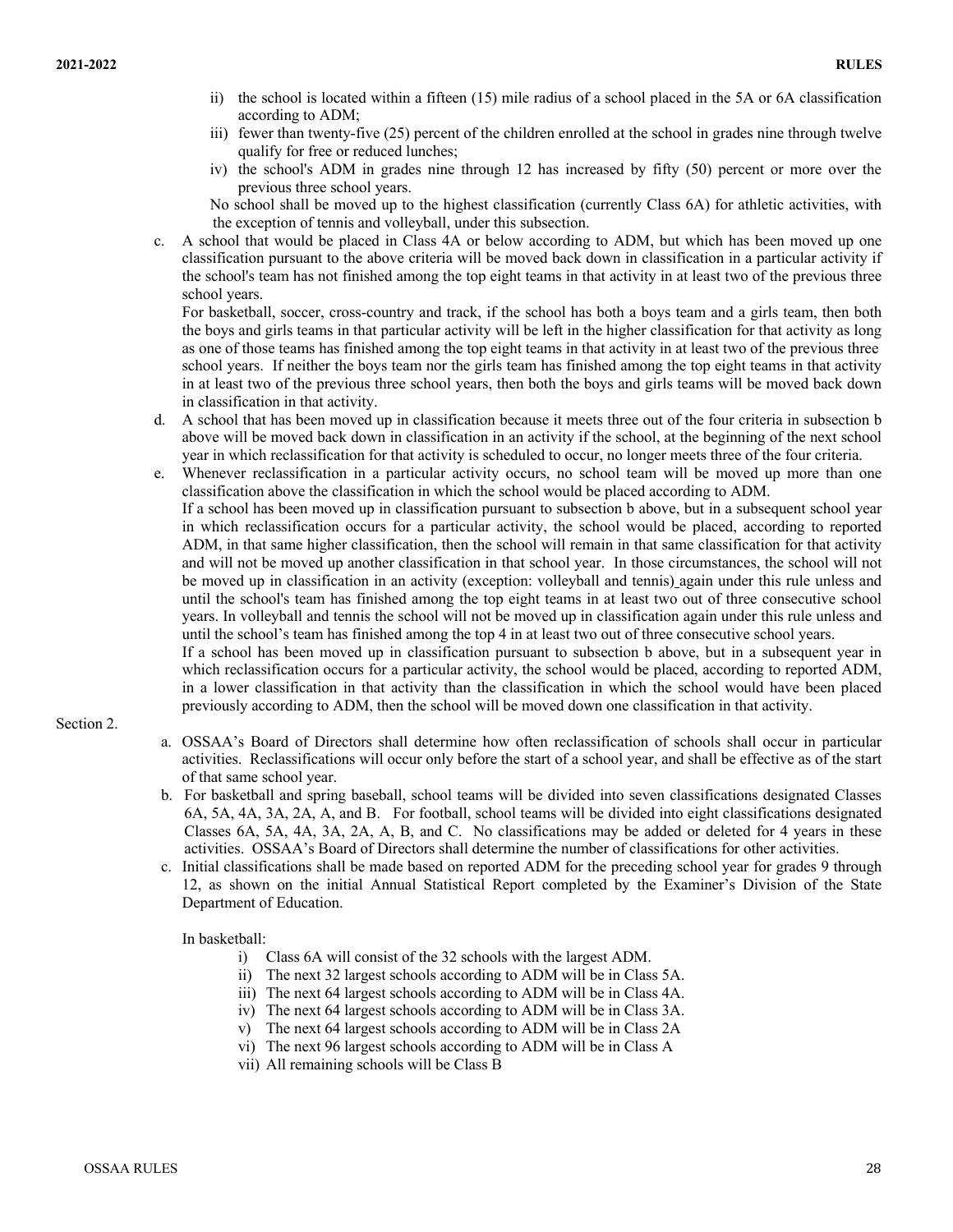In spring baseball:

- i) Class 6A will consist of the 32 schools with the largest ADM.
- ii) The next 32 largest schools according to ADM will be in Class 5A.
- iii) The next 64 largest schools according to ADM will be in Class 4A.
- iv) The next 64 largest schools according to ADM will be in Class 3A.
- v) The next 64 largest schools according to ADM will be in Class 2A.
- vi) The next 96 largest schools according to ADM will be in Class A.
- vii) All remaining schools shall be in Class B.

#### In football:

- i) Class 6A will consist of the 32 schools with the largest ADM playing 11-man football.
- ii) The next 32 largest schools according to ADM which play 11- man football will be in Class 5A.
- iii) The next 32 largest schools according to ADM which play 11-man football will be in Class 4A.
- iv) The next 32 largest schools according to ADM which play 11-man football will be in Class 3A.
- v) The next 64 largest schools according to ADM which play 11-man football will be in Class 2A.
- vi) All remaining schools which play 11-man will be in Class A.
- vii) Schools that would be placed according to ADM in Class A may petition to play 8-man football. The total number of schools in 8-man football shall not exceed 80 in total; 32 of which will be in Class C.
- d. If any school team is moved up in classification under section 1b above or any other rule or policy, then the school with the lowest ADM within that higher classification will be moved down to the lower classification in that activity. If in subsequent school years a school is moved back down in classification in an activity then the school with the highest ADM within that classification will be moved up to the higher classification in that activity.

# Section 3.

- a. All athletic events for students in grades 7 through 12 must be sanctioned by OSSAA or students participating in those events may not be covered by OSSAA's catastrophic insurance coverage. All meets, festivals, and tournaments in which three or more schools participate must be approved in advance by the OSSAA.
- b. To participate in a meet, festival or tournament in which a team or teams from other states are participating, a school must apply for and receive approval of OSSAA. An interstate meet, festival, or tournament also must be sanctioned by the National Federation of State High School Associations and participation by any team from another state high school association must be approved by that team's state high school association. High schools that are not members of any state high school association may participate but must certify that their students would be eligible under all OSSAA rules concerning attendance, academic performance, conduct, amateur standing, age, and number of years of participation.

# Section 4.

a. In basketball for grades nine through twelve, football-playing schools may participate in a total of 16 regular season games and two tournaments in which more than two teams participate, or a total of 14 regular season games and three tournaments in which more than two teams participate. Non-football-playing schools may participate in a total of 18 regular season games and two tournaments, or 16 regular season games and three tournaments.

The play-off elimination contests and state tournament leading to the OSSAA state championship in basketball are not counted in these limitations on the number of tournaments.

- b. Basketball teams for students in grades seven, eight, and/or nine may participate in a total of 14 regular season games and two tournaments in which more than two teams participate. Basketball teams for students in grades seven, eight, and/or nine are not permitted to participate in tournaments against teams with students in grades nine through twelve. If school teams limited to seventh, eighth, and/or ninth grade students are allowed to participate in the same tournament as teams with students in grades nine through twelve, the teams with seventh, eighth, and/or ninth grade students must compete in separate divisions for teams with students at those same grade levels. School teams that include students below the seventh grade level may not include ninth grade students or compete against teams that include ninth grade students.
- c. The limitations on number of tournaments stated in subsections (a) and (b) above also apply to students on an individual basis. A member school's students may not participate in more tournaments than are permitted for the school's team for students in grades nine through twelve. A ninth grade student thus may not exceed this limitation by participating in tournaments both on a school team for students in grades nine through twelve and on another school team for students in grades seven, eight, and/or nine. A student similarly may not exceed this limitation by participating in tournaments for both a school's junior varsity team and its varsity team.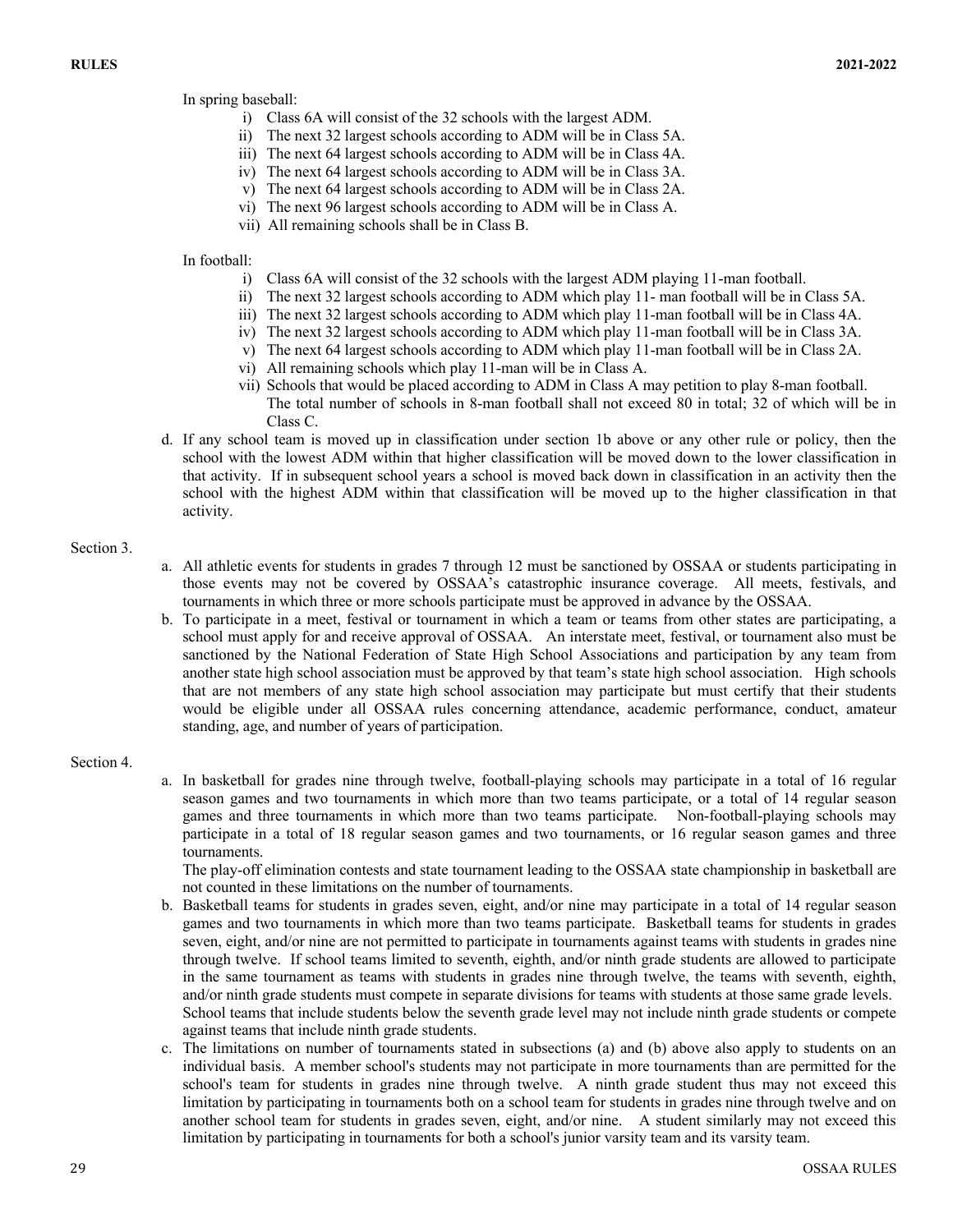- d. In addition to tournaments, member schools also may participate in a basketball festival. A basketball festival involves no more than four schools, and each team plays no more than two games in the same day or over two successive nights (or over three successive nights if both boys and girls teams are participating). The games played in a festival are counted as regular season games subject to the limitations on regular season games in subsections a and b above.
- e. No more than eight teams may participate in any basketball tournament, and a school may not play in more than three games in any basketball tournament, unless the tournament is limited to teams from the same county or same conference, in which event the school may be permitted a fourth game upon approval in advance by OSSAA.
	- f. Basketball tournaments for students in grades nine through twelve may only take place during the first week in December, second week in December, the first week in January, the third week in January, or while all participating schools are out of school for the holidays between semesters. No basketball tournament for teams limited to seventh, eighth, and/or ninth grade students will be approved which conflicts with OSSAA district, area, or regional play-off contests leading to a state championship in basketball.
	- g. Teams are not permitted to play more than two games in one day in any basketball tournament, and must be permitted a minimum of four hours of rest in between games on one day. No tournament basketball games may be scheduled to begin on a weekday prior to 4 p.m., or on a weekend day prior to 10 a.m., nor may any game be scheduled to begin after 9 p.m.
	- h. All basketball officials used in district, regional, area, and state tournament contests leading to the state championship shall be retained and paid entirely by OSSAA.

#### Section 5.

- a. OSSAA's Board of Directors is responsible for establishing classifications and setting up tournaments or meets leading to state championships for fall baseball, golf, tennis, track, volleyball, swimming, cross-country, wrestling, softball, soccer, and cheerleading.
- b. If a member school elects to participate as an independent in any athletic activity and not compete for a state championship in that activity, then that school must participate as an independent in all athletic activities for two school years. OSSAA's Board of Directors may grant an exception to allow a school just beginning a particular athletic activity to participate as an independent in that activity for a period not to exceed two consecutive school years.
- c. Any events in non-athletic activities which are competitive in nature, involving awards, ratings, rankings or other forms of recognition, and which involve three or more schools participating, must be approved in advance by OSSAA.

# **CLASSIFICATION Q & A**

1. If a school is successful in an athletic activity in a classification after being moved up does the school move up another class in that activity?

*Answer:* No. A school will not be moved up more than one classification above where their ADM places them.

- 2. Is a school moved up in classification for meeting the success factor in non-athletics? *Answer:* No. The Rule only applies to athletic activities.
- 3. If the ADM of a school places the school in Class 3A one year for an athletic activity, then the school's ADM places the school in Class 4A the next year in the same athletic activity, and the school finishes in the top 8 of that athletic activity both years, does the school move up in classification for that activity?

*Answer:* Yes; however the school would not move up more than one classification above where the smallest ADM placed them for that activity.

# **RULE 15 – FOOTBALL CHAMPIONSHIP**

- Section 1. **District Assignments** Class 6A is divided into two divisions: Division I consisting of the 16 largest football-playing schools according to ADM, and Division II consisting of the next 16 largest football-playing schools. Each division is divided into two 8-team districts. The Board of Directors shall determine the number of districts for each of the other classifications.
- Section 2. **District Schedules** A chairman for each district shall be appointed by the OSSAA. If it is necessary, each chairman shall call a meeting of the representatives of the schools in his/her district to complete district schedules. Games between any two schools of a district will be alternated between their home fields unless otherwise mutually agreed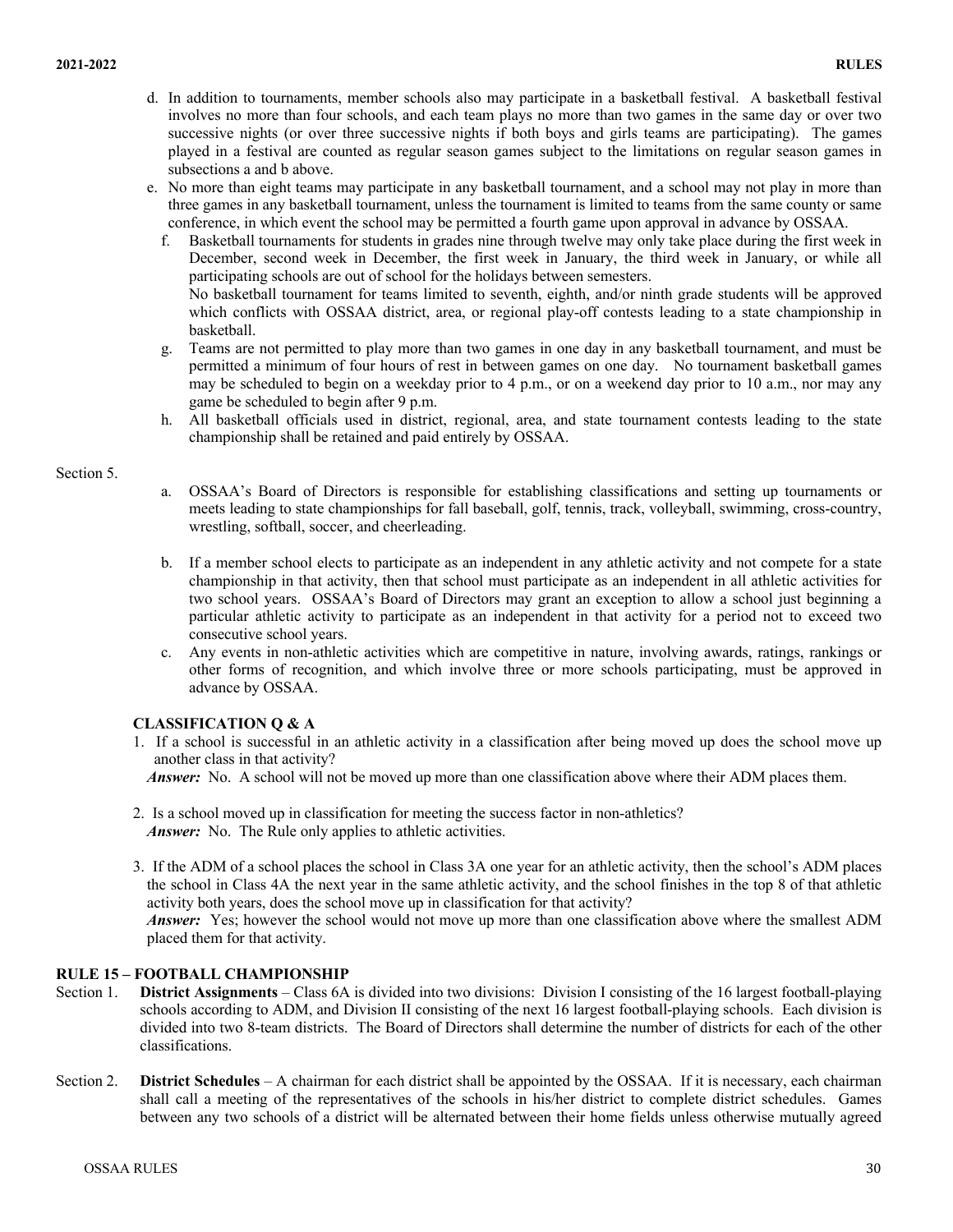upon. The entire district schedule must be completed before contracts for games with schools outside the district will become binding. Each team is to play all other teams of the district.

- Section 3. Separate eight-team championship playoffs shall be held in each of the two divisions in Class 6A. The first, second, third and fourth place finishers in each district in each of the two divisions of Class 6A shall be eligible to participate in the elimination games. In the other classifications, the first, second, third and fourth place finishers in all classes from each district shall be eligible to participate in the elimination games.
- Section 4. **District Standings** The first, second, third, and fourth place finishers in each district shall be determined in percentage of games won and lost in district play. In case two or more teams are tied in percentage of games won and lost in district play, the highest available position in the district standings and next highest available position(s) in the district standings shall be determined in the following manner:
	- a. When two teams are tied in percentage of district games won and lost, the highest available position in the district standings will go to the team that won over the other in district play. The team that lost to the other tied team will occupy the next highest available position in the district standings.
	- b. When three or more teams are tied in percentage of district games won and lost, the highest available position in the district standings will go to the team that won over the other tied teams in district play. The next highest available position in the district standings will go to the team that won over the remaining tied team(s) in district play. This procedure shall continue until all available positions are filled.
	- c. When three or more teams are tied in percentage of games won and lost in district play, and no team is the winner over the other tied teams in the percentage of games won and lost in district play, the representative(s) for the highest available position(s) in the district standings shall be determined by:
		- (1) Total the marginal points each tied team had in all district games only. Marginal points will be the difference in score. Winners will add the difference in score to their marginal point total and losers will subtract the difference in score from their marginal point total. No team will add more nor subtract more than fifteen points in any district game. Example: Winning score, Team A, 21 points; Team B, 18 points; Team A will add three points to its marginal point total and Team B will subtract three points from its marginal point total. No team will add more nor subtract more than one point in any district game that goes into overtime(s). The team with the greatest number of marginal points will occupy the highest available position in the district standings. The team which has the next greatest number of marginal points will occupy the next highest available position in the district standings. This procedure shall continue until all available positions are filled. Anytime two teams are tied in marginal points, the teams shall advance in the order as to which team won over the other in district play.
		- (2) In the event ties cannot be broken by the criteria in paragraph (1) above, the highest available position in the district standings shall be determined by lot. After lot has decided the highest available position in the district standings when three teams are tied in marginal points, the next highest available position in the district standings will to go the team that won over the other tied team in district play. When four teams are tied in marginal points, the highest available position in the district standings will be decided by lot. The next highest available position in the district standings will go to the team that won over the other two tied teams in district play. If the next available position in the district standings cannot be determined by who won over the other tied teams, then lot will determine the next highest available position in the district standings. The two remaining tied teams will determine their district standing position by which team won over the other in district play.
	- d. Should it become necessary for a top-four place finisher to be determined by lot, OSSAA will call a meeting of the involved schools and conduct the necessary procedure to determine the order of placement.
	- e. If any of the top-four place finishers from any district do not elect to play or are ineligible to play in the elimination games, the next place finishers in order will be moved up as needed to fill the top four places and represent the district in the play-off series.
- Section 5. **Class Championships:** On the OSSAA calendar week 19, a series of elimination games shall be started and shall be continued by the winning teams playing one game each week until a champion is determined in each of the two divisions in Class 6A and in all other classifications.

In a multi-high school district, games may be adjusted between Friday and Saturday by mutual agreement if a field conflict exists. The OSSAA shall select site, set date, and appoint the manager for the final championship game in each class.

Section 6. **Forfeited and Postponed Games:** Any game in which an ineligible student is used will be forfeited (see Forfeiture Policy) and if an ineligible student is used in an elimination game, the team will be eliminated. A scheduled game that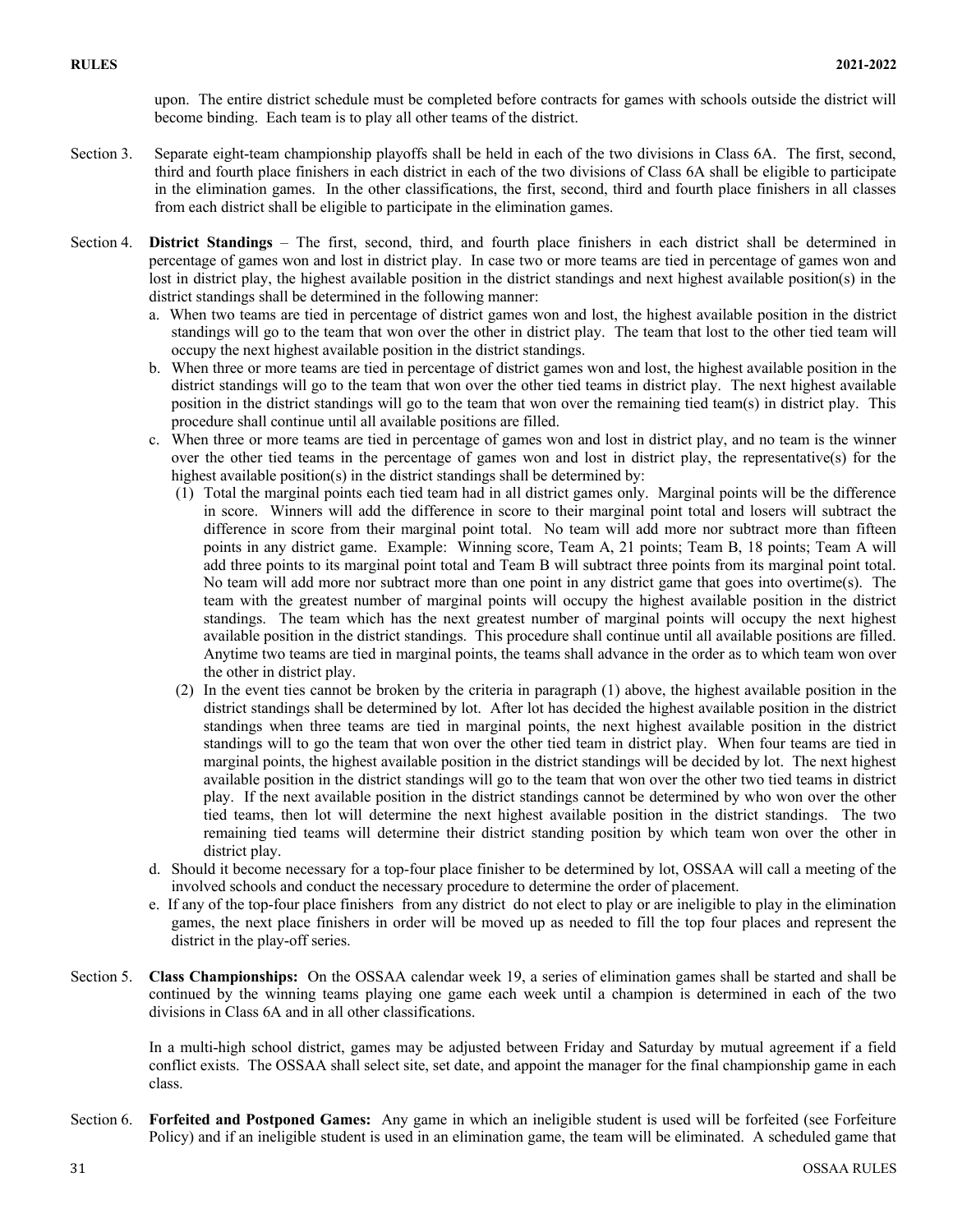is canceled will be forfeited. Games which are postponed due to some urgent emergency must be played not later than Monday of the next week. A postponed final game may be played any day of the following week.

- Section 7. **Officials:** The game officials in all elimination games shall be selected and assigned by the OSSAA. Beginning a game with an official constitutes an agreement to play the contest. The official's decision shall be final in play-off games as well as regular season. In elimination games of eleven-man football, five officials shall be used and their fees are to be determined by the Board of Directors.
- Section 8. **Expenses:** In elimination games, representatives of competing schools shall meet not later than Monday preceding the game and shall agree upon the arrangements for the game upon the following basis:
	- a. When the game is played on the home field of either school, a representative of the home school will be the manager, and he/she will be responsible for completing arrangements for the game. In case the game is played on a neutral field, a school official shall be a mutually agreed upon representative who shall participate in the arrangements and in the financial accounting. A detailed, itemized financial statement shall be compiled by the manager on the form furnished by the Association, and a copy shall be furnished each school and the Association the week following the game.
	- b. The ticket prices adopted for the various groups and classes of tickets shall be uniform to those applying. The Board of Directors shall adopt a plan for distribution of complimentary tickets and contestants' and workers' passes. (NOTE: COMPLIMENTARY PASSES ARE NOT TO BE ISSUED TO FACULTY OF PARTICIPATING SCHOOLS.)
- Section 9. **Trophies:** The Association shall award suitable trophies for district winners, and these trophies are to be designed so that the recognition of additional winnings in the championship series can be added. The Association is to provide suitable trophies and medals for the runner-up and championship teams.

# **RULE 16 - BEGINNING AND ENDING OF SPORT SEASONS FOR HIGH SCHOOL AND JUNIOR HIGH (SEE ALSO BOARD POLICY X)**

### Section 1. **Football**

a. Member schools have the option of beginning the varsity football season during week 8 or week 9 on the OSSAA calendar.

A school team that chooses to begin the varsity football season during week 8 on the OSSAA calendar is only permitted to play during Thursday, Friday, or Saturday of that week, and the school's varsity and junior varsity teams are limited to playing no more than one interschool scrimmage, which must be played prior to the first regular season varsity contest.

A school team that chooses to begin the varsity football season during week 9 on the OSSAA calendar is only permitted to play during Thursday, Friday, or Saturday of that week, and the school's varsity and junior varsity teams are limited to playing no more than two interschool scrimmages, which must be played prior to the first regular season varsity contest.

Junior varsity teams are not permitted to begin regular season contests before Monday of week 9 on the OSSAA calendar, regardless of whether the school's varsity team has opted to begin regular season play during week 8

as permitted above. The junior varsity team is limited to one pre-season interschool scrimmage if the school's varsity team has opted to start regular season play during week 8 on the OSSAA calendar, and two pre-season interschool scrimmages if the school's varsity team has opted to start regular season play during week 9 on the OSSAA calendar.

School teams at the seventh, eighth, and/or ninth grade levels, are permitted to begin regular season contests on Monday of week 9 on the OSSAA calendar. Those teams are limited to playing no more than two interschool scrimmages, which must be played prior to the team's first regular season contest.

For any scrimmage, there shall be no kick-off or return of other kicks. Coaches must be on the field, and they shall be responsible for the supervision and administration of the scrimmage.

No school team is permitted to participate in an interschool scrimmage after beginning regular season play.

b. The football season for member schools, school personnel, and players shall close on Saturday of week 18, excepting for those teams having elimination games following that date, the season shall close with their last elimination game. An individual who has represented his/her school during the current season shall not participate in football unattached, or as a member of a team for the remainder of the school year.

In case of death, impassable roads, or extreme weather conditions, a game is postponed and no date is open to play the postponed game; the Board of Directors shall have jurisdiction in deciding whether the season shall be extended.

c. From the close of the football season and until the close of school, member schools and school personnel shall not sponsor or conduct clinics or training camps for their football teams, and shall not hold football practice from the close of the football season until 20 days prior to the opening of the current football season. (Except as provided in e.)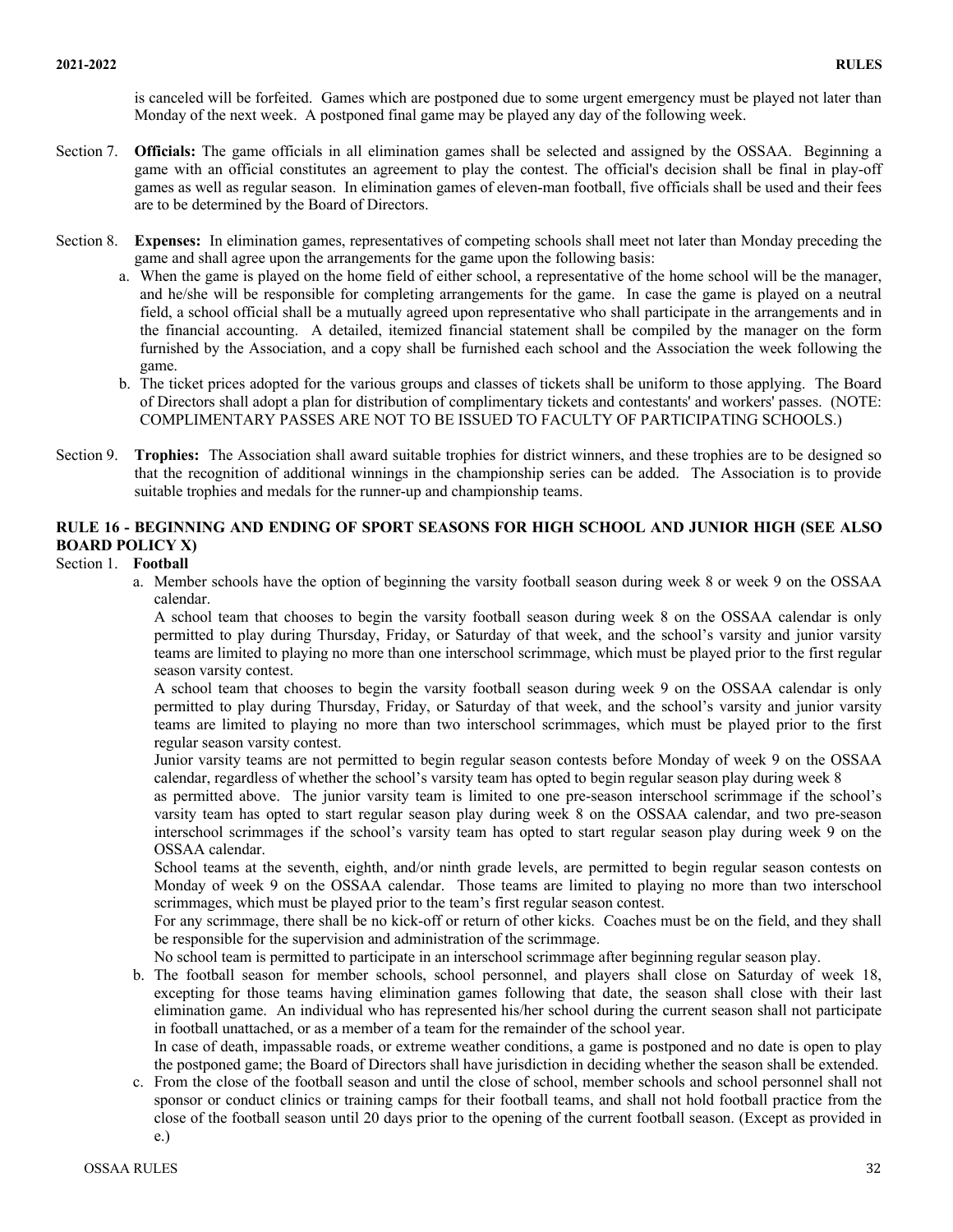Organized practice is defined as school or anticipated school personnel directly or indirectly giving individual or team instruction concerning fundamentals of football. Coaches may coach his or her team in summer passing leagues and summer camps (see camp regulations).

Pre-season conditioning and training sessions, without pads, may begin on Monday of week 6 of the OSSAA calendar. Schools may begin practice with pads on Friday of week 6 of the OSSAA calendar.

Schools must have a minimum of three days of conditioning without pads immediately preceding the first day of practice with pads (Friday of week 6).

Prior to Friday of week 6, only footballs, football shoes, and helmets may be used. No other protective equipment such as pads, guards, etc., and no training devices such as tackling or blocking dummies, charging sleds, or similar devices are to be used nor shall players participate in drills that are designated to cause contact.

Training aids such as air and stand-up dummies which are non-attached, tires, ropes, boards and any other equipment not requiring body contact, may be used during pre-season conditioning and training sessions prior to the first day of practice with pads.

- d. During limited practice, practice must be on the home field. Practice after that date may be on or off the home field.
- e. After all spring activities end for each respective school member high schools (students currently in grades 9-11) will be allowed 21 calendar days to conduct 10 spring football practices. Full contact drills cannot occur on consecutive days during spring practice and each school is limited to a total of six practices where full contact drills are used. All spring practices must be completed by Saturday of Week 49 of the OSSAA calendar. Spring football practice is limited to a total of two hours per day.
- f. Member schools may give football instruction in a physical education class during the regular school day. Except for footballs, helmets and football shoes, no protective equipment such as pads, guards, etc., and no training devices such as tackling or blocking dummies, charging sleds, or similar devices are to be used during the physical education class.

Training aids will be permissible provided they comply with Section 1-c above. When there is no organized physical education class scheduled during the school day, a school may schedule an additional class period immediately after the close of the school day, not to exceed in length that of a regular school hour (60 minutes), for the purpose of conducting a physical education class. A school that is bringing its freshmen and sophomore athletes from another site may schedule its practice period immediately upon the arrival of these athletes, not to exceed in length that of a regular class period, for the purpose of conducting a physical education class. The practices will be conducted by the certified school coaching staff. Any individual is limited to the maximum time of a regular class period.

g. The limit on the number of games for all teams other than senior high varsity is eight games per season with the exception of Classes 5A and 6A teams that include 9th graders only, sophomore teams and junior varsity teams can play nine games.

# Section 2. **Basketball Rules**

- a. The basketball season for all non-football playing schools shall open on November 1. The season for all football playing schools shall open for senior high schools on the third weekend in November and for junior high schools on the Monday immediately preceding the second weekend in November. A weekend is Thursday, Friday and Saturday.
- b. The basketball season for member schools, school personnel, and players shall close with the state championship tournament. Students may not participate on school teams from the time the state tournament is completed in a student's particular classification, until all spring activities are completed, unless a postponement is involved. School personnel shall not coach directly or indirectly during this period with exception of the conditions of Rule 16 Section 2c. (Exception: Senior athletes may participate in Association approved all-star games after all state sponsored activities are completed.)

School personnel are interpreted to be those people who are designated as coaches or assistant coaches within the school system. Those people are defined as those who comply with the requirements as set forth in Rule 13, Section 3.

c. From the close of the basketball season until October 1, member schools and school personnel shall not holdorganized basketball practice. Organized practice is defined as school personnel or anticipated school personnel directly or indirectly giving individual or team instruction concerning fundamentals of basketball. School personnel may coach his or her team in summer leagues and summer camps (see camp regulations). However, from the opening of school until October 1, and from the close of the basketball season until the close of school, member schools may give basketball instruction in a physical education class during the regular school day. When there is no organized physical education class scheduled during the school day, a school may schedule an additional class period immediately after the close of the school day not to exceed in length that of a regular school hour (60 minutes), for the purpose of conducting a physical education class. A school that is bringing its freshmen and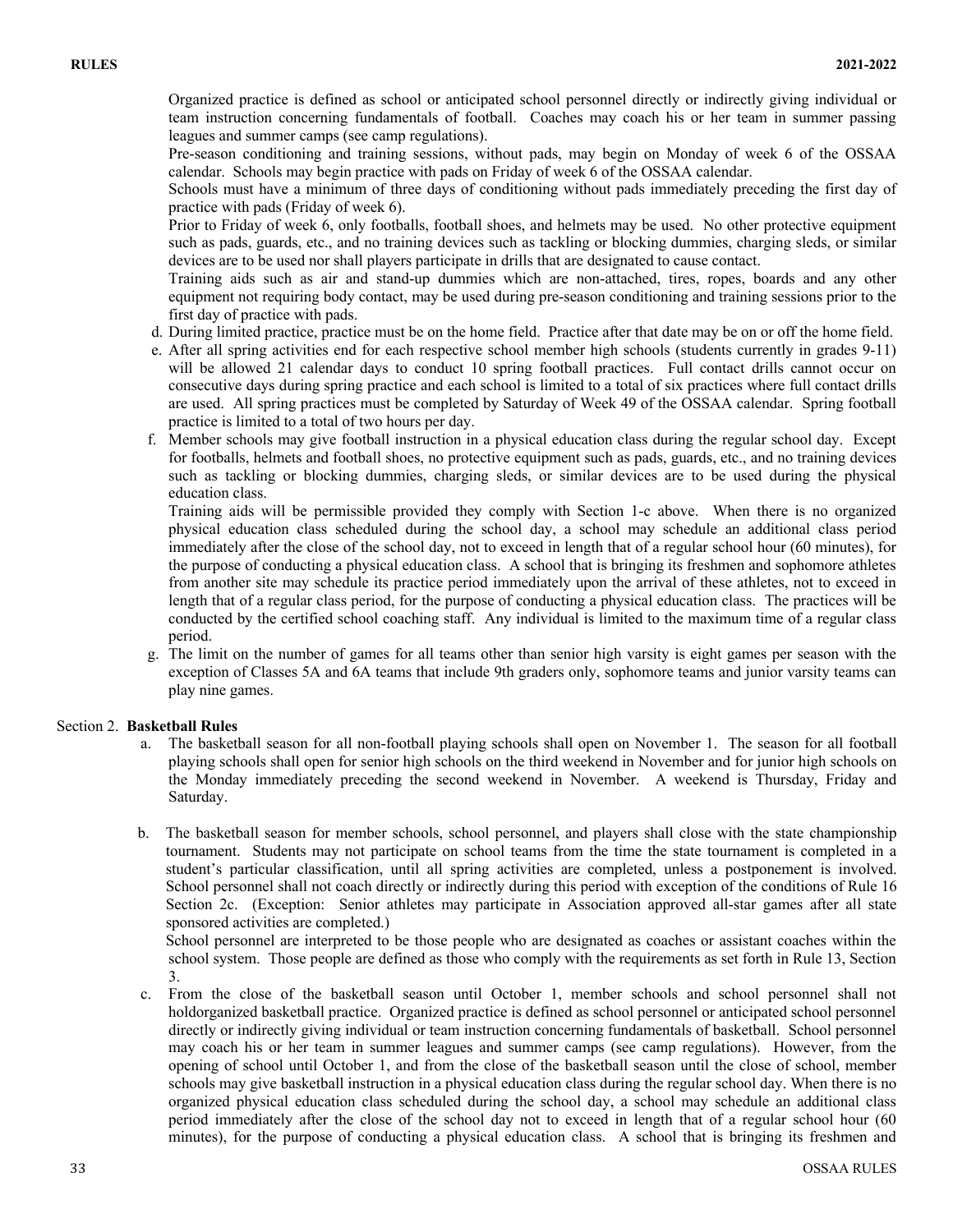sophomore athletes from another site may schedule its practice period immediately upon the arrival of these athletes, not to exceed in length that of a regular class period, for the purpose of conducting a physical education class. The practices will be conducted by the certified school coaching staff. Any individual is limited to the maximum time of a regular class period.

- d. Boys' teams in non-football playing schools, and all girls' teams, may hold interschool scrimmages any time after they start organized practice.
- e. Boys' teams in football playing schools shall not hold interschool scrimmages before November 1.
- f. Member schools shall not hold interschool scrimmages from the close of the basketball season until the close of school.
- g. In addition to the Activities Association sponsored championship tournament series, high school teams from schools playing football are permitted sixteen basketball games, and two tournaments, or fourteen basketball games and three tournaments; teams from schools not playing football are permitted eighteen basketball games and two tournaments or sixteen basketball games and three tournaments. All junior high teams are permitted fourteen basketball games and two tournaments.

A team will be charged with one game for each invitational tournament it enters in a festival a team will be charged with a game for each game played in the festival.

h. Member schools and individual students are limited to six interschool scrimmage dates prior to December 1.

#### Section 3. **Wrestling**

- a. The collegiate style wrestling (this style is sanctioned and governed by the OSSAA) season shall open on the third full weekend in November. A weekend is Thursday, Friday, and Saturday.
- b. The collegiate style wrestling season for member schools, school personnel, and wrestlers shall close with the state championship tournament. An individual who has represented his school in collegiate style wrestling during the current season shall not represent his school in that sport after the season closes. Students may participate unattached and school personnel may coach.
- c. Member schools shall not hold organized collegiate style wrestling practice from the beginning of the school year until October 1. No organized collegiate style wrestling practice may take place after the OSSAA sponsored state collegiate style wrestling championship tournament. Collegiate style wrestling techniques and procedures may be taught in regularly scheduled physical education classes. When there is no organized physical education classes scheduled during the school day, a school may schedule an additional class period immediately after the close of the school day. This additional class period shall be for the purpose of conducting a physical education class and shall not exceed, in length, the time of a regularly scheduled period which is defined as 60 minutes. A school that is bringing its freshmen and sophomore athletes from another site may schedule its practice period immediately upon the arrival of these athletes, not to exceed in length that of a regular class period for the purpose of conducting a physical education class. The practices will be conducted by the certified school coaching staff. Any individual is limited to the maximum time of a regular class period.
- d. Coaches may coach their participants in a maximum of three open collegiate style wrestling tournaments in November with no loss of school time. A student must be eligible under all rules and regulations of the OSSAA Administrator's Handbook in order to participate in open collegiate style tournaments that are sanctioned or hosted by an OSSAA member school during the month of November. The OSSAA will not sanction any open collegiate style tournaments after the month of November. Any collegiate style wrestling open tournament held after November 30 and until the completion of the state wrestling tournament in which a school personnel is coaching either directly or indirectly a school team or members of a school team would count against the school's and/or individual's regular season schedule. School personnel are interpreted to be those people who are designated as coaches, assistant coaches, or lay coaches within the school system. Violation of this rule could cause a student to lose eligibility.
- e. In addition to the Activities Association sponsored championship tournament series, teams and/or individuals shall be limited to 26 points. The following point system will apply in determining the teams and/or individual's point total eligibility and a coach to be suspended.
	- (1) All two-day tournaments will count three points and all one-day tournaments will count two points. An individual and/or team are limited to a maximum of five tournaments.
	- (2) Duals will count one point.
	- (3) In any multi-team competition, points will be equal to the number of duals wrestled. Example: A triangular would be worth two points and a quadrangular/festival would be worth three points.

The 26 point system applies to team schedules and to each individual that wrestles. For an individual, this would include a combination of wrestling on the junior varsity and varsity teams. Ninth grade students may wrestle under the 26 point system. A ninth grade student may reach the 26 allowable points by wrestling a combination of junior high and high school events or wrestling the entire season with the high school team. If a ninth grade student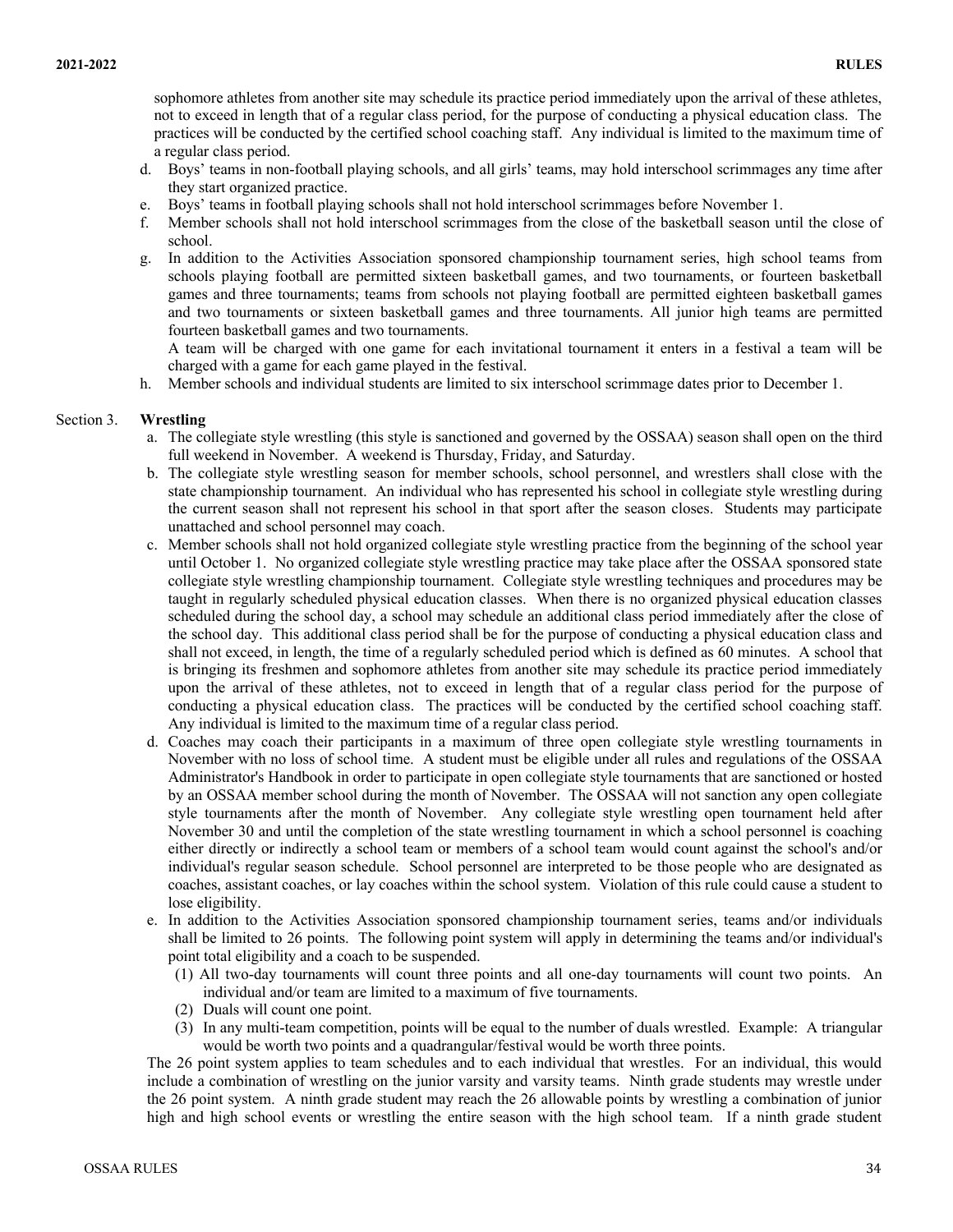wrestles with the junior high team for the entire season, he/she will be limited to 11 duals and 3 tournaments or 8 duals and 4 tournaments, one of which must on on a Saturday.

### f. **Quadrangular/Festival**

- (1) A quadrangular/festival is not a tournament. When using the 26 point system a quadrangular/festival is classified as multi-team competition.
- (2) A quadrangular/festival shall be limited to one day or two successive nights.
- (3) No more than four schools shall participate.
- (4) All duals must be scheduled before the first match starts.
- (5) Will be counted as three points towards the 26 point system.

#### Section 4. **Soccer**

- a. Organized practice shall begin no sooner than December 1.
- b. The first scrimmage date is February 15.
- c. The regular season shall open on March 1 and close with the state championships.
- d. From the first day of school until the state championship finals, school personnel or anticipated school personnel (coaches, lay coaches, trainers, etc.) will not be permitted to coach, train, or have any contact with the high school's team members or potential high school's team members (grades 9-12) on a non-school team.
- e. An individual who has represented his school in a sport during the current season shall not represent his school in that sport after the season closes.

### Section 5. **Other sports**

- a. The season for fast-pitch softball, volleyball, cross-country, and fall baseball may begin in August when limited football practice begins or with the opening of school.
- b. Organized practice for cross-country, fall baseball, fast-pitch softball, and volleyball may begin no earlier than July 15. Organized practice for indoor track and field and swimming may begin no earlier than October 1. Organized practice for golf, track and field, spring baseball, slow-pitch softball and tennis may begin no earlier than December 1.

Organized practice is defined as school or anticipated school personnel directly or indirectly giving individual or team instruction concerning the fundamentals of a particular sport.

From the close of the season in each of the above sports to the start date indicated above for that sport in the following school year, no organized practice in that sport may take place. However, certified school coaching personnel for that sport are permitted to provide instruction in that sport in a physical education class during the regular school day.

If a member school does not schedule a physical education class during the regular school day, then an additional period may be scheduled immediately after the close of the regular school day, not to exceed one hour, for the purpose of conducting a physical education class, and instruction in a particular sport may be provided by certified school coaching personnel to students during that additional one hour period.

Time spent transporting student participants to an off-site facility, or from one school site to another, for the purpose of providing instruction in a particular sport during a physical education class, or during the one hour period immediately following the school day, shall not be counted toward the time allowed for off-season instruction. The practice period shall begin immediately upon the arrival of the athletes.

- c. The season for all sports shall close with its state championship tournament or meet. If a game or meet is postponed and no date is open to play the postponed game or meet, the Board of Directors shall have jurisdiction in determining whether the season may be extended.
- d. Member schools and individuals who participate in fall baseball and/or softball shall be permitted to participate in spring baseball and/or softball.
- e. In addition to the Activities Association sponsored championship tournament series, teams and/or individuals shall be limited to the number of match games and tournaments as established by the OSSAA Board of Directors. This regulation shall apply separately to fall and spring baseball and/or softball seasons. Outside of tournament games, each game played shall be counted as a match game. Junior high teams and individuals shall be limited to the number of match games and tournaments as established by the OSSAA Board of Directors. Junior high teams may play a third tournament if the regular season schedule is reduced three games.
- f. An individual who has represented his or her school in a sport during the current season shall not represent his or her school in that sport after the season closes. Students may participate unattached pending approval of their local school administration.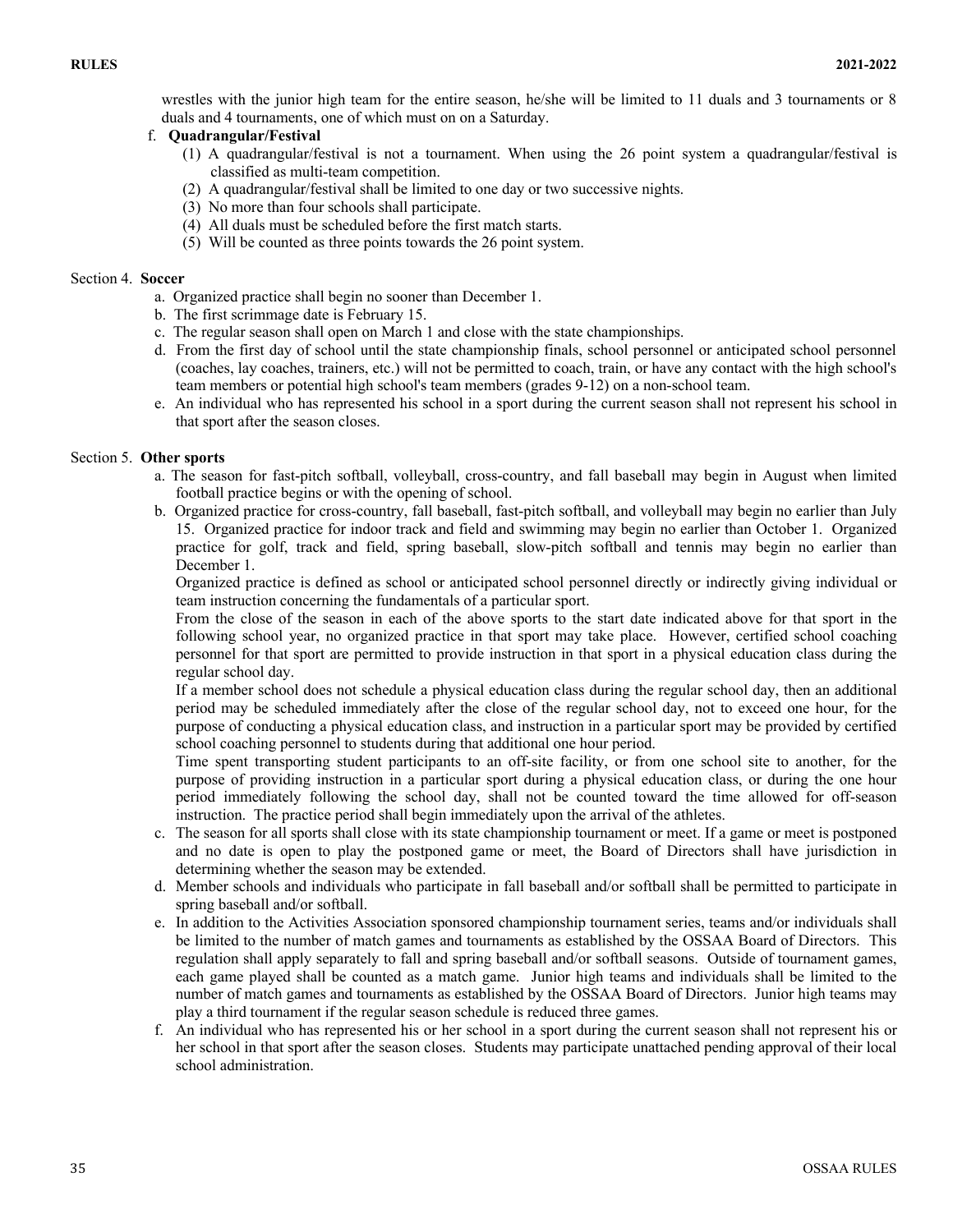#### **2021-2022 RULES**

- Section 6. **Rule Violation:** Student violating the end of the season rule shall be ineligible for further competition in any sport until reinstated by the Board of Directors. The student's ineligibility may continue into the next academic year if the Board so determines it appropriate.
- Section 7. **Application for Post-Season Tournament or Meet:** The Board of Directors will not approve an application from a member school for sanction of an interschool meet or tournament following the close of the season for that sport.

# **RULE 17 - ENROLLMENT OF OFFICIALS FOR HIGH SCHOOL AND JUNIOR HIGH**

The regulations of the OSSAA provide that all officials used in regular season basketball and football competition and Association sanctioned tournaments where participants are 7th-12th grades must be enrolled with the Association and have passed part I of the current National Federation rules examination for that sport. (Lists of eligible officials are available on the OSSAA website, www.ossaa.com.) These regulations also apply to regular season competition in baseball, soccer, softball, volleyball and wrestling where participants are 7th-12th grades.

A violation of this Rule could result in sanctions imposed by the OSSAA against the offending school.

# **RULE 18 - CONTROL OF BROADCASTS**

The Activities Association shall retain control of television and radio broadcasting, video streaming, telegraphic play by play accounts of all elimination contests, games, tournaments or meets, leading to a state-wide championship sponsored by the Association.

### **RULE 19 - ALL-STAR CONTESTS**

Students may participate in interstate All-Star athletic contests, including participation in practices, camps or clinics leading up to or associated with a national All-Star contest with approval from the principal of the student's school. A member school, or booster organization for a member school, may assist in paying a selected senior's necessary travel expenses to enable that student to participate in a national-level All-Star athletic contest.

# **RULE - 20 PROCEDURES FOR DETERMINING VIOLATIONS, WAIVERS AND APPEALS**

#### Section 1. **Procedures for Investigating and Resolving Alleged Violations of Rule or Policy.**

- a. Each member school is responsible for notifying OSSAA promptly whenever a violation of OSSAA rules or policies is suspected, or an allegation of a violation has been received by the school. A failure to report a suspected or alleged violation to OSSAA may subject the school to sanction or penalty.
- b. When a report of an alleged violation at a member school is received by OSSAA from a source other than that school, the member school should be promptly notified of the alleged violation and any evidence supporting the allegations. If the investigation of the alleged violation may be compromised or impeded by immediate notice to the school, this notice may be delayed, and an initial investigation may be conducted without notice to the school, until the risk of interference with the investigation is minimized or eliminated.
- c. After receiving notice of an alleged violation, OSSAA has the option of initiating an investigation, or asking the member school to conduct an initial investigation and to provide a written report.
- d. If an initial investigation and report are requested by OSSAA, the member school must promptly conduct an impartial investigation, and provide a complete and accurate written report concerning the investigation, the school's findings and, if a violation has been found, recommendations for any remedial actions or sanctions.
- e. After receiving an initial written investigative report from the school, the Executive Director, or the Executive Director's designee, will evaluate whether the school's investigation was appropriate, whether the school's findings are reasonably supported by the evidence, and whether any recommendations for self-imposed remedial measures or sanctions are consistent with the remedial measures or sanctions imposed for the same or similar violations.
- f. If the report from the member school is incomplete, the school may be asked to provide supplemental information or revised recommendations, or OSSAA may conduct an additional investigation.
- g. Any investigation conducted by OSSAA, whether before or after notice to the member school, or after an initial report has been received from the school, will be conducted impartially and expeditiously. The member school must cooperate in any OSSAA investigation and provide other responsive information as requested.
- h. If the investigation may impact the eligibility of a student to participate in interscholastic activities or contests, then the member school will notify the parent(s) or legal guardian of the student of the alleged violation. Any evidence relating to the student's eligibility will be disclosed to them, and they will be provided the opportunity to submit any information they consider to be pertinent or responsive to the school and to OSSAA.
- i. If the member school determines that the investigation may lead to the imposition of sanctions or penalties on any individual school representative, then before a final determination is made, the school will notify that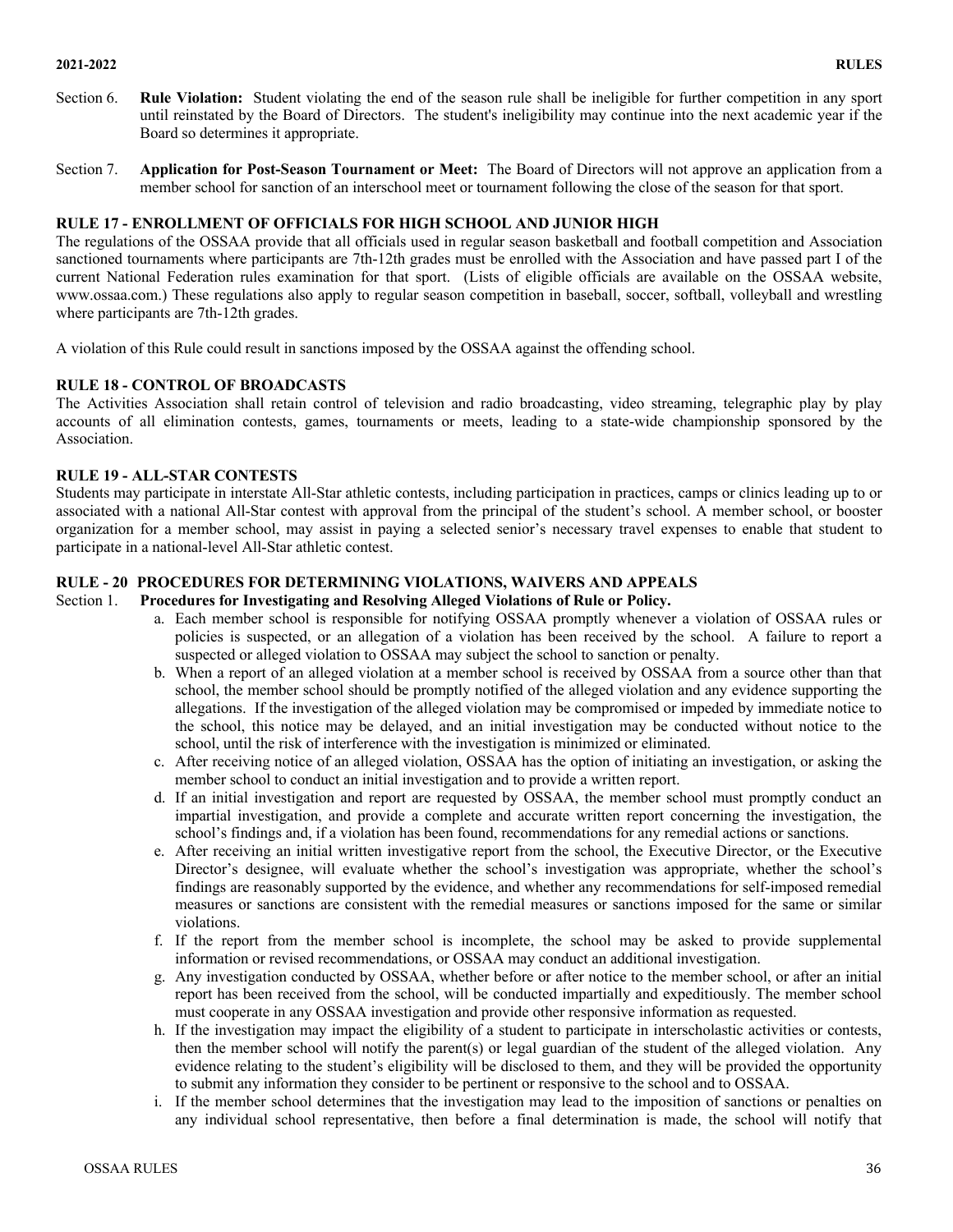individual, disclose any evidence relevant to that individual, and provide that individual with the opportunity to submit any information the individual considers to be pertinent or responsive to the school and to OSSAA.

- j. Because some action may be necessary before an investigation of an alleged violation can be completed, OSSAA's Executive Director, or the Executive Director's designee, is authorized to take temporary action if deemed necessary to prevent possible continuing or repeated violations that could result in the imposition of additional sanctions or penalties. This temporary action may include directing the member school to hold a student out of participation when the student's eligibility is in question, and participation by the student may result in game forfeitures, the adjustment of point totals or standings, or a more extended period of ineligibility for the student. If the school does not comply with the temporary directive, and a violation subsequently is confirmed, then the school's failure to comply may be considered in determining sanctions or remedial measures.
- k. OSSAA will notify the member school involved in writing of the determination on the alleged violation as soon as possible after a determination has been made. If the violation has not been admitted or conceded by the school, then the notice provided by OSSAA will include a summary of the reasons supporting the determination. If a violation has been found to have occurred, the notice provided by OSSAA will also include a statement of any remedial measures and/or sanctions that will be imposed or which the school has agreed to accept. If the remedial measures or sanctions affect any student or any individual school representative, then the school will provide notice of the determination to those individuals.

#### Section 2. **Requests for Exception or Waiver Concerning Eligibility Rules and Policies**

- a. If a member school has determined that the student is not eligible under OSSAA rules and policies concerning athletic eligibility, or the school is uncertain about the student's eligibility under OSSAA rules and policies, but the school believes that the student may qualify for a waiver or exception that would allow the student to participate, then the school may apply for a waiver or exception. The Board of Directors will approve a standard form to be used to request a waiver or exception.
- b. Before submitting a request, the member school is responsible for reviewing the applicable eligibility rules and policies with the affected student and the parent(s) or legal guardian of that student, determining whether a request for a waiver or exception is appropriate, and gathering all information that may be relevant to the determination of the request.
- c. A student who has been determined by the school to be ineligible, or whose eligibility is in question, is not permitted to participate unless or until a request with full and complete information has been submitted and eligibility has been approved. Consideration of a request may be denied or deferred if the information submitted is not complete.
- d. A waiver or exception to a loss of eligibility under Rule 8 may be granted, based on certain criteria established by the Board of Directors. Such a waiver or exception should be granted rarely, and only upon demonstration that the student's loss of eligibility is the result of an unavoidable hardship having arisen which was beyond the control of the student and the student's parents (or custodial parent or court-appointed guardian with legal custody of the student).
- e. A waiver or exception to the limitations stated in Rule 7, concerning the years in which a student may participate in athletic activities, may be granted, based on certain criteria established by the Board of Directors. As indicated in Rule 7, the circumstances in which such a waiver or exception may be granted are more limited than the circumstances which may justify a waiver or exception concerning Rule 8.
- f. A waiver or exception to the age limitations on participation in athletic activities as stated in Rule 1 may be granted, based on certain criteria established by the Board of Directors. Such a waiver or exception generally should be granted only upon demonstration of circumstances beyond the control of the student and the student's parents (or custodial parent or legally appointed guardian) which delayed the student from starting school or caused the student to be held back from advancing from one grade level to the next grade level. Examples of such circumstances include:
	- i) readiness testing at the kindergarten or first grade level demonstrated that the student was not yet prepared to begin school;
	- ii) designation as a transitional student at the first grade level;
	- iii) substantial physical or mental disability;
	- iv) serious injury, illness or other circumstance beyond the control of a student that has been shown to have significantly delayed the student from making normal academic progress;
	- v) difficulties transitioning from a foreign language to learning in English; or
	- vi) a failure to provide appropriate special education services that would have enabled the student to make normal academic progress.

Even if a student qualifies for a waiver or exception to the age limitation, the student may not be permitted to participate in a particular activity if, in view of the student's size and development, the student's participation presents an obvious danger to other participants.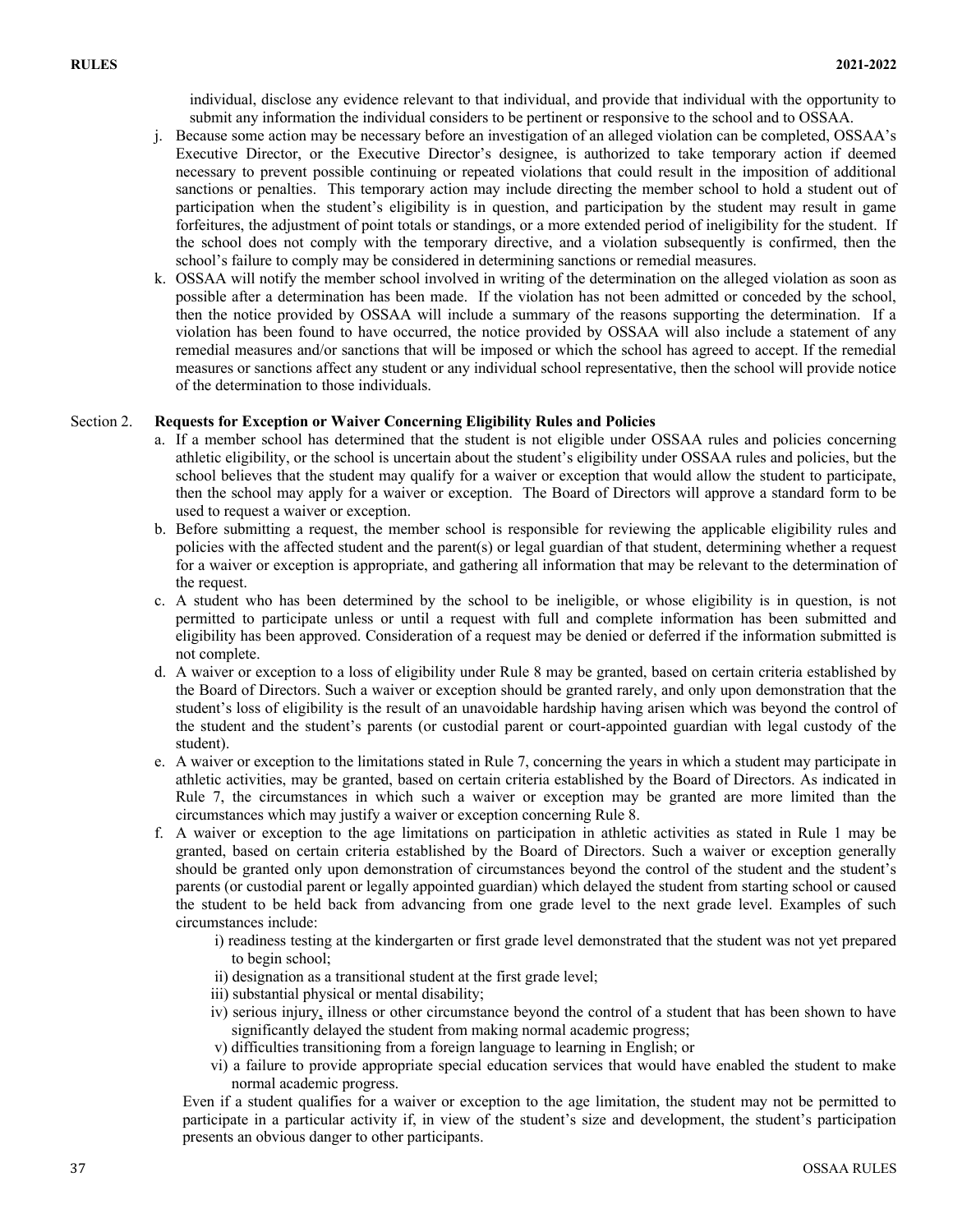- g. In some instances, a waiver or exception to the above-referenced rules may be granted if imposing a period of ineligibility or denying additional eligibility would not serve the purposes for which the general rule was created. Such a waiver or exception, however, may not be granted if there is any evidence that the student was influenced to change schools, or to remain at a school at which the student otherwise is ineligible, for athletic purposes.
- h. If a student is discovered to have participated while ineligible under the above-referenced rules, but the school believes that a waiver or exception likely would have been approved if requested prior to participation, the school may ask for a retroactive approval of a waiver or exception. In determining whether a request for retroactive approval should be granted, OSSAA may consider whether the school permitted the student to participate inadvertently, whether the school had adequate procedures and policies in place to prevent ineligible participation, and whether information relevant to the student's eligibility was withheld intentionally.
- i. Under no circumstances shall a student be permitted to continue participation in athletics after reaching the age of twenty, nor shall a student be permitted to continue participation in athletics at the ninth-grade level or below after reaching the age of seventeen.

### Section 3. **Appeals from Rule Violation and Eligibility Determinations**

- a. A determination concerning a rule violation under Section 1 above, or an eligibility determination under Section 2 above, may be appealed. The appeal must be submitted to OSSAA by or through the member school. An appeal of a rule violation determination under Section 1 is considered directly by OSSAA's Board of Directors. An appeal of an eligibility determination under Section 2 is considered first by an intermediate appeals panel.
- b. The member school may submit an appeal on behalf of a student or an individual school representative who is impacted directly by the determination. The member school is not required to join in or endorse such an appeal, but the member school remains responsible for informing the affected student, and the parent(s) or legal guardian of that student, or the affected individual school representative, about the appeal process, and for providing notice of the date and time for any appeal hearings.
- c. Notice of the date and time for all appeal hearings will be publicly posted in advance, consistent with the provisions of the Open Meetings Act. All appeal hearings will be open to the public, however, if private, confidential information must be discussed in the hearing, then an executive session may be held for the purpose of hearing and considering such information.
- d. A representative of the member school who is able to answer questions and provide supplementary information that is relevant to the appeal is required to be present at any appeal hearing. The school is required to send an appropriate representative even if the appeal is being submitted on behalf of a student or individual school representative, and the school does not join in or endorse the appeal. If an appropriate representative of the school fails to attend, the appeal hearing may be postponed or the appeal may be denied.
- e. In any appeal, all documentation previously submitted or obtained will be made available to the individuals determining the appeal, for review prior to the appeal hearing. The school may submit additional evidence or summaries in advance of or at an appeal hearing, and copies will be provided to each person responsible for determining the appeal. If new information is submitted, however, that was not provided previously, then the appeal may be postponed, and the determination may be sent back with instructions to reconsider the determination in view of the new information, before the matter is rescheduled for appeal.
- f. At any appeal hearing, the school will be afforded the opportunity to be heard, and to present any new or additional information in support of the appeal, before any determination is made. If the school submitted the appeal on behalf of a student, the student and the student's parent(s) or legal guardian should be present at any appeal hearing, and will also be provided an opportunity to be heard prior to any determination. If the school is making the appeal on behalf of an individual school representative, that individual should be present at any appeal hearing, and shall also be provided an opportunity to be heard prior to any determination. The school and any such student or individual school representative may also be represented at the appeal hearing by an attorney if desired.
- g. In an appeal, all aspects of the prior determinations at issue may be subject to review, and any part of the prior determinations that is found to have been erroneous or inappropriate may be corrected or revised, even if that part of the prior determinations was not appealed.
- h. Any votes on appeals will be taken in open, public meetings, and a record of such votes will be kept and be available to the public. An electronic record of each appeal hearing, including any proceedings held in executive session, will be kept, although the record of proceedings held in executive session will not be available to the public.
- i. The member school is responsible for insuring that a copy of the written statement or written notice of the determination on appeal is provided to any individual school representative, or to a student and the parent(s) or legal guardian of the student, who is directly affected by the determination.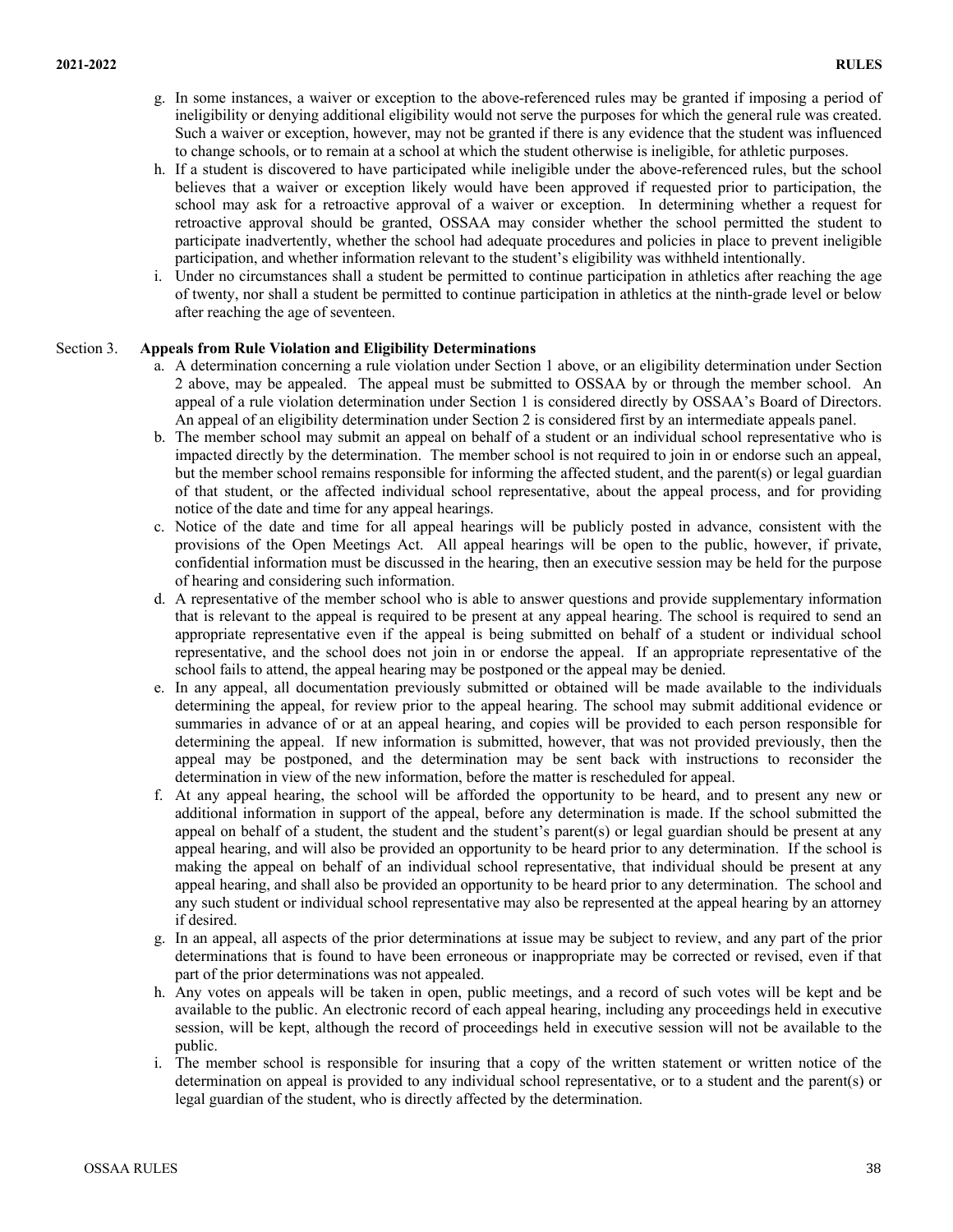### j. **Appeals of Hardship Waiver Request Determinations to Intermediate Appeals Panel**

- Any appeal of the determination on a request for waiver or exception to OSSAA athletic eligibility rules and policies will be presented to an intermediate appeal panel for hearing and review.
- ii) For the purpose of electing five intermediate appeal panel members, the State will be divided into four geographic quadrants, defined by Interstate Highways 35 and 40. One panel member will be elected from each quadrant, and one panel member will be elected from all public school districts with multiple schools offering grades nine to twelve. The panel members from each quadrant and from the multi-high school group will be elected by a majority vote within the respective quadrant or multi-high school group. If no candidate receives a majority vote, then a run-off election will be held between the two candidates with the highest percentages of votes to select the panel member for that quadrant or multi-high school group. No public school district will have more than one person serving as an intermediate appeal panel member.
- iii) Panel members will be elected to four-year terms. No panel member can serve for more than two consecutive terms. OSSAA's Board of Directors will establish appropriate procedures for setting up and maintaining staggered terms for panel members.
- iv) Individuals currently serving as certified administrators or athletic directors at member schools are eligible to serve as panel members.
- v) If one of the panel members is employed at the school that submitted the appeal, then that panel member will be disqualified from considering the appeal. If a school submitting an appeal contends that one of the panel members should be disqualified for any reason, that panel member may agree to disqualify, or the panel member may be disqualified if the other members of the panel agree unanimously that the challenged panel member should be disqualified for valid cause.
- vi) At the conclusion of the hearing before the intermediate appeal panel, the panel members will determine the appeal by a majority vote. If a panel member has been disqualified, or is not able to attend an appeal hearing for any reason, abstains from voting after participating in a hearing, and the vote on an appeal is tied, then the appeal is considered to be denied, and the determination by OSSAA Staff remains in effect.
- vii) After the vote on an appeal is completed, a written statement will be prepared summarizing the reasons for the determination and stating how the panel members voted. A copy of the written statement will be provided to the member school.
- viii) If the appeal is denied, or the appeal is granted in part and denied in part, then the panel's determination may be appealed to OSSAA's Board of Directors at its next regularly scheduled meeting. If the appeal is granted in full, then the panel's determination will be effective immediately, and no further appeal may be made to OSSAA's Board of Directors.

### k. **Appeals to OSSAA's Board of Directors**

- i) An appeal concerning a determination of the Executive Director under Section 1 herein or concerning a determination of the intermediate appeals board under Section  $3(i)$  herein, may be made to OSSAA's Board of Directors.
- ii) If one of the Board members is employed at the school that submitted the appeal, then that Board member will be disqualified from considering the appeal. If a school submitting an appeal contends that one of the Board members should be disqualified for any reason, that Board member may agree to disqualify, or the Board member may be disqualified if a majority of the other Board members find valid cause and vote to disqualify the challenged Board member.
- iii) Appeals to OSSAA's Board of Directors will be decided by a majority vote at the conclusion of the hearing. When a motion is made to grant or deny an appeal, in whole or in part, the reasons for the motion will be stated, and reflected in the minutes of the meeting. A written notice of the Board's determination and the vote of the Board members will be provided to the member school involved in the appeal.
- iv) Determinations by OSSAA's Board of Directors will be deemed final. No further appeal, nor any request for reconsideration, nor any additional hearing before OSSAA's Board of Directors will be allowed.

#### **RULE 21 - APPROVAL OF TOURNAMENTS, MEETS AND CONTESTS**

(Non-school individuals or non-school groups must supply a certificate of insurance and be co-sponsored by a school or an approved organization in order to be considered for sanctioning.)

Section 1. No member school shall compete in athletics in any interstate tournament or meet in which three or more schools participate, unless such event has been sanctioned by all interested state associations including the National Federation when required. All entries for out of state tournaments and meets shall be forwarded to the appropriate State Association office for endorsement and approval.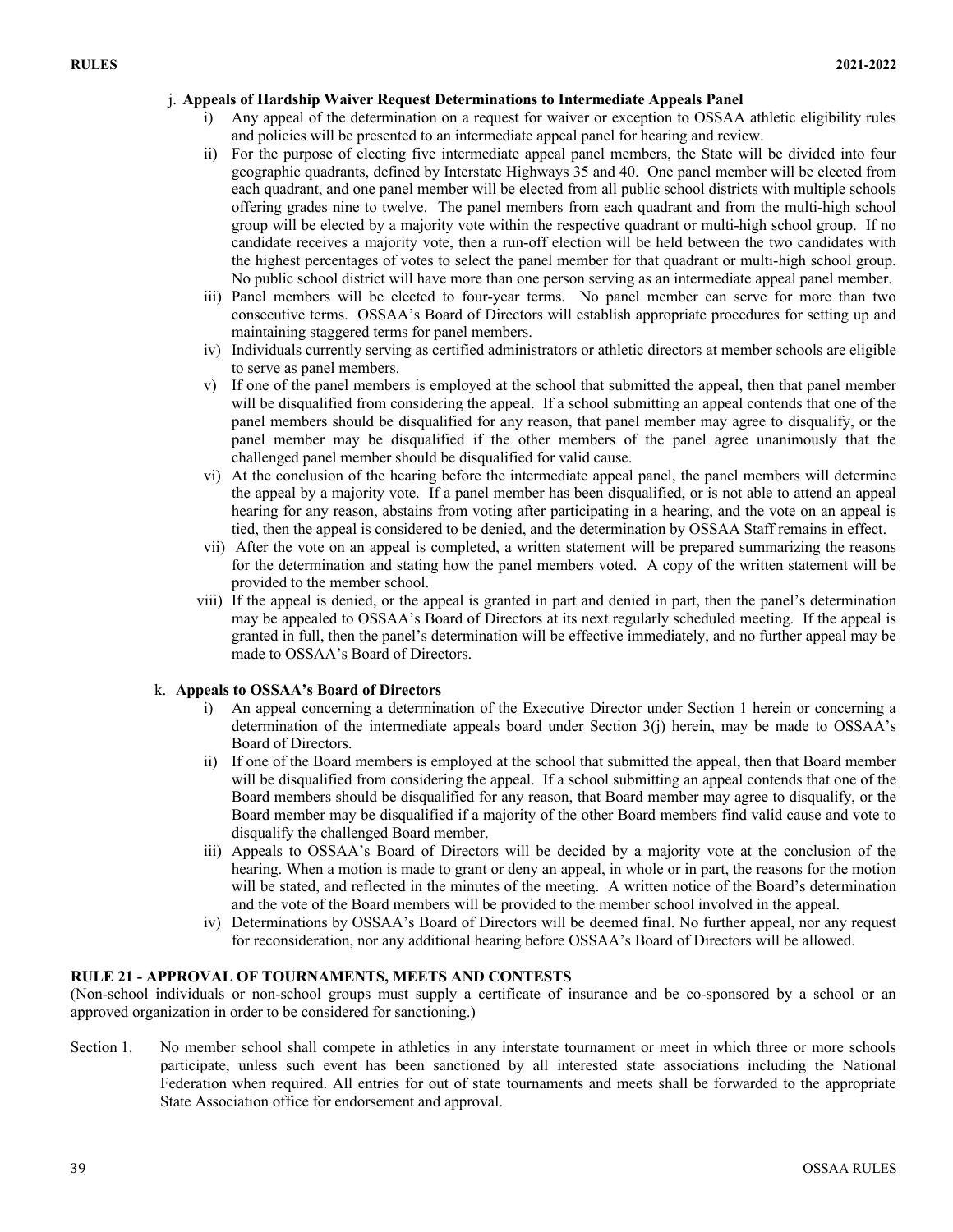#### **2021-2022 RULES**

- Section 2. All events in grades 7 thru 12 related directly or indirectly to any activity in which the Association sponsors a playoff series leading to a state championship should be sanctioned. The responsibility lies with the participating schools as well as the host member school, non-public school host, or any non-school individual host. When more than two schools or teams participate, the students may not be covered by catastrophic insurance unless the event is sanctioned. All entries for out of state tournaments and meets shall be forwarded to the Association office for endorsement and approval.
- Section 3. **Non-athletics:** All related activities that the OSSAA sponsors where representatives of three or more schools participate shall be approved by the OSSAA. (See academic bowl, music and speech manuals for complete sanctioning policy.)

Only events which are competitive in nature and where recognition, ratings or awards are given or winners determined should be approved by the Association. If the activity is not sponsored by the OSSAA, all legal matters will be the responsibility of the member school, non-public school hosts, or any non-school individual hosts.

# **RULE 22 - CO-OP TEAMS AND GROUPS**

- Section 1. If a member school has individual students who want to participate in an activity that is not being offered by that school, the school may enter into a cooperative agreement with another member school to provide the students with an opportunity to participate in that activity, subject to approval by OSSAA. The following conditions and requirements apply to any such agreements.
	- a. No more than two member schools are allowed to combine and compete in an activity, unless an exception is approved by OSSAA's Board of Directors.
	- b. The cooperating schools' must have contiguous boundaries unless an exception is approved by OSSAA's Board of Directors, or they must be located in the same independent school district.
	- c. Classification for a co-op team will be determined by the combined ADM of the cooperating schools.
	- d. The cooperative agreements must be for a one-year period for activities in which participating schools are classified annually, and for a two-year period for activities in which schools are classified every two years.
	- e. The cooperative agreements will be for each activity. A school may have an agreement with school A for one activity and school B for a different activity
	- f. One of the cooperating schools must assume the responsibility of being the "host" school. The host school is responsible for scheduling contests and events for the combined team, arranging for officials, enforcing eligibility rules, and being the contact for all communications from the OSSAA office concerning the combined team.
	- g. The application to approve a co-operative agreement must be on file in the OSSAA office by August 15 for all first semester activities and January 15 for all second semester activities. Applications for those activities that occur in both semesters must be on file in the OSSAA office by August 15. Applications received after the deadline date may not be considered for the current school year.

#### Section 2. **Applying for approval of cooperative agreement**

- a. The application to approve a cooperative agreement must contain information that details how the cooperating schools will handle such issues as transportation, coaching, funding, credits for participation, cheerleaders, half-time activities, and insurance. OSSAA staff may ask for other information relevant to evaluating the application. The application also must identify which school will act as the host school.
- b. The application will explain the need for having a cooperative agreement in that activity.
- c. The application will include a detailed description of the method of confirming the eligibility of students before they are permitted to participate on the co-op team in the activity.
- Section 3. The application to approve a cooperative agreement may be denied if OSSAA determines after review that the terms of the proposed agreement do not conform with the purpose, conditions, and requirements of this rule, or if the interscholastic activities of other schools will be substantially disadvantaged. Substantial disadvantage shall include, but not necessarily be limited to, situations where a cooperative effort may result in an unfair domination of an activity, or substantial disruption of activity classifications and management.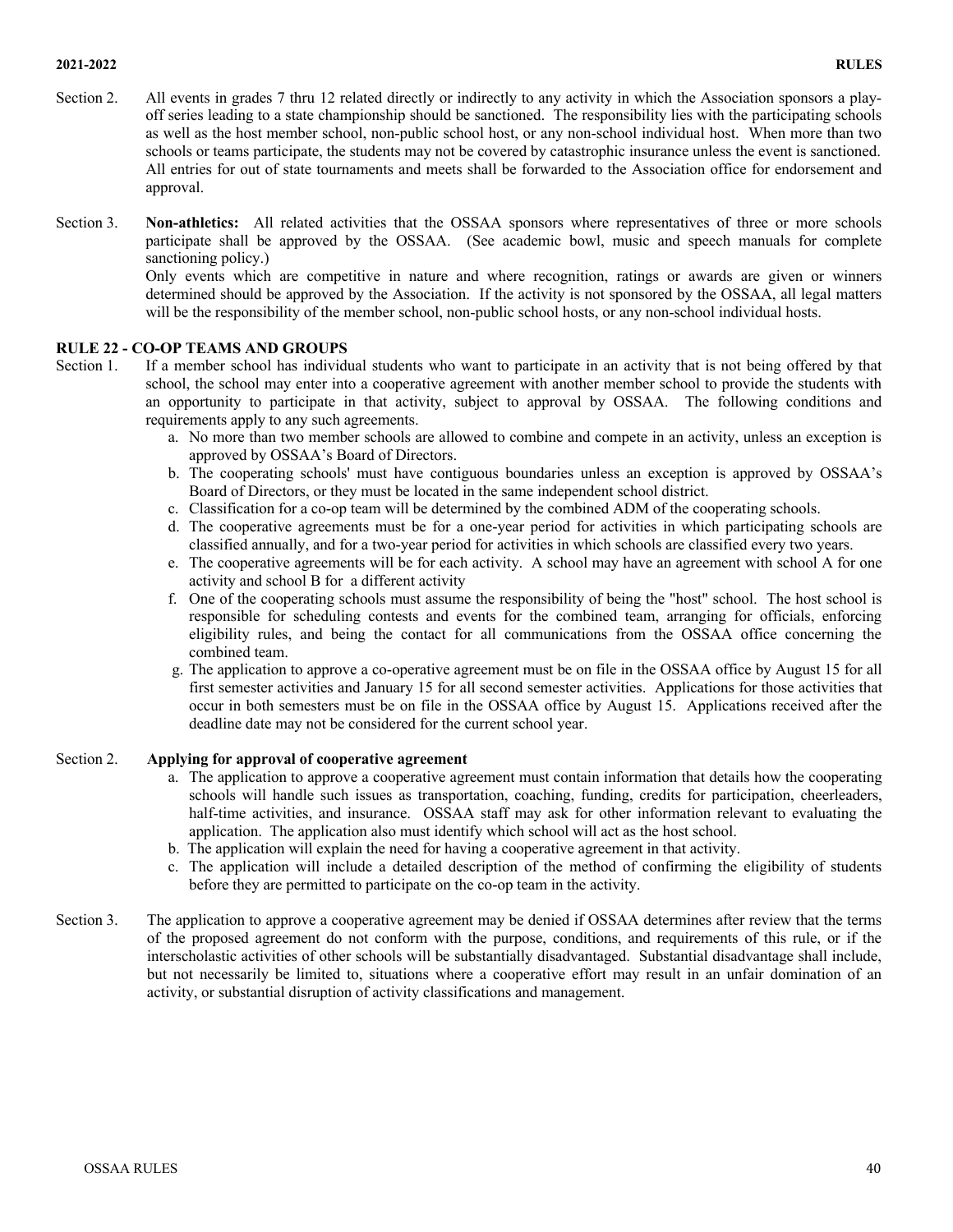# Section 4. **Impact on basketball and fall baseball when entering into cooperative agreement in football**

- a. If a non-football playing school co-ops in football with a football playing school the non-football playing school is permitted to participate in fall baseball, and is permitted to start the basketball season on the same date as other non-football playing schools, the football-playing school is not permitted to participate in fall baseball (except in the circumstances described in subsection c below), and is permitted to start the basketball season on the same date as other football-playing schools.
- b. If non-football playing schools enter into a co-op agreement to play football, the school that is designated as the host school would then be considered a football-playing school for the purpose of determining the start of basketball season, and that school would not be permitted to participate in fall baseball.
- c. If a football playing school co-ops in football with a non-football-playing school and the football-playing school does not participate in spring baseball, then the football-playing school may enter into a separate cooperative agreement to play fall baseball with the same non-football-playing school, provided that the non-football playing school is the host school for fall baseball.

# Section 5. **Swimming**

Member schools may enter into cooperative agreements in swimming for participating students to train under one coach and use the same facilities, but those students are not permitted to compete as a co-op team, and instead must compete at meets for their respective schools.

### Section 6. **Co-op teams in grades seven through nine**

- a. When member schools have entered into an approved agreement for a co-op team in an activity at the high school level, the cooperating schools (or their associated junior high or middle schools) may also form co-op teams in that activity for students in grades seven through nine under that same agreement.
- b. A member school that has entered into a cooperative agreement in one activity cannot enter into a separate cooperative agreement for students in grades seven through nine in that same activity with another member school (or its associated junior high or middle school) if that member school already is in a cooperative agreement for that same activity with a different school.
- c. Kindergarten through eighth grade (K-8), middle or junior high schools may enter into a cooperative agreement in an activity for students at the seven through nine grade levels, even if their respective associated high schools have teams in the same activity. If one of the cooperating K-8, middle, or junior high schools is not associated with a member school, then that school must apply for and be approved as an associate member of OSSAA.

# **RULE 23 – ADMISSION OF NON-PUBLIC SCHOOLS TO MEMBERSHIP**

#### Section 1. **Provisional admission**

As approved by vote of the member schools, any non-public school offering instruction through grade 12 is deemed to be admitted upon a determination that certain criteria established by the Board of Directors have been met. Continued membership is contingent on the school complying with these criteria and the Constitution, Rules, and Policies of the Association. If any information provided in connection with the school's provisional admission is later determined to have been false, or if material information was omitted, then the school may be expelled from membership or may be subjected to other penalties.

#### Section 2. **Criteria for admission**

Any non-public school seeking to participate as a member school must demonstrate compliance with all criteria established by this Rule and any additional criteria established by the Board of Directors of the Association. The criteria shall include, but not be limited to, the following:

- a. Full accreditation by the State Board of Education, or other accrediting organization recognized by the State Board of Education;
- b. Written scholastic eligibility requirements for athletic participation must be in place which are at least as rigorous as current OSSAA Rules;
- c. Written admission policies and procedures must be in place which prohibit preferential treatment on the basis of athletic skill and experience;
- d. If tuition and fees are required to be paid, written payment policies and procedures must be in place which prohibit preferential treatment on the basis of athletic skill and experience;
- e. If financial aid and/or tuition and fee remission is available, written policies and procedures must be in place which prohibit preferential treatment on the basis of athletic skill and experience;
- f. Written policies must be in place or adopted, requiring all coaches, paid or volunteer, and booster organizations to be educated annually on OSSAA Rules on eligibility, including prohibitions against recruiting or influencing